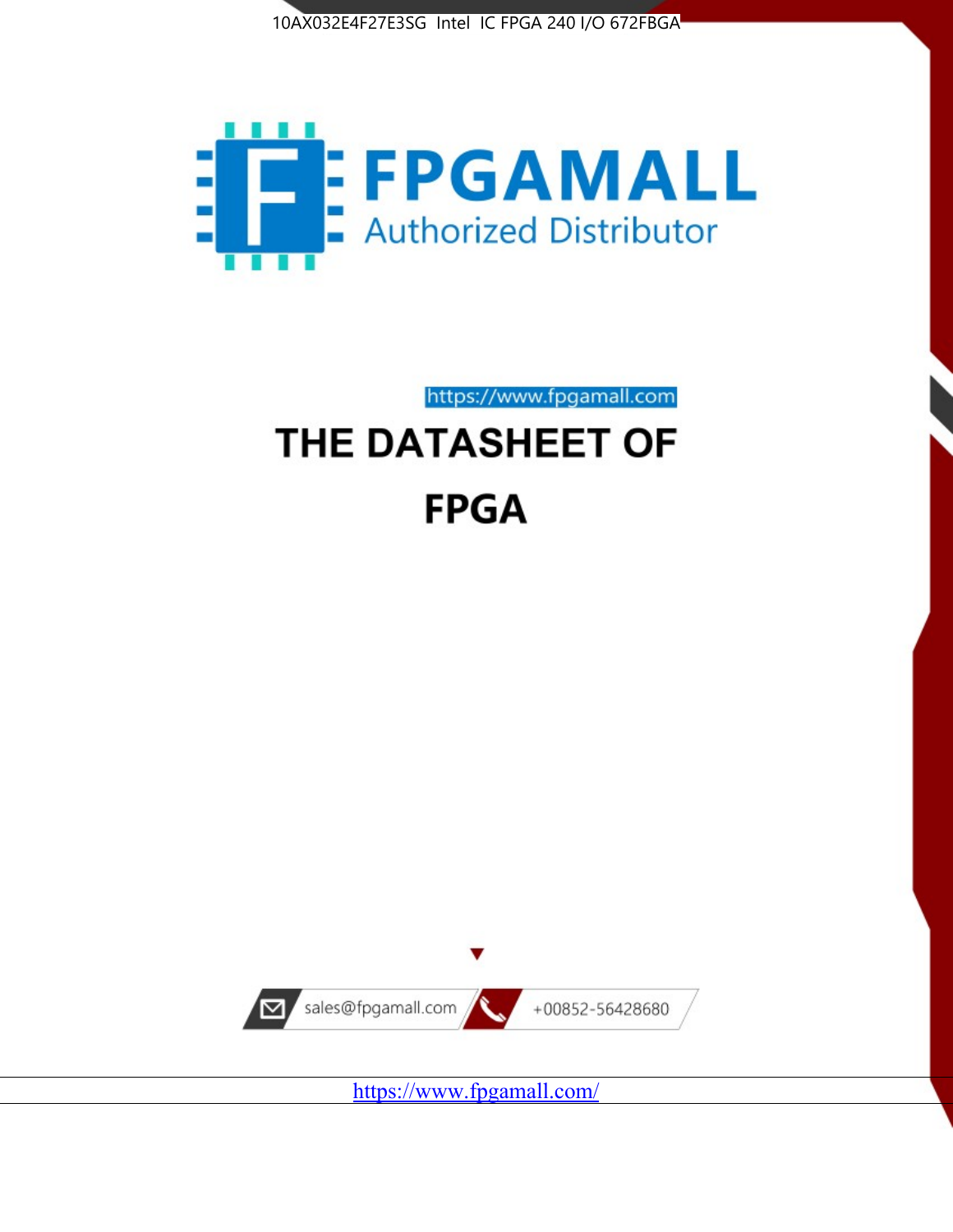10AX032E4F27E3SG Intel IC FPGA 240 I/O 672FBGA



# **Intel® Arria® 10 Device Overview**



**A10-OVERVIEW | 2018.12.06** Latest document on the web: **[PDF](https://www.intel.com/content/dam/www/programmable/us/en/pdfs/literature/hb/arria-10/a10_overview.pdf)** | **[HTML](https://www.intel.com/content/www/us/en/programmable/documentation/sam1403480274650.html)**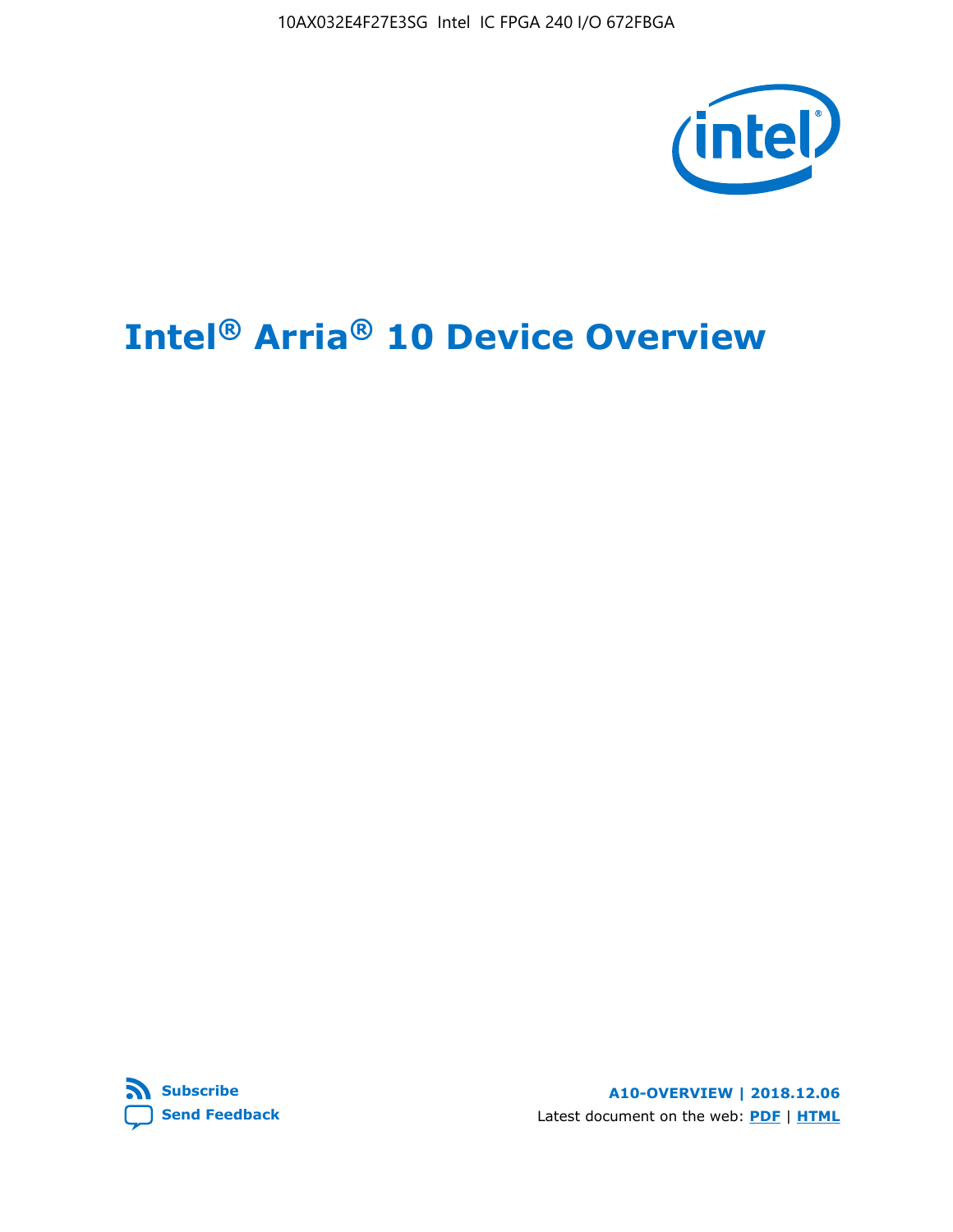

**Contents** 

## **Contents**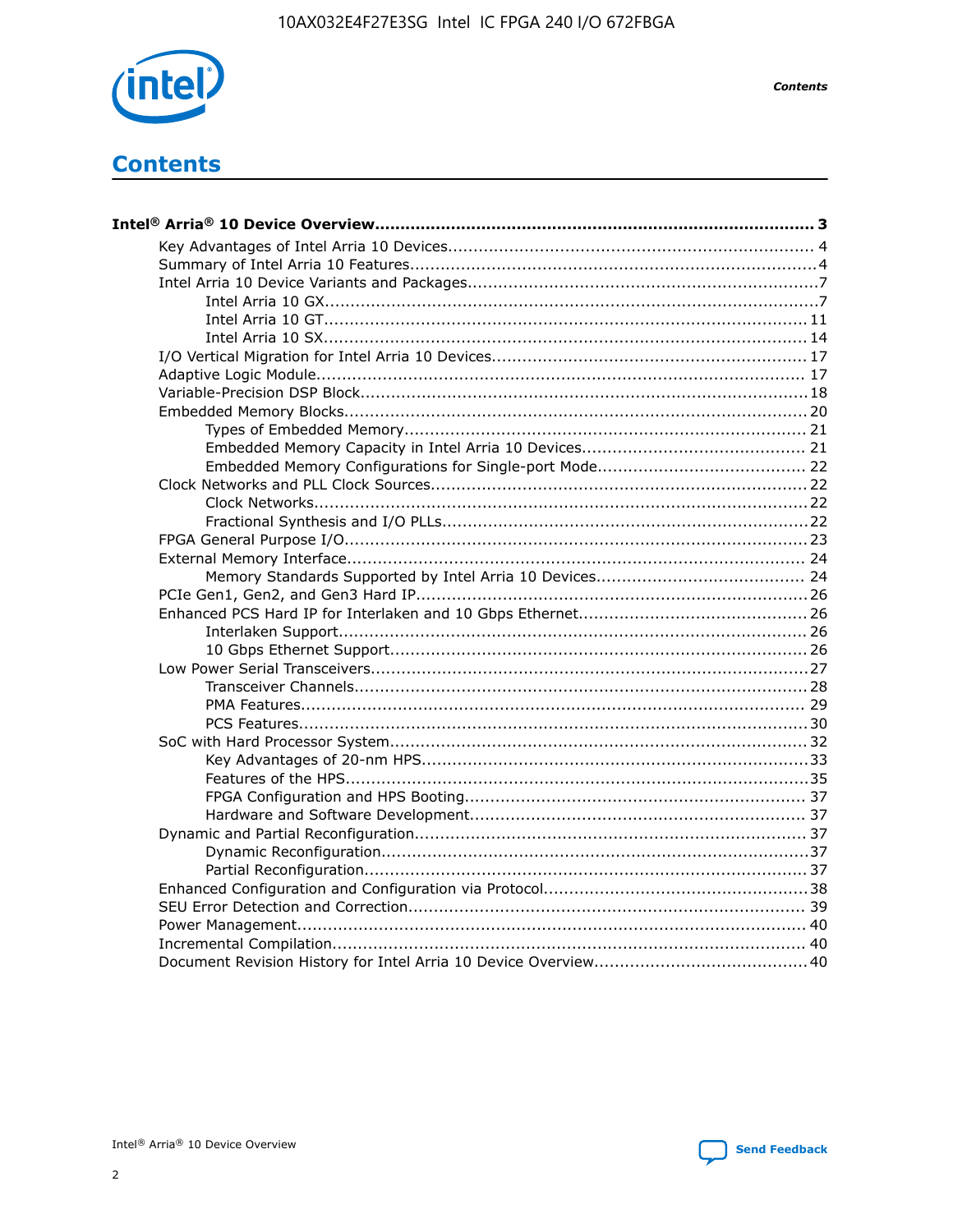**A10-OVERVIEW | 2018.12.06**

**[Send Feedback](mailto:FPGAtechdocfeedback@intel.com?subject=Feedback%20on%20Intel%20Arria%2010%20Device%20Overview%20(A10-OVERVIEW%202018.12.06)&body=We%20appreciate%20your%20feedback.%20In%20your%20comments,%20also%20specify%20the%20page%20number%20or%20paragraph.%20Thank%20you.)**



## **Intel® Arria® 10 Device Overview**

The Intel<sup>®</sup> Arria<sup>®</sup> 10 device family consists of high-performance and power-efficient 20 nm mid-range FPGAs and SoCs.

Intel Arria 10 device family delivers:

- Higher performance than the previous generation of mid-range and high-end FPGAs.
- Power efficiency attained through a comprehensive set of power-saving technologies.

The Intel Arria 10 devices are ideal for high performance, power-sensitive, midrange applications in diverse markets.

| <b>Market</b>         | <b>Applications</b>                                                                                                                       |
|-----------------------|-------------------------------------------------------------------------------------------------------------------------------------------|
| Wireless              | Channel and switch cards in remote radio heads<br>$\bullet$<br>Mobile backhaul<br>$\bullet$                                               |
| Wireline              | 40G/100G muxponders and transponders<br>٠<br>100G line cards<br>$\bullet$<br><b>Bridging</b><br>٠<br>Aggregation<br>$\bullet$             |
| <b>Broadcast</b>      | Studio switches<br>$\bullet$<br>Servers and transport<br>$\bullet$<br>Videoconferencing<br>٠<br>Professional audio and video<br>$\bullet$ |
| Computing and Storage | Flash cache<br>$\bullet$<br>Cloud computing servers<br>$\bullet$<br>Server acceleration<br>$\bullet$                                      |
| Medical               | Diagnostic scanners<br>$\bullet$<br>Diagnostic imaging<br>$\bullet$                                                                       |
| Military              | Missile guidance and control<br>$\bullet$<br>Radar<br>$\bullet$<br>Electronic warfare<br>$\bullet$<br>Secure communications<br>٠          |

#### **Table 1. Sample Markets and Ideal Applications for Intel Arria 10 Devices**

#### **Related Information**

- [Intel Arria 10 Device Handbook: Known Issues](http://www.altera.com/support/kdb/solutions/rd07302013_646.html) Lists the planned updates to the *Intel Arria 10 Device Handbook* chapters.
- [Intel Arria 10 GX/GT Device Errata and Design Recommendations](https://www.intel.com/content/www/us/en/programmable/documentation/agz1493851706374.html#yqz1494433888646)
- [Intel Arria 10 SX Device Errata and Design Recommendations](https://www.intel.com/content/www/us/en/programmable/documentation/cru1462832385668.html#cru1462832558642)

Intel Corporation. All rights reserved. Intel, the Intel logo, Altera, Arria, Cyclone, Enpirion, MAX, Nios, Quartus and Stratix words and logos are trademarks of Intel Corporation or its subsidiaries in the U.S. and/or other countries. Intel warrants performance of its FPGA and semiconductor products to current specifications in accordance with Intel's standard warranty, but reserves the right to make changes to any products and services at any time without notice. Intel assumes no responsibility or liability arising out of the application or use of any information, product, or service described herein except as expressly agreed to in writing by Intel. Intel customers are advised to obtain the latest version of device specifications before relying on any published information and before placing orders for products or services. \*Other names and brands may be claimed as the property of others.

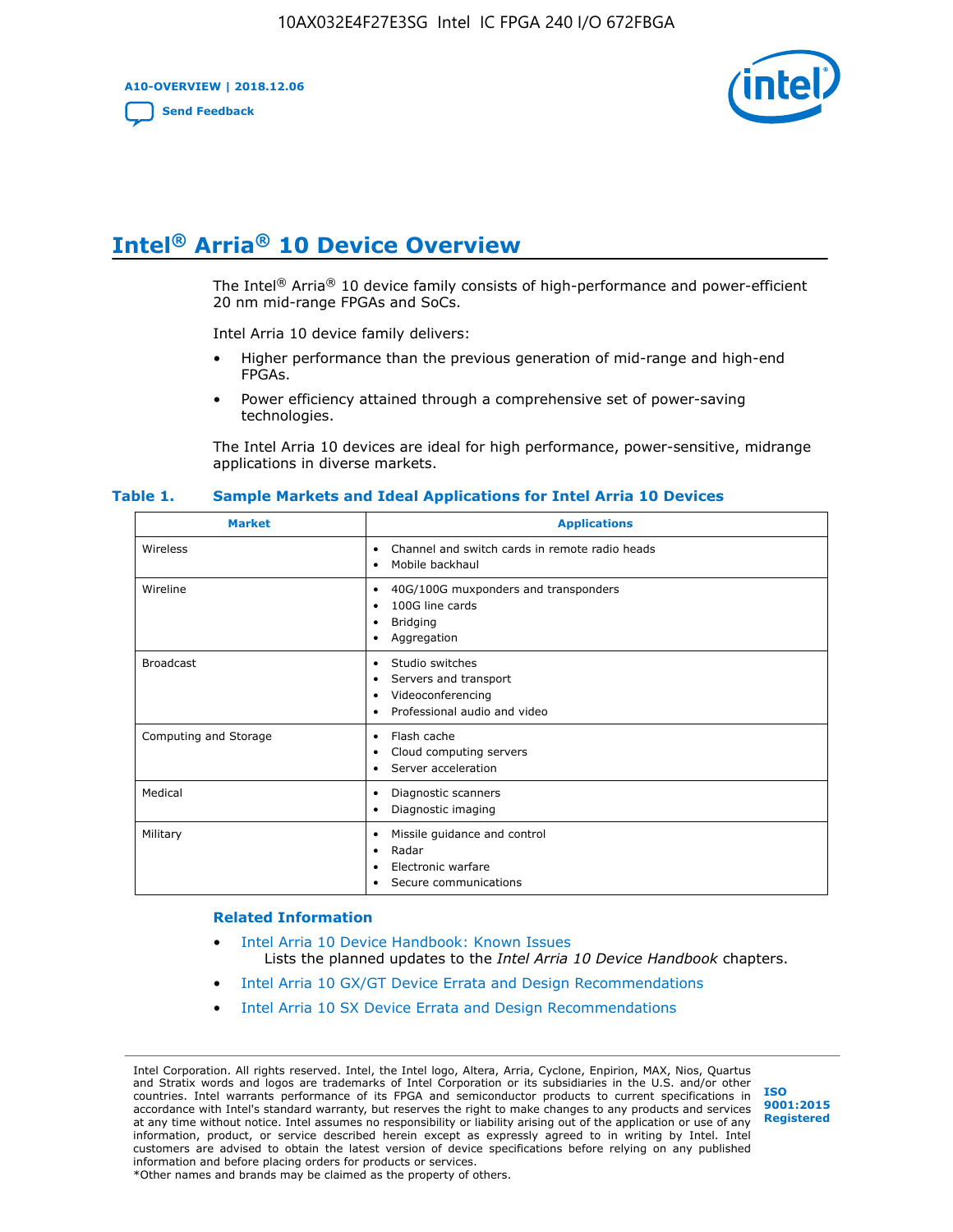

## **Key Advantages of Intel Arria 10 Devices**

#### **Table 2. Key Advantages of the Intel Arria 10 Device Family**

| <b>Advantage</b>                                                                                          | <b>Supporting Feature</b>                                                                                                                                                                                                                                                                                                |
|-----------------------------------------------------------------------------------------------------------|--------------------------------------------------------------------------------------------------------------------------------------------------------------------------------------------------------------------------------------------------------------------------------------------------------------------------|
| Enhanced core architecture                                                                                | Built on TSMC's 20 nm process technology<br>٠<br>60% higher performance than the previous generation of mid-range FPGAs<br>٠<br>15% higher performance than the fastest previous-generation FPGA                                                                                                                         |
| High-bandwidth integrated<br>transceivers                                                                 | Short-reach rates up to 25.8 Gigabits per second (Gbps)<br>٠<br>Backplane capability up to 12.5 Gbps<br>٠<br>Integrated 10GBASE-KR and 40GBASE-KR4 Forward Error Correction (FEC)                                                                                                                                        |
| Improved logic integration and<br>hard IP blocks                                                          | 8-input adaptive logic module (ALM)<br>٠<br>Up to 65.6 megabits (Mb) of embedded memory<br>٠<br>Variable-precision digital signal processing (DSP) blocks<br>Fractional synthesis phase-locked loops (PLLs)<br>Hard PCI Express Gen3 IP blocks<br>Hard memory controllers and PHY up to 2,400 Megabits per second (Mbps) |
| Second generation hard<br>processor system (HPS) with<br>integrated ARM* Cortex*-A9*<br>MPCore* processor | Tight integration of a dual-core ARM Cortex-A9 MPCore processor, hard IP, and an<br>٠<br>FPGA in a single Intel Arria 10 system-on-a-chip (SoC)<br>Supports over 128 Gbps peak bandwidth with integrated data coherency between<br>the processor and the FPGA fabric                                                     |
| Advanced power savings                                                                                    | Comprehensive set of advanced power saving features<br>٠<br>Power-optimized MultiTrack routing and core architecture<br>٠<br>Up to 40% lower power compared to previous generation of mid-range FPGAs<br>Up to 60% lower power compared to previous generation of high-end FPGAs                                         |

## **Summary of Intel Arria 10 Features**

#### **Table 3. Summary of Features for Intel Arria 10 Devices**

| <b>Feature</b>                  | <b>Description</b>                                                                                                                                                                                                                                                                                                                                                                                           |
|---------------------------------|--------------------------------------------------------------------------------------------------------------------------------------------------------------------------------------------------------------------------------------------------------------------------------------------------------------------------------------------------------------------------------------------------------------|
| Technology                      | TSMC's 20-nm SoC process technology<br>Allows operation at a lower $V_{\text{CC}}$ level of 0.82 V instead of the 0.9 V standard $V_{\text{CC}}$ core voltage                                                                                                                                                                                                                                                |
| Packaging                       | 1.0 mm ball-pitch Fineline BGA packaging<br>٠<br>0.8 mm ball-pitch Ultra Fineline BGA packaging<br>Multiple devices with identical package footprints for seamless migration between different<br><b>FPGA</b> densities<br>Devices with compatible package footprints allow migration to next generation high-end<br>Stratix <sup>®</sup> 10 devices<br>RoHS, leaded $(1)$ , and lead-free (Pb-free) options |
| High-performance<br>FPGA fabric | Enhanced 8-input ALM with four registers<br>Improved multi-track routing architecture to reduce congestion and improve compilation time<br>Hierarchical core clocking architecture<br>Fine-grained partial reconfiguration                                                                                                                                                                                   |
| Internal memory<br>blocks       | M20K-20-Kb memory blocks with hard error correction code (ECC)<br>Memory logic array block (MLAB)-640-bit memory                                                                                                                                                                                                                                                                                             |
|                                 | continued                                                                                                                                                                                                                                                                                                                                                                                                    |



<sup>(1)</sup> Contact Intel for availability.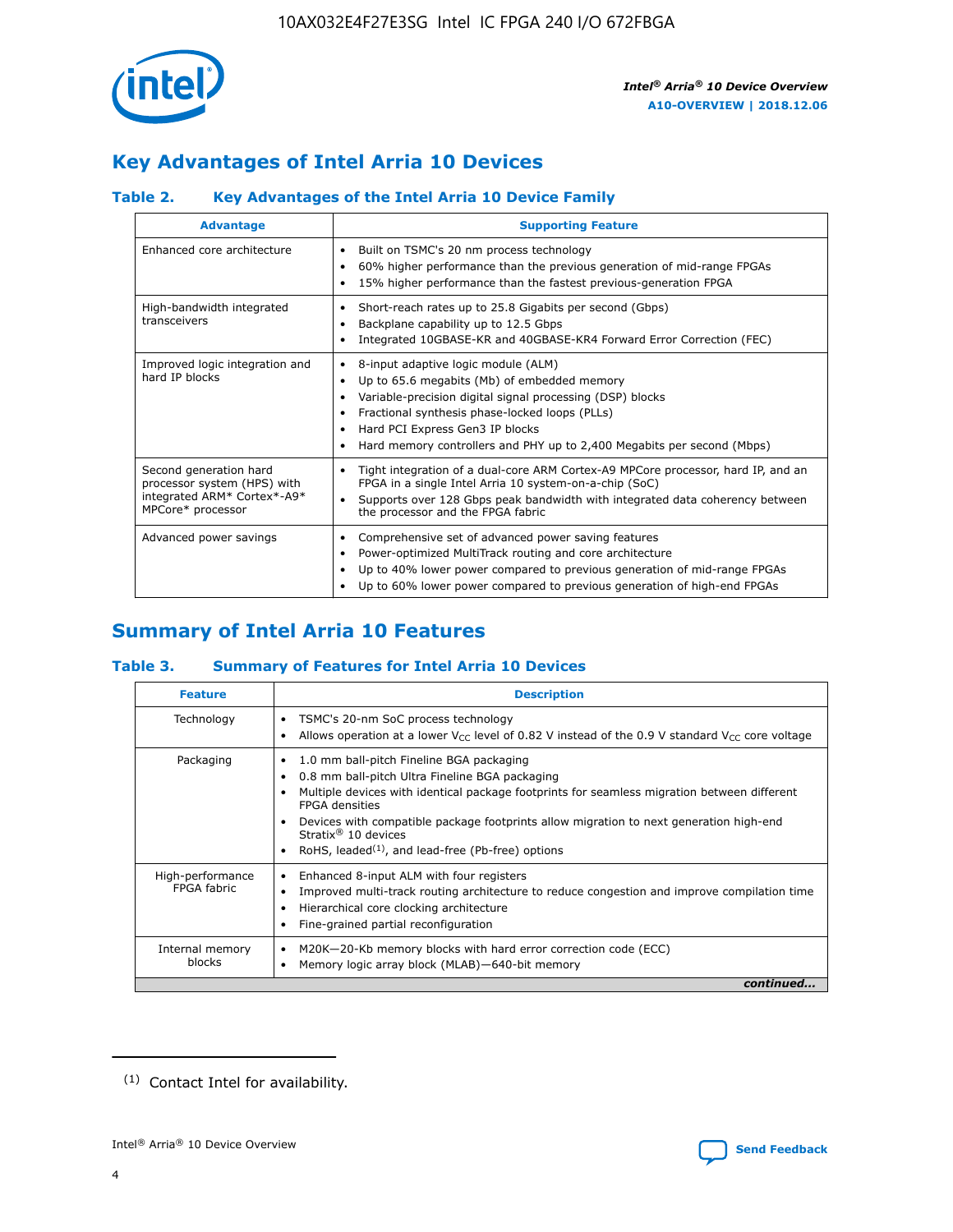$\mathsf{r}$ 



| <b>Feature</b>                         | <b>Description</b>                                                                                             |                                                                                                                                                                                                                                                                                                                                                                                                                                                                                                                                                                                                                                                                                                                                                                                                                                        |  |  |  |  |  |
|----------------------------------------|----------------------------------------------------------------------------------------------------------------|----------------------------------------------------------------------------------------------------------------------------------------------------------------------------------------------------------------------------------------------------------------------------------------------------------------------------------------------------------------------------------------------------------------------------------------------------------------------------------------------------------------------------------------------------------------------------------------------------------------------------------------------------------------------------------------------------------------------------------------------------------------------------------------------------------------------------------------|--|--|--|--|--|
| Embedded Hard IP<br>blocks             | Variable-precision DSP                                                                                         | Native support for signal processing precision levels from $18 \times 19$ to<br>54 x 54<br>Native support for 27 x 27 multiplier mode<br>64-bit accumulator and cascade for systolic finite impulse responses<br>(FIRs)<br>Internal coefficient memory banks<br>$\bullet$<br>Preadder/subtractor for improved efficiency<br>Additional pipeline register to increase performance and reduce<br>power<br>Supports floating point arithmetic:<br>- Perform multiplication, addition, subtraction, multiply-add,<br>multiply-subtract, and complex multiplication.<br>- Supports multiplication with accumulation capability, cascade<br>summation, and cascade subtraction capability.<br>- Dynamic accumulator reset control.<br>- Support direct vector dot and complex multiplication chaining<br>multiply floating point DSP blocks. |  |  |  |  |  |
|                                        | Memory controller                                                                                              | DDR4, DDR3, and DDR3L                                                                                                                                                                                                                                                                                                                                                                                                                                                                                                                                                                                                                                                                                                                                                                                                                  |  |  |  |  |  |
|                                        | PCI Express*                                                                                                   | PCI Express (PCIe*) Gen3 (x1, x2, x4, or x8), Gen2 (x1, x2, x4, or x8)<br>and Gen1 (x1, x2, x4, or x8) hard IP with complete protocol stack,<br>endpoint, and root port                                                                                                                                                                                                                                                                                                                                                                                                                                                                                                                                                                                                                                                                |  |  |  |  |  |
|                                        | Transceiver I/O                                                                                                | 10GBASE-KR/40GBASE-KR4 Forward Error Correction (FEC)<br>PCS hard IPs that support:<br>- 10-Gbps Ethernet (10GbE)<br>- PCIe PIPE interface<br>- Interlaken<br>- Gbps Ethernet (GbE)<br>- Common Public Radio Interface (CPRI) with deterministic latency<br>support<br>- Gigabit-capable passive optical network (GPON) with fast lock-<br>time support<br>13.5G JESD204b<br>8B/10B, 64B/66B, 64B/67B encoders and decoders<br>Custom mode support for proprietary protocols                                                                                                                                                                                                                                                                                                                                                           |  |  |  |  |  |
| Core clock networks                    | $\bullet$<br>$\bullet$                                                                                         | Up to 800 MHz fabric clocking, depending on the application:<br>- 667 MHz external memory interface clocking with 2,400 Mbps DDR4 interface<br>- 800 MHz LVDS interface clocking with 1,600 Mbps LVDS interface<br>Global, regional, and peripheral clock networks<br>Clock networks that are not used can be gated to reduce dynamic power                                                                                                                                                                                                                                                                                                                                                                                                                                                                                            |  |  |  |  |  |
| Phase-locked loops<br>(PLLs)           | High-resolution fractional synthesis PLLs:<br>$\bullet$<br>Integer PLLs:<br>- Adjacent to general purpose I/Os | - Precision clock synthesis, clock delay compensation, and zero delay buffering (ZDB)<br>- Support integer mode and fractional mode<br>- Fractional mode support with third-order delta-sigma modulation<br>- Support external memory and LVDS interfaces                                                                                                                                                                                                                                                                                                                                                                                                                                                                                                                                                                              |  |  |  |  |  |
| FPGA General-purpose<br>$I/Os$ (GPIOs) | $\bullet$<br>On-chip termination (OCT)                                                                         | 1.6 Gbps LVDS—every pair can be configured as receiver or transmitter<br>1.2 V to 3.0 V single-ended LVTTL/LVCMOS interfacing                                                                                                                                                                                                                                                                                                                                                                                                                                                                                                                                                                                                                                                                                                          |  |  |  |  |  |
| <b>External Memory</b><br>Interface    |                                                                                                                | Hard memory controller- DDR4, DDR3, and DDR3L support<br>- DDR4-speeds up to 1,200 MHz/2,400 Mbps<br>$-$ DDR3-speeds up to 1,067 MHz/2,133 Mbps<br>Soft memory controller—provides support for RLDRAM $3^{(2)}$ , QDR IV $(2^2)$ , and QDR II+<br>continued                                                                                                                                                                                                                                                                                                                                                                                                                                                                                                                                                                            |  |  |  |  |  |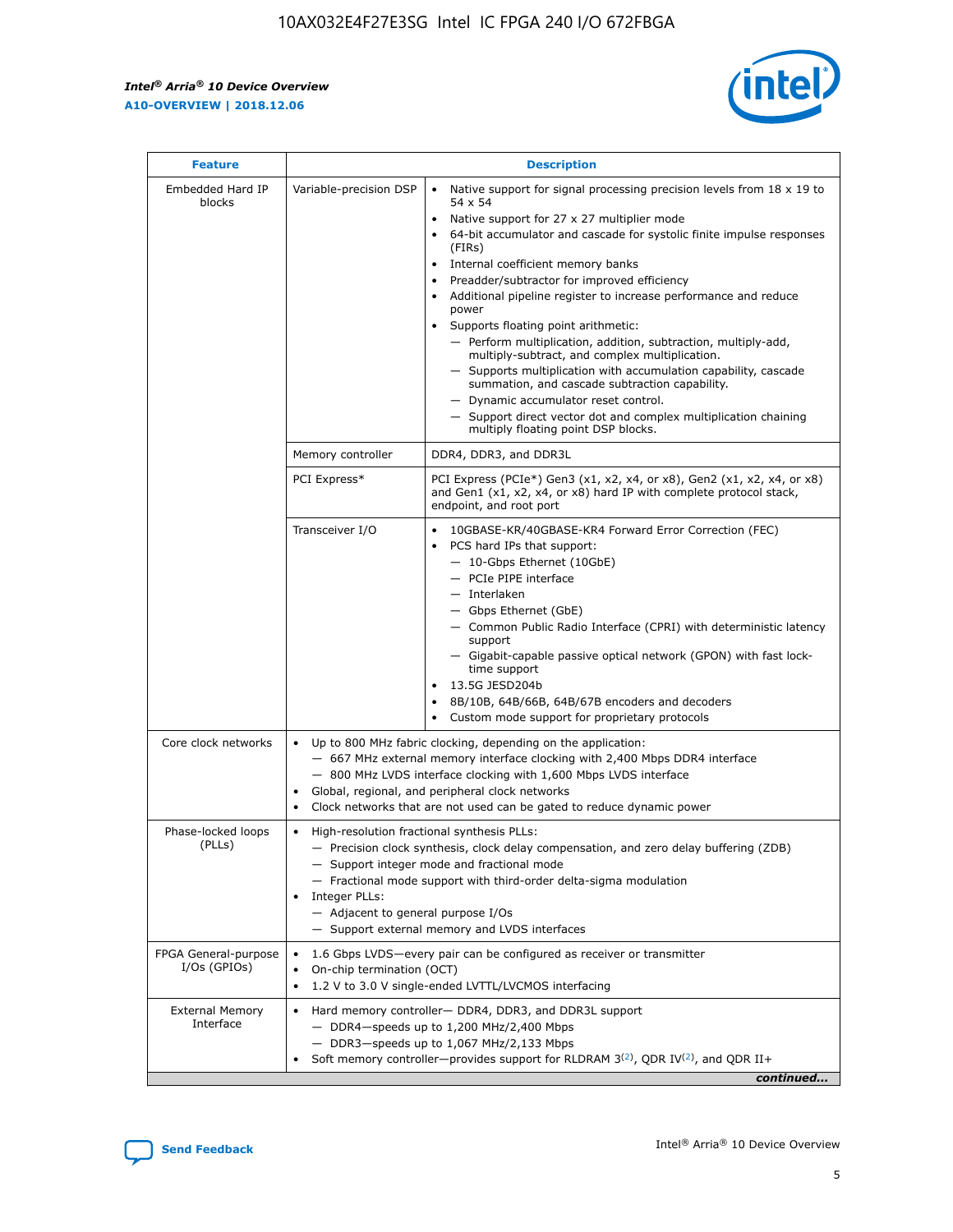

| <b>Feature</b>                                    | <b>Description</b>                                                                                                                                                                                                                                                                                                                                                                                                                                                                                                                                                                                                                                                 |  |  |  |  |  |  |
|---------------------------------------------------|--------------------------------------------------------------------------------------------------------------------------------------------------------------------------------------------------------------------------------------------------------------------------------------------------------------------------------------------------------------------------------------------------------------------------------------------------------------------------------------------------------------------------------------------------------------------------------------------------------------------------------------------------------------------|--|--|--|--|--|--|
| Low-power serial<br>transceivers                  | • Continuous operating range:<br>- Intel Arria 10 GX-1 Gbps to 17.4 Gbps<br>- Intel Arria 10 GT-1 Gbps to 25.8 Gbps<br>Backplane support:<br>$-$ Intel Arria 10 GX-up to 12.5<br>- Intel Arria 10 GT-up to 12.5<br>Extended range down to 125 Mbps with oversampling<br>ATX transmit PLLs with user-configurable fractional synthesis capability<br>$\bullet$<br>Electronic Dispersion Compensation (EDC) support for XFP, SFP+, OSFP, and CFP optical<br>module<br>Adaptive linear and decision feedback equalization<br>$\bullet$<br>Transmitter pre-emphasis and de-emphasis<br>$\bullet$<br>Dynamic partial reconfiguration of individual transceiver channels |  |  |  |  |  |  |
| <b>HPS</b><br>(Intel Arria 10 SX<br>devices only) | • Dual-core ARM Cortex-A9 MPCore processor-1.2 GHz CPU with<br>Processor and system<br>1.5 GHz overdrive capability<br>256 KB on-chip RAM and 64 KB on-chip ROM<br>$\bullet$<br>System peripherals—general-purpose timers, watchdog timers, direct<br>memory access (DMA) controller, FPGA configuration manager, and<br>clock and reset managers<br>Security features—anti-tamper, secure boot, Advanced Encryption<br>$\bullet$<br>Standard (AES) and authentication (SHA)<br>ARM CoreSight* JTAG debug access port, trace port, and on-chip<br>$\bullet$<br>trace storage                                                                                       |  |  |  |  |  |  |
|                                                   | <b>External interfaces</b><br>Hard memory interface-Hard memory controller (2,400 Mbps DDR4,<br>$\bullet$<br>and 2,133 Mbps DDR3), Quad serial peripheral interface (OSPI) flash<br>controller, NAND flash controller, direct memory access (DMA)<br>controller, Secure Digital/MultiMediaCard (SD/MMC) controller<br>Communication interface-10/100/1000 Ethernet media access<br>$\bullet$<br>control (MAC), USB On-The-GO (OTG) controllers, I <sup>2</sup> C controllers,<br>UART 16550, serial peripheral interface (SPI), and up to 62<br>HPS GPIO interfaces (48 direct-share I/Os)                                                                         |  |  |  |  |  |  |
|                                                   | Interconnects to core<br>High-performance ARM AMBA* AXI bus bridges that support<br>$\bullet$<br>simultaneous read and write<br>HPS-FPGA bridges-include the FPGA-to-HPS, HPS-to-FPGA, and<br>$\bullet$<br>lightweight HPS-to-FPGA bridges that allow the FPGA fabric to issue<br>transactions to slaves in the HPS, and vice versa<br>Configuration bridge that allows HPS configuration manager to<br>configure the core logic via dedicated 32-bit configuration port<br>FPGA-to-HPS SDRAM controller bridge-provides configuration<br>interfaces for the multiport front end (MPFE) of the HPS SDRAM<br>controller                                             |  |  |  |  |  |  |
| Configuration                                     | Tamper protection—comprehensive design protection to protect your valuable IP investments<br>Enhanced 256-bit advanced encryption standard (AES) design security with authentication<br>٠<br>Configuration via protocol (CvP) using PCIe Gen1, Gen2, or Gen3<br>continued                                                                                                                                                                                                                                                                                                                                                                                          |  |  |  |  |  |  |

<sup>(2)</sup> Intel Arria 10 devices support this external memory interface using hard PHY with soft memory controller.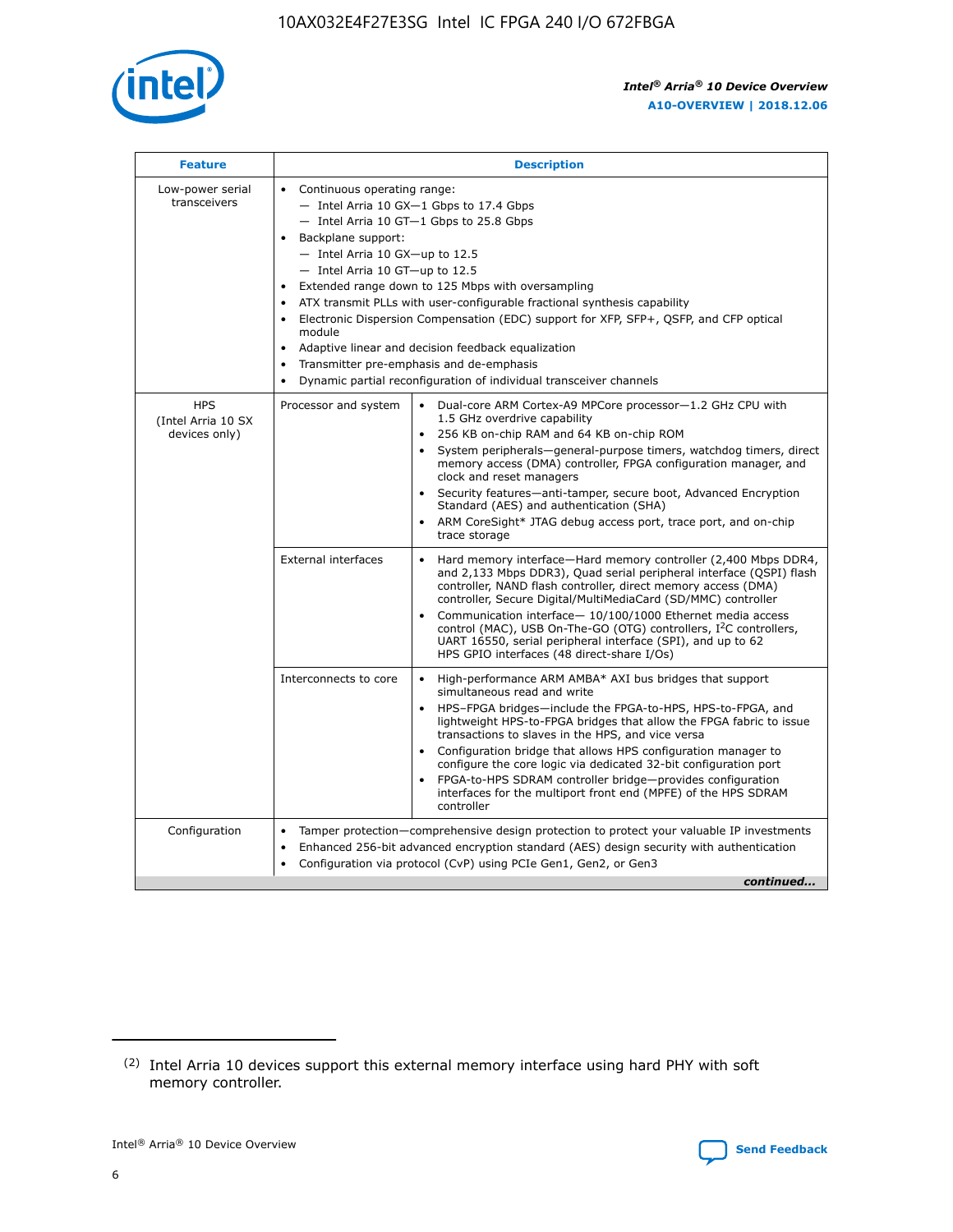

| <b>Feature</b>     | <b>Description</b>                                                                                                                                                                                               |
|--------------------|------------------------------------------------------------------------------------------------------------------------------------------------------------------------------------------------------------------|
|                    | Dynamic reconfiguration of the transceivers and PLLs<br>Fine-grained partial reconfiguration of the core fabric<br>Active Serial x4 Interface<br>$\bullet$                                                       |
| Power management   | SmartVID<br>Low static power device options<br>Programmable Power Technology<br>Intel Quartus <sup>®</sup> Prime integrated power analysis                                                                       |
| Software and tools | Intel Quartus Prime design suite<br>Transceiver toolkit<br>Platform Designer system integration tool<br>DSP Builder for Intel FPGAs<br>OpenCL <sup>™</sup> support<br>Intel SoC FPGA Embedded Design Suite (EDS) |

#### **Related Information**

[Intel Arria 10 Transceiver PHY Overview](https://www.intel.com/content/www/us/en/programmable/documentation/nik1398707230472.html#nik1398706768037) Provides details on Intel Arria 10 transceivers.

## **Intel Arria 10 Device Variants and Packages**

#### **Table 4. Device Variants for the Intel Arria 10 Device Family**

| <b>Variant</b>    | <b>Description</b>                                                                                                                                                                                                     |
|-------------------|------------------------------------------------------------------------------------------------------------------------------------------------------------------------------------------------------------------------|
| Intel Arria 10 GX | FPGA featuring 17.4 Gbps transceivers for short reach applications with 12.5 backplane driving<br>capability.                                                                                                          |
| Intel Arria 10 GT | FPGA featuring:<br>17.4 Gbps transceivers for short reach applications with 12.5 backplane driving capability.<br>25.8 Gbps transceivers for supporting CAUI-4 and CEI-25G applications with CFP2 and CFP4<br>modules. |
| Intel Arria 10 SX | SoC integrating ARM-based HPS and FPGA featuring 17.4 Gbps transceivers for short reach<br>applications with 12.5 backplane driving capability.                                                                        |

## **Intel Arria 10 GX**

This section provides the available options, maximum resource counts, and package plan for the Intel Arria 10 GX devices.

The information in this section is correct at the time of publication. For the latest information and to get more details, refer to the Intel FPGA Product Selector.

#### **Related Information**

#### [Intel FPGA Product Selector](http://www.altera.com/products/selector/psg-selector.html) Provides the latest information on Intel products.

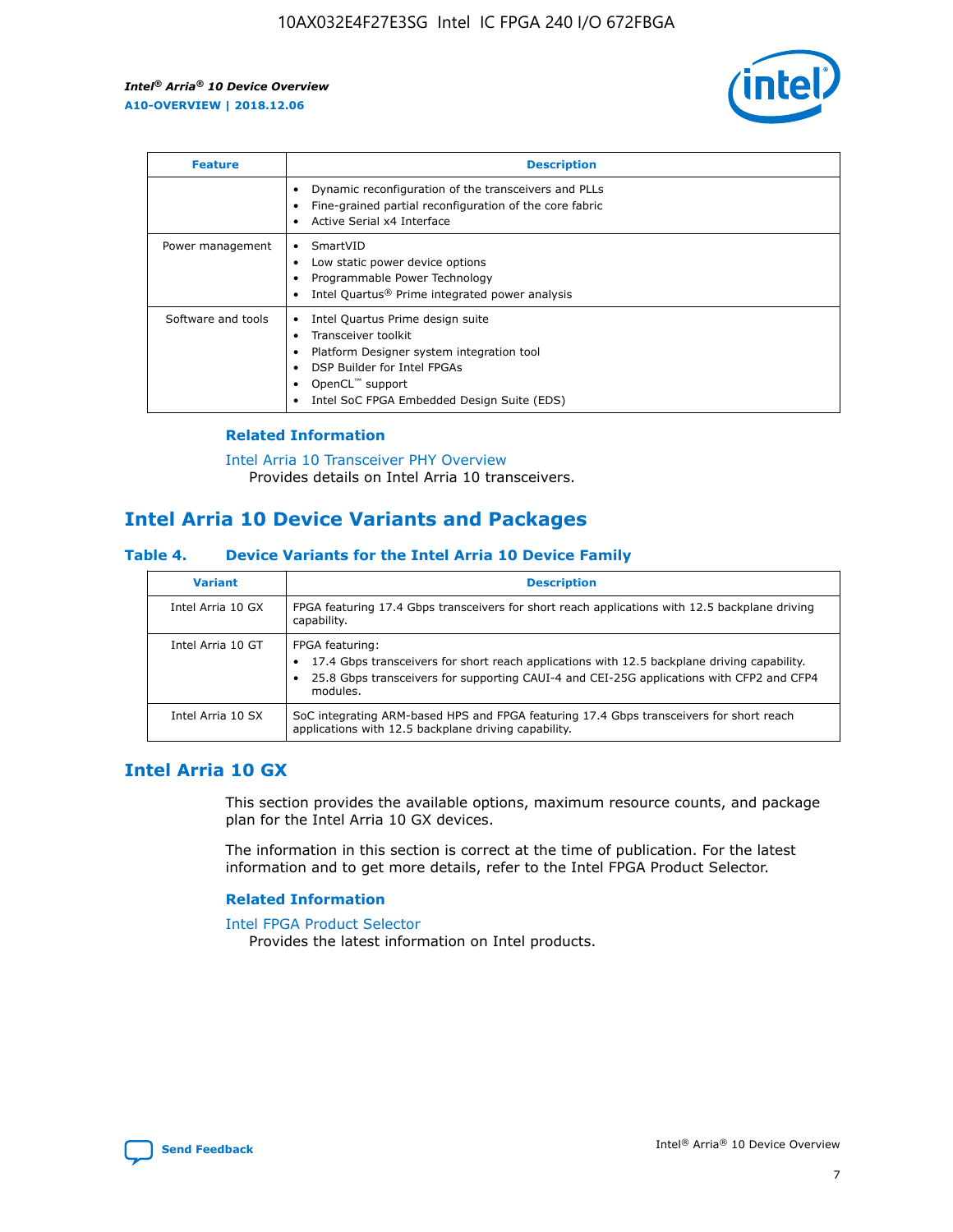

## **Available Options**





#### **Related Information**

[Transceiver Performance for Intel Arria 10 GX/SX Devices](https://www.intel.com/content/www/us/en/programmable/documentation/mcn1413182292568.html#mcn1413213965502) Provides more information about the transceiver speed grade.

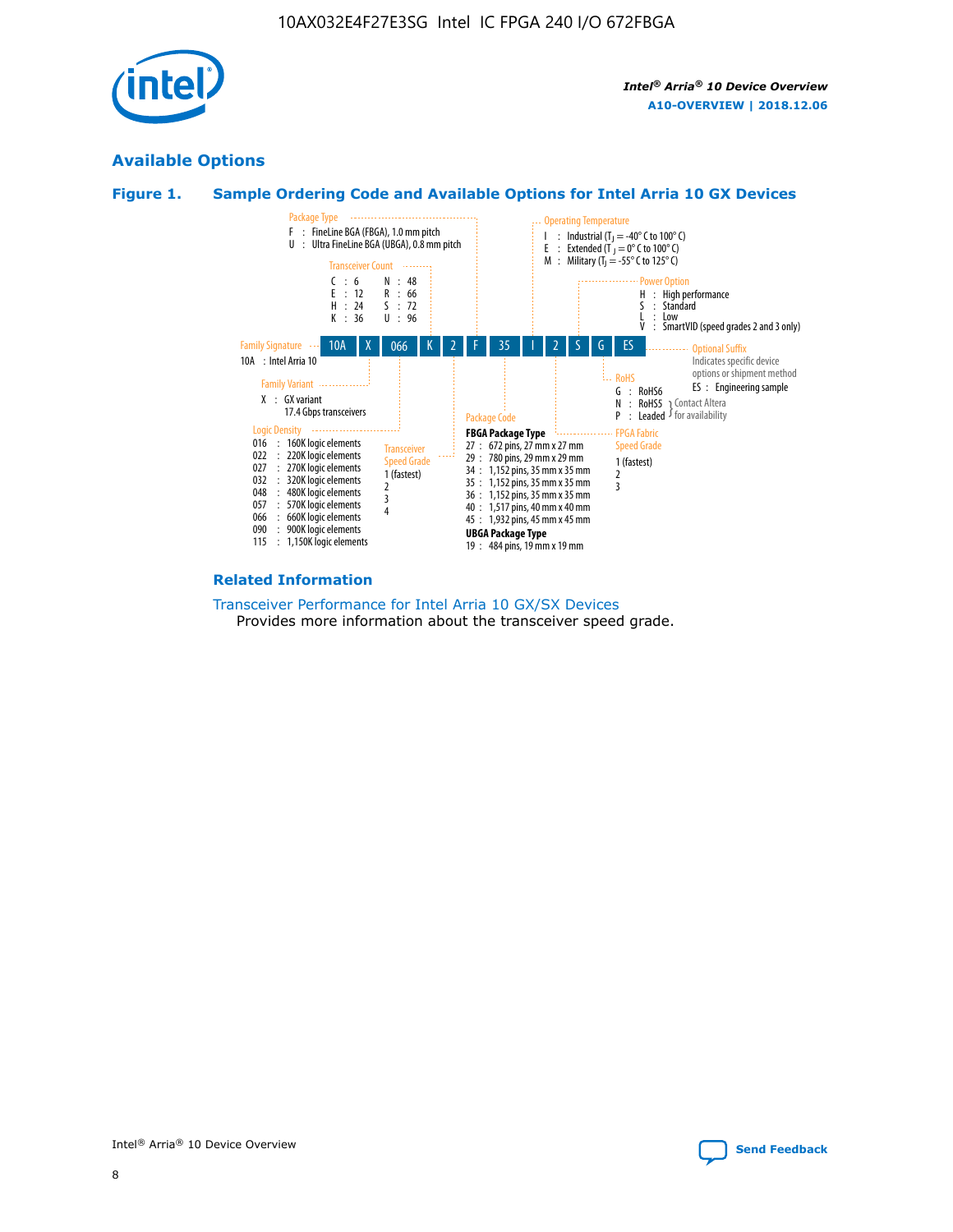

#### **Maximum Resources**

#### **Table 5. Maximum Resource Counts for Intel Arria 10 GX Devices (GX 160, GX 220, GX 270, GX 320, and GX 480)**

| <b>Resource</b>              |                         | <b>Product Line</b>      |                                |                |                |                |  |  |  |
|------------------------------|-------------------------|--------------------------|--------------------------------|----------------|----------------|----------------|--|--|--|
|                              |                         | <b>GX 160</b>            | <b>GX 220</b><br><b>GX 270</b> |                | <b>GX 320</b>  | <b>GX 480</b>  |  |  |  |
| Logic Elements (LE) (K)      |                         | 160                      | 220                            | 270            | 320            | 480            |  |  |  |
| <b>ALM</b>                   |                         | 61,510                   | 80,330                         | 101,620        | 119,900        | 183,590        |  |  |  |
| Register                     |                         | 246,040                  | 321,320                        | 406,480        |                | 734,360        |  |  |  |
| Memory (Kb)                  | M <sub>20</sub> K       | 8,800                    | 11,740                         |                | 17,820         | 28,620         |  |  |  |
|                              | <b>MLAB</b>             | 1,050                    | 1,690<br>2,452                 |                | 2,727          | 4,164          |  |  |  |
| Variable-precision DSP Block |                         | 156<br>192<br>830<br>985 |                                |                | 1,368          |                |  |  |  |
| 18 x 19 Multiplier           |                         | 312                      | 384                            | 1,970<br>1,660 |                | 2,736          |  |  |  |
| PLL                          | Fractional<br>Synthesis | 6                        | 6                              | 8              | 8              | 12             |  |  |  |
|                              | I/O                     | 6                        | 6                              | 8              | 8              | 12             |  |  |  |
| 17.4 Gbps Transceiver        |                         | 12                       | 12                             | 24             | 24             | 36             |  |  |  |
| GPIO <sup>(3)</sup>          |                         | 288                      | 288                            | 384<br>384     |                | 492            |  |  |  |
| LVDS Pair $(4)$              |                         | 120                      | 120                            | 168            | 168            | 222            |  |  |  |
| PCIe Hard IP Block           |                         | 1                        | 1                              | 2              | $\overline{2}$ | $\overline{2}$ |  |  |  |
| Hard Memory Controller       |                         | 6                        | 6                              | 8              | 8              | 12             |  |  |  |

<sup>(4)</sup> Each LVDS I/O pair can be used as differential input or output.



<sup>(3)</sup> The number of GPIOs does not include transceiver I/Os. In the Intel Quartus Prime software, the number of user I/Os includes transceiver I/Os.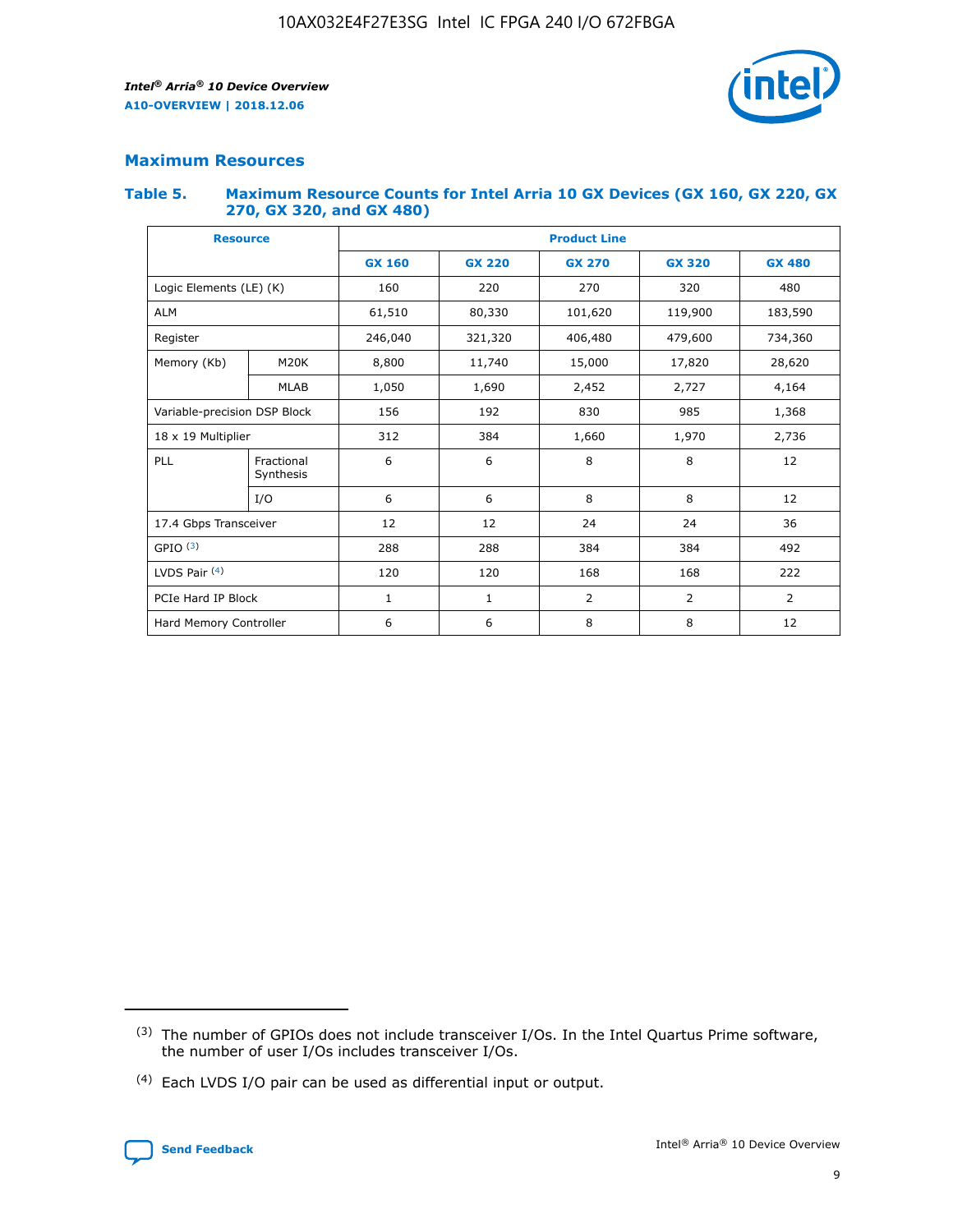

#### **Table 6. Maximum Resource Counts for Intel Arria 10 GX Devices (GX 570, GX 660, GX 900, and GX 1150)**

|                              | <b>Resource</b>         | <b>Product Line</b> |                |                |                |  |  |  |
|------------------------------|-------------------------|---------------------|----------------|----------------|----------------|--|--|--|
|                              |                         | <b>GX 570</b>       | <b>GX 660</b>  | <b>GX 900</b>  | <b>GX 1150</b> |  |  |  |
| Logic Elements (LE) (K)      |                         | 570                 | 660            | 900            | 1,150          |  |  |  |
| <b>ALM</b>                   |                         | 217,080             | 251,680        | 339,620        | 427,200        |  |  |  |
| Register                     |                         | 868,320             | 1,006,720      | 1,358,480      | 1,708,800      |  |  |  |
| Memory (Kb)                  | <b>M20K</b>             | 36,000              | 42,620         | 48,460         | 54,260         |  |  |  |
| <b>MLAB</b>                  |                         | 5,096               | 5,788          | 9,386          | 12,984         |  |  |  |
| Variable-precision DSP Block |                         | 1,523               | 1,687          | 1,518          | 1,518          |  |  |  |
| $18 \times 19$ Multiplier    |                         | 3,046               | 3,374          | 3,036          | 3,036          |  |  |  |
| PLL                          | Fractional<br>Synthesis | 16                  | 16             | 32             | 32             |  |  |  |
|                              | I/O                     | 16                  | 16             | 16             | 16             |  |  |  |
| 17.4 Gbps Transceiver        |                         | 48                  | 48             | 96             | 96             |  |  |  |
| GPIO <sup>(3)</sup>          |                         | 696                 | 696            | 768            | 768            |  |  |  |
| LVDS Pair $(4)$              |                         | 324                 | 324            | 384            | 384            |  |  |  |
| PCIe Hard IP Block           |                         | 2                   | $\overline{2}$ | $\overline{4}$ | 4              |  |  |  |
| Hard Memory Controller       |                         | 16                  | 16             | 16             | 16             |  |  |  |

## **Package Plan**

#### **Table 7. Package Plan for Intel Arria 10 GX Devices (U19, F27, and F29)**

Refer to I/O and High Speed I/O in Intel Arria 10 Devices chapter for the number of 3 V I/O, LVDS I/O, and LVDS channels in each device package.

| <b>Product Line</b> | U <sub>19</sub><br>$(19 \text{ mm} \times 19 \text{ mm})$<br>484-pin UBGA) |          |             |         | <b>F27</b><br>(27 mm × 27 mm,<br>672-pin FBGA) |             | <b>F29</b><br>(29 mm × 29 mm,<br>780-pin FBGA) |          |             |  |
|---------------------|----------------------------------------------------------------------------|----------|-------------|---------|------------------------------------------------|-------------|------------------------------------------------|----------|-------------|--|
|                     | 3 V I/O                                                                    | LVDS I/O | <b>XCVR</b> | 3 V I/O | LVDS I/O                                       | <b>XCVR</b> | 3 V I/O                                        | LVDS I/O | <b>XCVR</b> |  |
| GX 160              | 48                                                                         | 192      | 6           | 48      | 192                                            | 12          | 48                                             | 240      | 12          |  |
| GX 220              | 48                                                                         | 192      | 6           | 48      | 192                                            | 12          | 48                                             | 240      | 12          |  |
| GX 270              |                                                                            |          |             | 48      | 192                                            | 12          | 48                                             | 312      | 12          |  |
| GX 320              |                                                                            |          |             | 48      | 192                                            | 12          | 48                                             | 312      | 12          |  |
| GX 480              |                                                                            |          |             |         |                                                |             | 48                                             | 312      | 12          |  |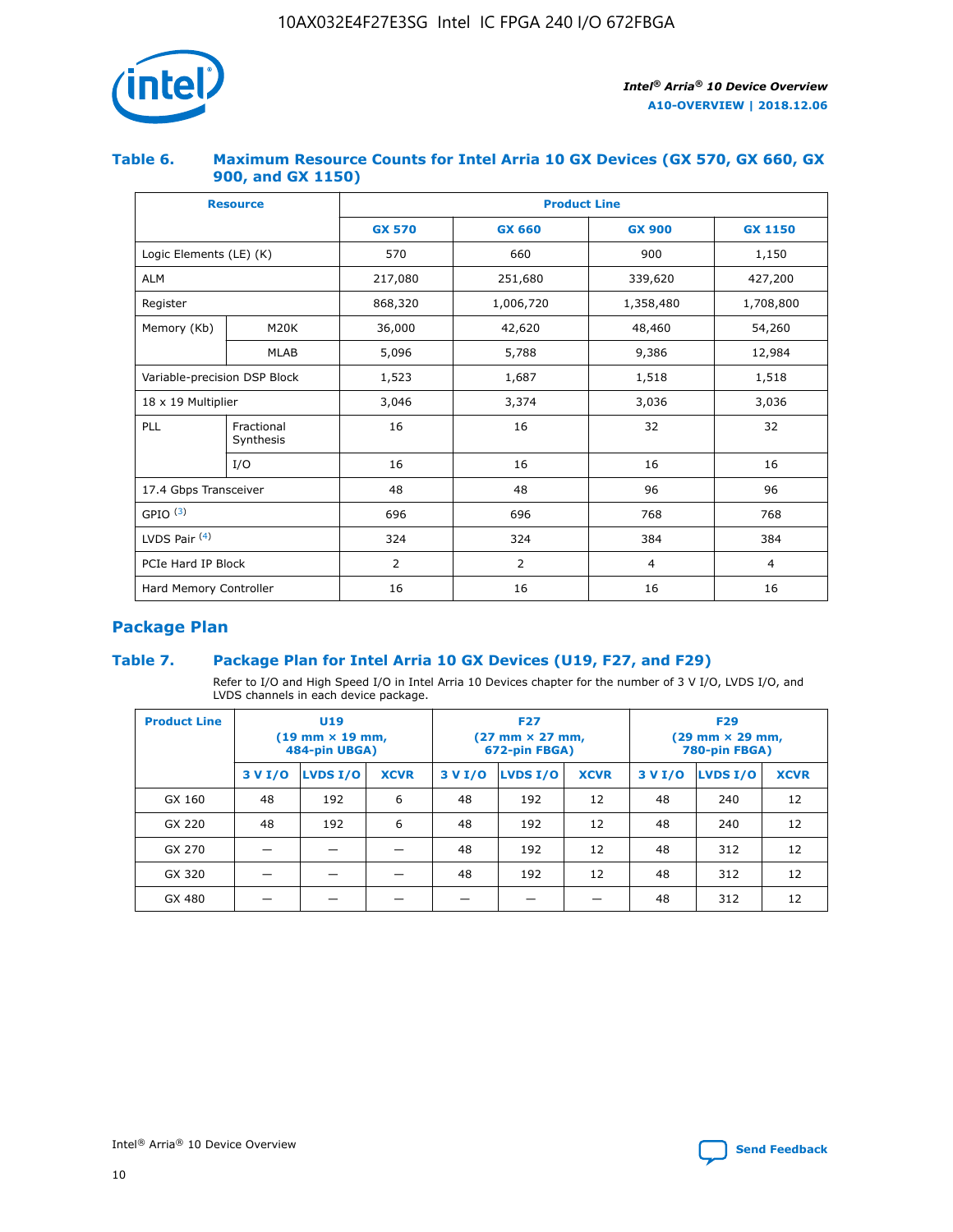

#### **Table 8. Package Plan for Intel Arria 10 GX Devices (F34, F35, NF40, and KF40)**

Refer to I/O and High Speed I/O in Intel Arria 10 Devices chapter for the number of 3 V I/O, LVDS I/O, and LVDS channels in each device package.

| <b>Product Line</b> | <b>F34</b><br>$(35 \text{ mm} \times 35 \text{ mm})$<br>1152-pin FBGA) |                    | <b>F35</b><br>$(35 \text{ mm} \times 35 \text{ mm})$<br><b>1152-pin FBGA)</b> |           | <b>KF40</b><br>$(40 \text{ mm} \times 40 \text{ mm})$<br>1517-pin FBGA) |             |            | <b>NF40</b><br>$(40 \text{ mm} \times 40 \text{ mm})$<br><b>1517-pin FBGA)</b> |             |            |                    |             |
|---------------------|------------------------------------------------------------------------|--------------------|-------------------------------------------------------------------------------|-----------|-------------------------------------------------------------------------|-------------|------------|--------------------------------------------------------------------------------|-------------|------------|--------------------|-------------|
|                     | 3V<br>I/O                                                              | <b>LVDS</b><br>I/O | <b>XCVR</b>                                                                   | 3V<br>I/O | <b>LVDS</b><br>I/O                                                      | <b>XCVR</b> | 3 V<br>I/O | <b>LVDS</b><br>I/O                                                             | <b>XCVR</b> | 3 V<br>I/O | <b>LVDS</b><br>I/O | <b>XCVR</b> |
| GX 270              | 48                                                                     | 336                | 24                                                                            | 48        | 336                                                                     | 24          |            |                                                                                |             |            |                    |             |
| GX 320              | 48                                                                     | 336                | 24                                                                            | 48        | 336                                                                     | 24          |            |                                                                                |             |            |                    |             |
| GX 480              | 48                                                                     | 444                | 24                                                                            | 48        | 348                                                                     | 36          |            |                                                                                |             |            |                    |             |
| GX 570              | 48                                                                     | 444                | 24                                                                            | 48        | 348                                                                     | 36          | 96         | 600                                                                            | 36          | 48         | 540                | 48          |
| GX 660              | 48                                                                     | 444                | 24                                                                            | 48        | 348                                                                     | 36          | 96         | 600                                                                            | 36          | 48         | 540                | 48          |
| GX 900              |                                                                        | 504                | 24                                                                            | -         |                                                                         |             |            |                                                                                |             |            | 600                | 48          |
| GX 1150             |                                                                        | 504                | 24                                                                            |           |                                                                         |             |            |                                                                                |             |            | 600                | 48          |

#### **Table 9. Package Plan for Intel Arria 10 GX Devices (RF40, NF45, SF45, and UF45)**

Refer to I/O and High Speed I/O in Intel Arria 10 Devices chapter for the number of 3 V I/O, LVDS I/O, and LVDS channels in each device package.

| <b>Product Line</b> | <b>RF40</b><br>$(40$ mm $\times$ 40 mm,<br>1517-pin FBGA) |                    |             | <b>NF45</b><br>$(45 \text{ mm} \times 45 \text{ mm})$<br><b>1932-pin FBGA)</b> |                    |             | <b>SF45</b><br>$(45 \text{ mm} \times 45 \text{ mm})$<br><b>1932-pin FBGA)</b> |                    |             | <b>UF45</b><br>$(45 \text{ mm} \times 45 \text{ mm})$<br><b>1932-pin FBGA)</b> |                    |             |
|---------------------|-----------------------------------------------------------|--------------------|-------------|--------------------------------------------------------------------------------|--------------------|-------------|--------------------------------------------------------------------------------|--------------------|-------------|--------------------------------------------------------------------------------|--------------------|-------------|
|                     | 3V<br>I/O                                                 | <b>LVDS</b><br>I/O | <b>XCVR</b> | 3 V<br>I/O                                                                     | <b>LVDS</b><br>I/O | <b>XCVR</b> | 3 V<br>I/O                                                                     | <b>LVDS</b><br>I/O | <b>XCVR</b> | 3V<br>I/O                                                                      | <b>LVDS</b><br>I/O | <b>XCVR</b> |
| GX 900              |                                                           | 342                | 66          | _                                                                              | 768                | 48          |                                                                                | 624                | 72          |                                                                                | 480                | 96          |
| GX 1150             |                                                           | 342                | 66          | _                                                                              | 768                | 48          |                                                                                | 624                | 72          |                                                                                | 480                | 96          |

#### **Related Information**

[I/O and High-Speed Differential I/O Interfaces in Intel Arria 10 Devices chapter, Intel](https://www.intel.com/content/www/us/en/programmable/documentation/sam1403482614086.html#sam1403482030321) [Arria 10 Device Handbook](https://www.intel.com/content/www/us/en/programmable/documentation/sam1403482614086.html#sam1403482030321)

Provides the number of 3 V and LVDS I/Os, and LVDS channels for each Intel Arria 10 device package.

## **Intel Arria 10 GT**

This section provides the available options, maximum resource counts, and package plan for the Intel Arria 10 GT devices.

The information in this section is correct at the time of publication. For the latest information and to get more details, refer to the Intel FPGA Product Selector.

#### **Related Information**

#### [Intel FPGA Product Selector](http://www.altera.com/products/selector/psg-selector.html)

Provides the latest information on Intel products.

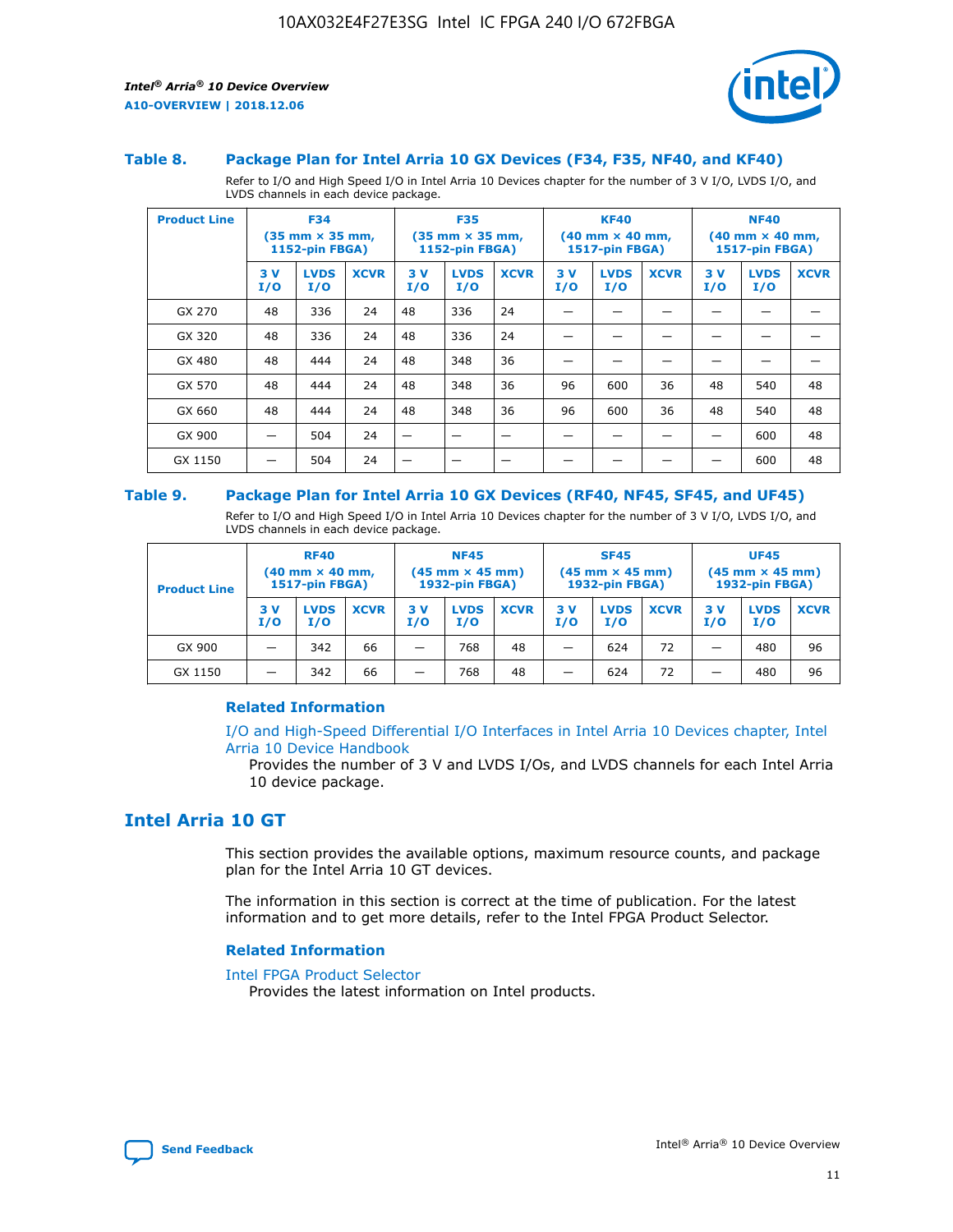

## **Available Options**

## **Figure 2. Sample Ordering Code and Available Options for Intel Arria 10 GT Devices**

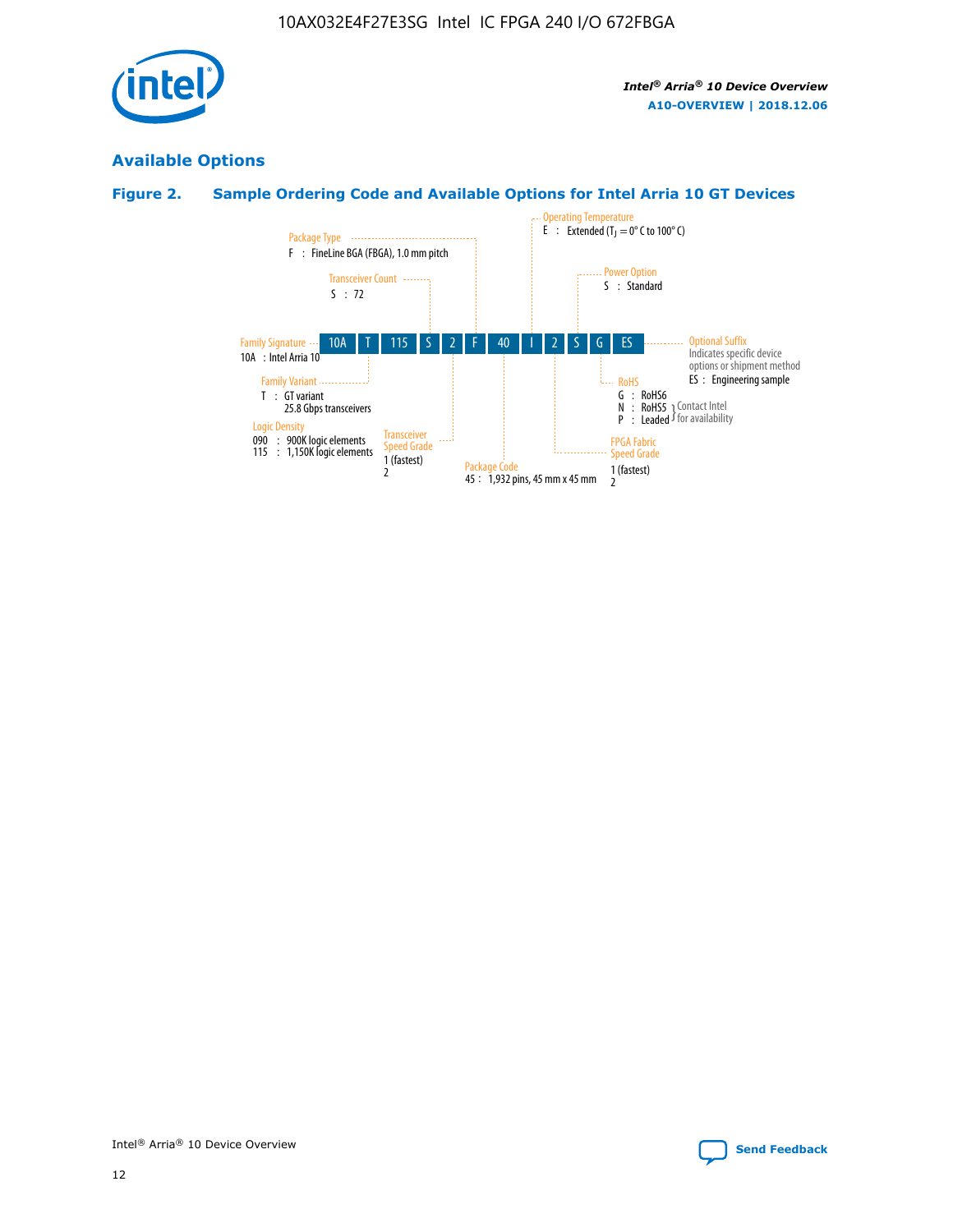

#### **Maximum Resources**

#### **Table 10. Maximum Resource Counts for Intel Arria 10 GT Devices**

|                              | <b>Resource</b>      | <b>Product Line</b> |                |  |
|------------------------------|----------------------|---------------------|----------------|--|
|                              |                      | <b>GT 900</b>       | GT 1150        |  |
| Logic Elements (LE) (K)      |                      | 900                 | 1,150          |  |
| <b>ALM</b>                   |                      | 339,620             | 427,200        |  |
| Register                     |                      | 1,358,480           | 1,708,800      |  |
| Memory (Kb)                  | M20K                 | 48,460              | 54,260         |  |
|                              | <b>MLAB</b>          | 9,386               | 12,984         |  |
| Variable-precision DSP Block |                      | 1,518               | 1,518          |  |
| 18 x 19 Multiplier           |                      | 3,036               | 3,036          |  |
| PLL                          | Fractional Synthesis | 32                  | 32             |  |
|                              | I/O                  | 16                  | 16             |  |
| Transceiver                  | 17.4 Gbps            | 72(5)               | 72(5)          |  |
|                              | 25.8 Gbps            | 6                   | 6              |  |
| GPIO <sup>(6)</sup>          |                      | 624                 | 624            |  |
| LVDS Pair $(7)$              |                      | 312                 | 312            |  |
| PCIe Hard IP Block           |                      | $\overline{4}$      | $\overline{4}$ |  |
| Hard Memory Controller       |                      | 16                  | 16             |  |

#### **Related Information**

#### [Intel Arria 10 GT Channel Usage](https://www.intel.com/content/www/us/en/programmable/documentation/nik1398707230472.html#nik1398707008178)

Configuring GT/GX channels in Intel Arria 10 GT devices.

#### **Package Plan**

#### **Table 11. Package Plan for Intel Arria 10 GT Devices**

Refer to I/O and High Speed I/O in Intel Arria 10 Devices chapter for the number of 3 V I/O, LVDS I/O, and LVDS channels in each device package.

| <b>Product Line</b> | <b>SF45</b><br>(45 mm × 45 mm, 1932-pin FBGA) |                 |             |  |  |  |
|---------------------|-----------------------------------------------|-----------------|-------------|--|--|--|
|                     | 3 V I/O                                       | <b>LVDS I/O</b> | <b>XCVR</b> |  |  |  |
| GT 900              |                                               | 624             | 72          |  |  |  |
| GT 1150             |                                               | 624             | 72          |  |  |  |

<sup>(7)</sup> Each LVDS I/O pair can be used as differential input or output.



 $(5)$  If all 6 GT channels are in use, 12 of the GX channels are not usable.

<sup>(6)</sup> The number of GPIOs does not include transceiver I/Os. In the Intel Quartus Prime software, the number of user I/Os includes transceiver I/Os.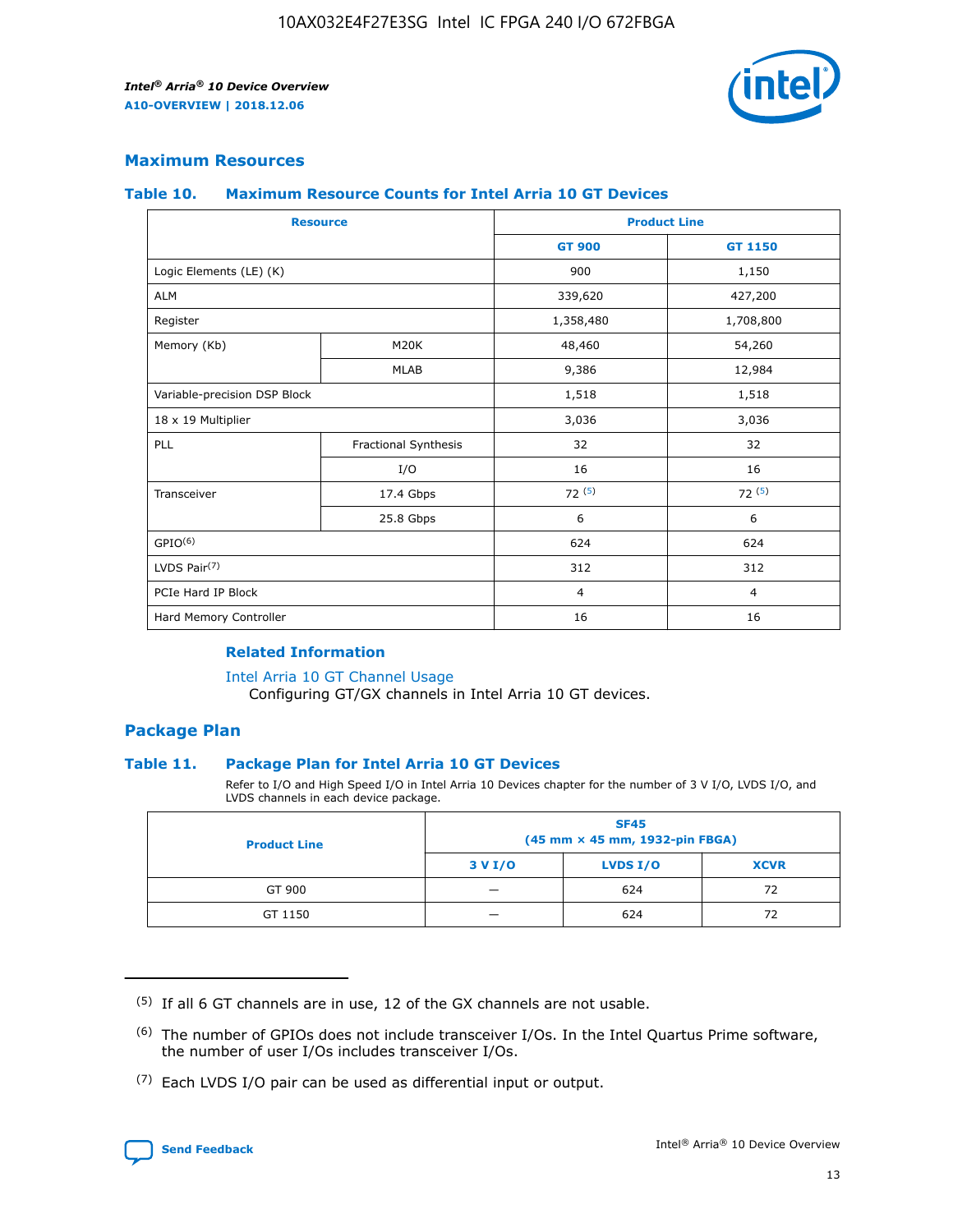

#### **Related Information**

[I/O and High-Speed Differential I/O Interfaces in Intel Arria 10 Devices chapter, Intel](https://www.intel.com/content/www/us/en/programmable/documentation/sam1403482614086.html#sam1403482030321) [Arria 10 Device Handbook](https://www.intel.com/content/www/us/en/programmable/documentation/sam1403482614086.html#sam1403482030321)

Provides the number of 3 V and LVDS I/Os, and LVDS channels for each Intel Arria 10 device package.

## **Intel Arria 10 SX**

This section provides the available options, maximum resource counts, and package plan for the Intel Arria 10 SX devices.

The information in this section is correct at the time of publication. For the latest information and to get more details, refer to the Intel FPGA Product Selector.

#### **Related Information**

[Intel FPGA Product Selector](http://www.altera.com/products/selector/psg-selector.html) Provides the latest information on Intel products.

#### **Available Options**

#### **Figure 3. Sample Ordering Code and Available Options for Intel Arria 10 SX Devices**



#### **Related Information**

[Transceiver Performance for Intel Arria 10 GX/SX Devices](https://www.intel.com/content/www/us/en/programmable/documentation/mcn1413182292568.html#mcn1413213965502) Provides more information about the transceiver speed grade.

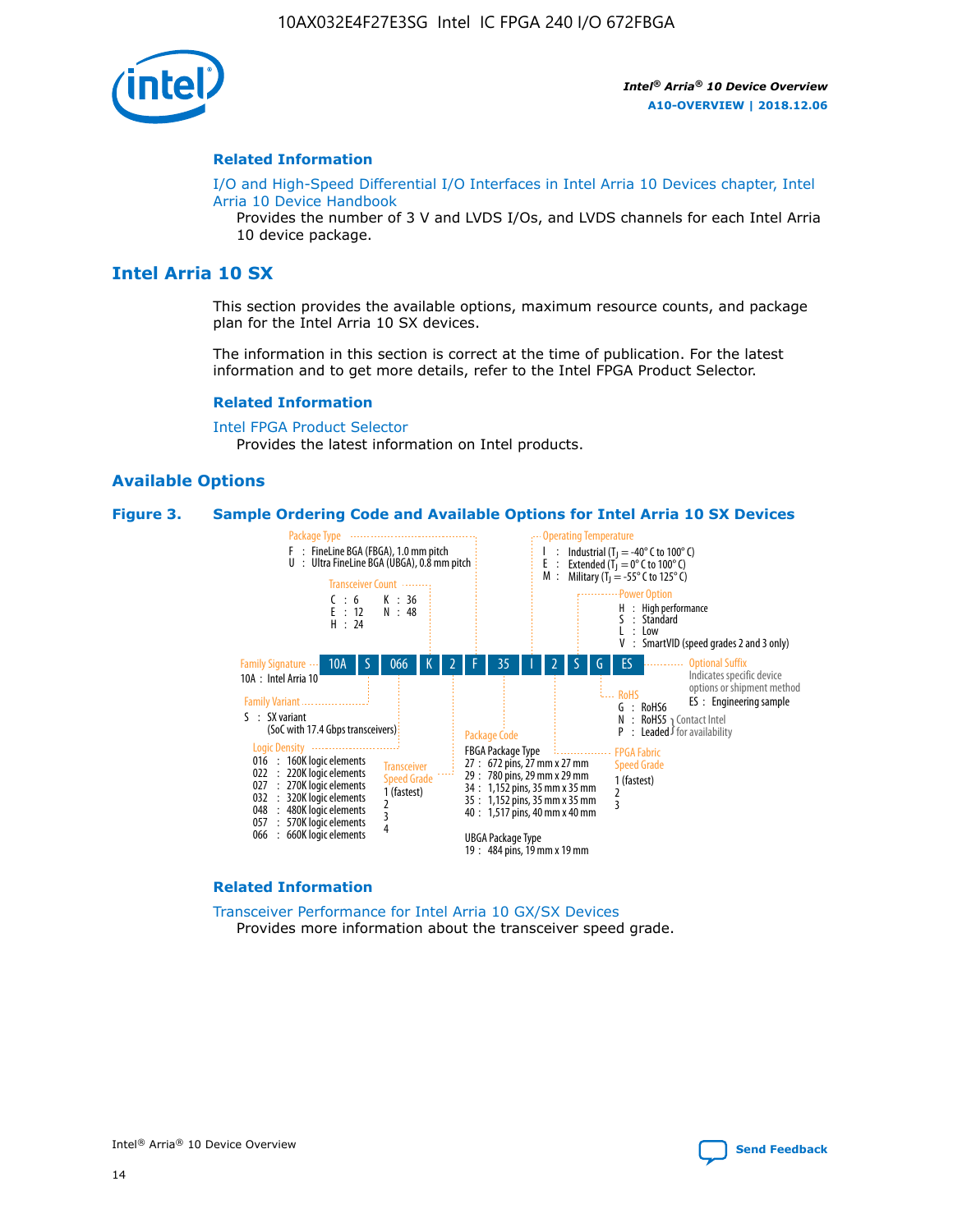

#### **Maximum Resources**

#### **Table 12. Maximum Resource Counts for Intel Arria 10 SX Devices**

| <b>Resource</b>                   |                         | <b>Product Line</b> |               |                |                |               |                |                |  |  |  |
|-----------------------------------|-------------------------|---------------------|---------------|----------------|----------------|---------------|----------------|----------------|--|--|--|
|                                   |                         | <b>SX 160</b>       | <b>SX 220</b> | <b>SX 270</b>  | <b>SX 320</b>  | <b>SX 480</b> | <b>SX 570</b>  | <b>SX 660</b>  |  |  |  |
| Logic Elements (LE) (K)           |                         | 160                 | 220           | 270            | 320            | 480           | 570            | 660            |  |  |  |
| <b>ALM</b>                        |                         | 61,510              | 80,330        | 101,620        | 119,900        | 183,590       | 217,080        | 251,680        |  |  |  |
| Register                          |                         | 246,040             | 321,320       | 406,480        | 479,600        | 734,360       | 868,320        | 1,006,720      |  |  |  |
| Memory (Kb)                       | <b>M20K</b>             | 8,800               | 11,740        | 15,000         | 17,820         | 28,620        | 36,000         | 42,620         |  |  |  |
|                                   | <b>MLAB</b>             | 1,050               | 1,690         | 2,452          | 2,727          | 4,164         | 5,096          | 5,788          |  |  |  |
| Variable-precision DSP Block      |                         | 156                 | 192           | 830            | 985            | 1,368         | 1,523          | 1,687          |  |  |  |
| 18 x 19 Multiplier                |                         | 312                 | 384           | 1,660          | 1,970          | 2,736         | 3,046          | 3,374          |  |  |  |
| PLL                               | Fractional<br>Synthesis | 6                   | 6             | 8              | 8              | 12            | 16             | 16             |  |  |  |
|                                   | I/O                     | 6                   | 6             | 8              | 8              | 12            | 16             | 16             |  |  |  |
| 17.4 Gbps Transceiver             |                         | 12                  | 12            | 24             | 24             | 36            | 48             | 48             |  |  |  |
| GPIO <sup>(8)</sup>               |                         | 288                 | 288           | 384            | 384            | 492           | 696            | 696            |  |  |  |
| LVDS Pair $(9)$                   |                         | 120                 | 120           | 168            | 168            | 174           | 324            | 324            |  |  |  |
| PCIe Hard IP Block                |                         | $\mathbf{1}$        | $\mathbf{1}$  | $\overline{2}$ | $\overline{2}$ | 2             | $\overline{2}$ | $\overline{2}$ |  |  |  |
| Hard Memory Controller            |                         | 6                   | 6             | 8              | 8              | 12            | 16             | 16             |  |  |  |
| ARM Cortex-A9 MPCore<br>Processor |                         | Yes                 | Yes           | Yes            | Yes            | Yes           | Yes            | <b>Yes</b>     |  |  |  |

#### **Package Plan**

#### **Table 13. Package Plan for Intel Arria 10 SX Devices (U19, F27, F29, and F34)**

Refer to I/O and High Speed I/O in Intel Arria 10 Devices chapter for the number of 3 V I/O, LVDS I/O, and LVDS channels in each device package.

| <b>Product Line</b> | <b>U19</b><br>$(19$ mm $\times$ 19 mm,<br>484-pin UBGA) |                    |             | <b>F27</b><br>$(27 \text{ mm} \times 27 \text{ mm})$<br>672-pin FBGA) |                    | <b>F29</b><br>$(29 \text{ mm} \times 29 \text{ mm})$<br>780-pin FBGA) |           |                    | <b>F34</b><br>$(35 \text{ mm} \times 35 \text{ mm})$<br><b>1152-pin FBGA)</b> |           |                    |             |
|---------------------|---------------------------------------------------------|--------------------|-------------|-----------------------------------------------------------------------|--------------------|-----------------------------------------------------------------------|-----------|--------------------|-------------------------------------------------------------------------------|-----------|--------------------|-------------|
|                     | 3V<br>I/O                                               | <b>LVDS</b><br>I/O | <b>XCVR</b> | 3V<br>I/O                                                             | <b>LVDS</b><br>I/O | <b>XCVR</b>                                                           | 3V<br>I/O | <b>LVDS</b><br>I/O | <b>XCVR</b>                                                                   | 3V<br>I/O | <b>LVDS</b><br>I/O | <b>XCVR</b> |
| SX 160              | 48                                                      | 144                | 6           | 48                                                                    | 192                | 12                                                                    | 48        | 240                | 12                                                                            | -         |                    |             |
| SX 220              | 48                                                      | 144                | 6           | 48                                                                    | 192                | 12                                                                    | 48        | 240                | 12                                                                            |           |                    |             |
| SX 270              |                                                         |                    |             | 48                                                                    | 192                | 12                                                                    | 48        | 312                | 12                                                                            | 48        | 336                | 24          |
| SX 320              |                                                         |                    |             | 48                                                                    | 192                | 12                                                                    | 48        | 312                | 12                                                                            | 48        | 336                | 24          |
|                     | continued                                               |                    |             |                                                                       |                    |                                                                       |           |                    |                                                                               |           |                    |             |

 $(8)$  The number of GPIOs does not include transceiver I/Os. In the Intel Quartus Prime software, the number of user I/Os includes transceiver I/Os.

 $(9)$  Each LVDS I/O pair can be used as differential input or output.

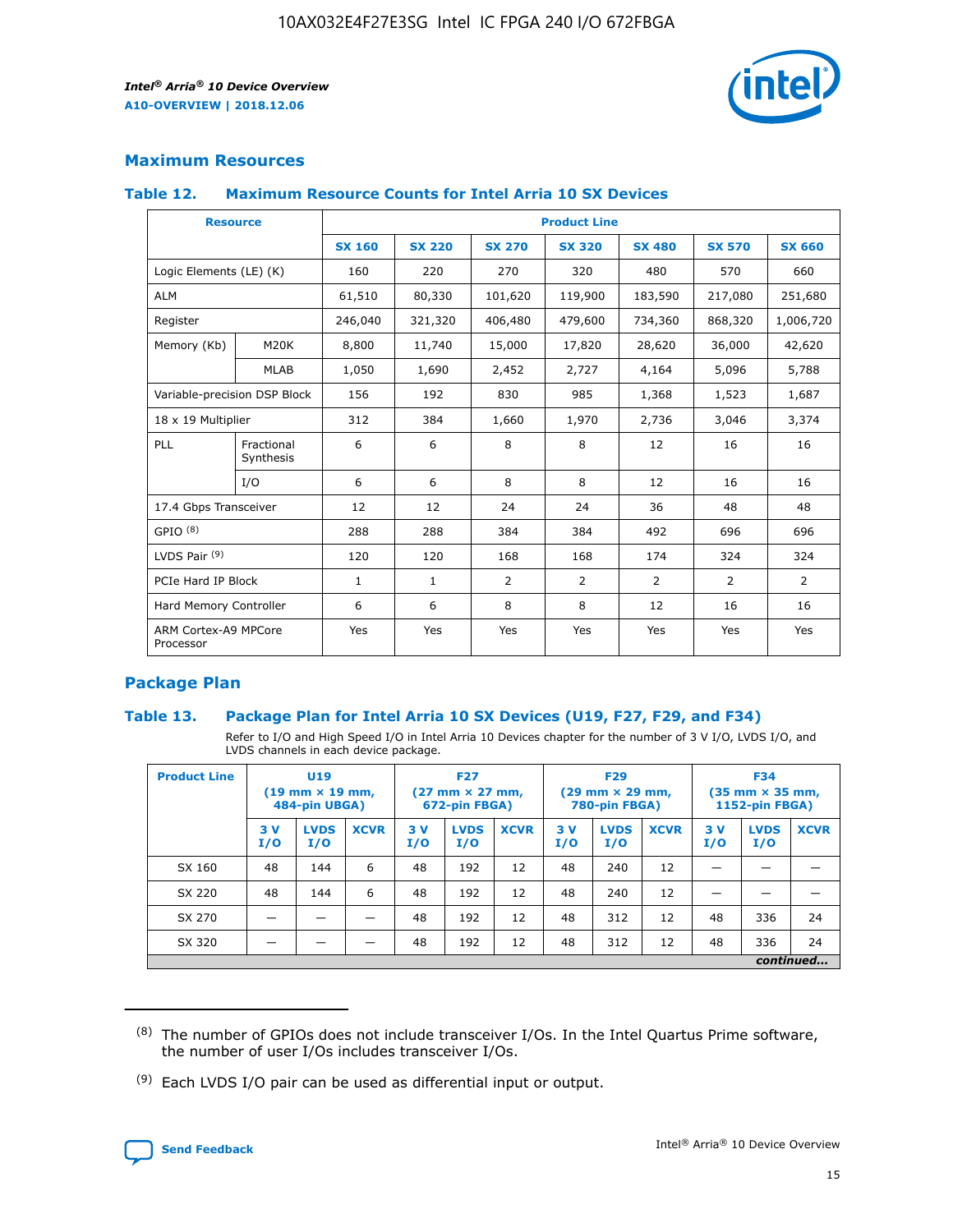

| <b>Product Line</b> | U <sub>19</sub><br>$(19 \text{ mm} \times 19 \text{ mm})$<br>484-pin UBGA) |                    | <b>F27</b><br>$(27 \text{ mm} \times 27 \text{ mm})$<br>672-pin FBGA) |           |                    | <b>F29</b><br>$(29 \text{ mm} \times 29 \text{ mm})$<br>780-pin FBGA) |           |                    | <b>F34</b><br>$(35$ mm $\times$ 35 mm,<br><b>1152-pin FBGA)</b> |           |                    |             |
|---------------------|----------------------------------------------------------------------------|--------------------|-----------------------------------------------------------------------|-----------|--------------------|-----------------------------------------------------------------------|-----------|--------------------|-----------------------------------------------------------------|-----------|--------------------|-------------|
|                     | 3V<br>I/O                                                                  | <b>LVDS</b><br>I/O | <b>XCVR</b>                                                           | 3V<br>I/O | <b>LVDS</b><br>I/O | <b>XCVR</b>                                                           | 3V<br>I/O | <b>LVDS</b><br>I/O | <b>XCVR</b>                                                     | 3V<br>I/O | <b>LVDS</b><br>I/O | <b>XCVR</b> |
| SX 480              |                                                                            |                    |                                                                       |           |                    |                                                                       | 48        | 312                | 12                                                              | 48        | 444                | 24          |
| SX 570              |                                                                            |                    |                                                                       |           |                    |                                                                       |           |                    |                                                                 | 48        | 444                | 24          |
| SX 660              |                                                                            |                    |                                                                       |           |                    |                                                                       |           |                    |                                                                 | 48        | 444                | 24          |

#### **Table 14. Package Plan for Intel Arria 10 SX Devices (F35, KF40, and NF40)**

Refer to I/O and High Speed I/O in Intel Arria 10 Devices chapter for the number of 3 V I/O, LVDS I/O, and LVDS channels in each device package.

| <b>Product Line</b> | <b>F35</b><br>$(35 \text{ mm} \times 35 \text{ mm})$<br><b>1152-pin FBGA)</b> |          |             |                                           | <b>KF40</b><br>(40 mm × 40 mm,<br>1517-pin FBGA) |    | <b>NF40</b><br>$(40 \text{ mm} \times 40 \text{ mm})$<br>1517-pin FBGA) |          |             |  |
|---------------------|-------------------------------------------------------------------------------|----------|-------------|-------------------------------------------|--------------------------------------------------|----|-------------------------------------------------------------------------|----------|-------------|--|
|                     | 3 V I/O                                                                       | LVDS I/O | <b>XCVR</b> | <b>LVDS I/O</b><br><b>XCVR</b><br>3 V I/O |                                                  |    | 3 V I/O                                                                 | LVDS I/O | <b>XCVR</b> |  |
| SX 270              | 48                                                                            | 336      | 24          |                                           |                                                  |    |                                                                         |          |             |  |
| SX 320              | 48                                                                            | 336      | 24          |                                           |                                                  |    |                                                                         |          |             |  |
| SX 480              | 48                                                                            | 348      | 36          |                                           |                                                  |    |                                                                         |          |             |  |
| SX 570              | 48                                                                            | 348      | 36          | 96                                        | 600                                              | 36 | 48                                                                      | 540      | 48          |  |
| SX 660              | 48                                                                            | 348      | 36          | 96                                        | 600                                              | 36 | 48                                                                      | 540      | 48          |  |

#### **Related Information**

[I/O and High-Speed Differential I/O Interfaces in Intel Arria 10 Devices chapter, Intel](https://www.intel.com/content/www/us/en/programmable/documentation/sam1403482614086.html#sam1403482030321) [Arria 10 Device Handbook](https://www.intel.com/content/www/us/en/programmable/documentation/sam1403482614086.html#sam1403482030321)

Provides the number of 3 V and LVDS I/Os, and LVDS channels for each Intel Arria 10 device package.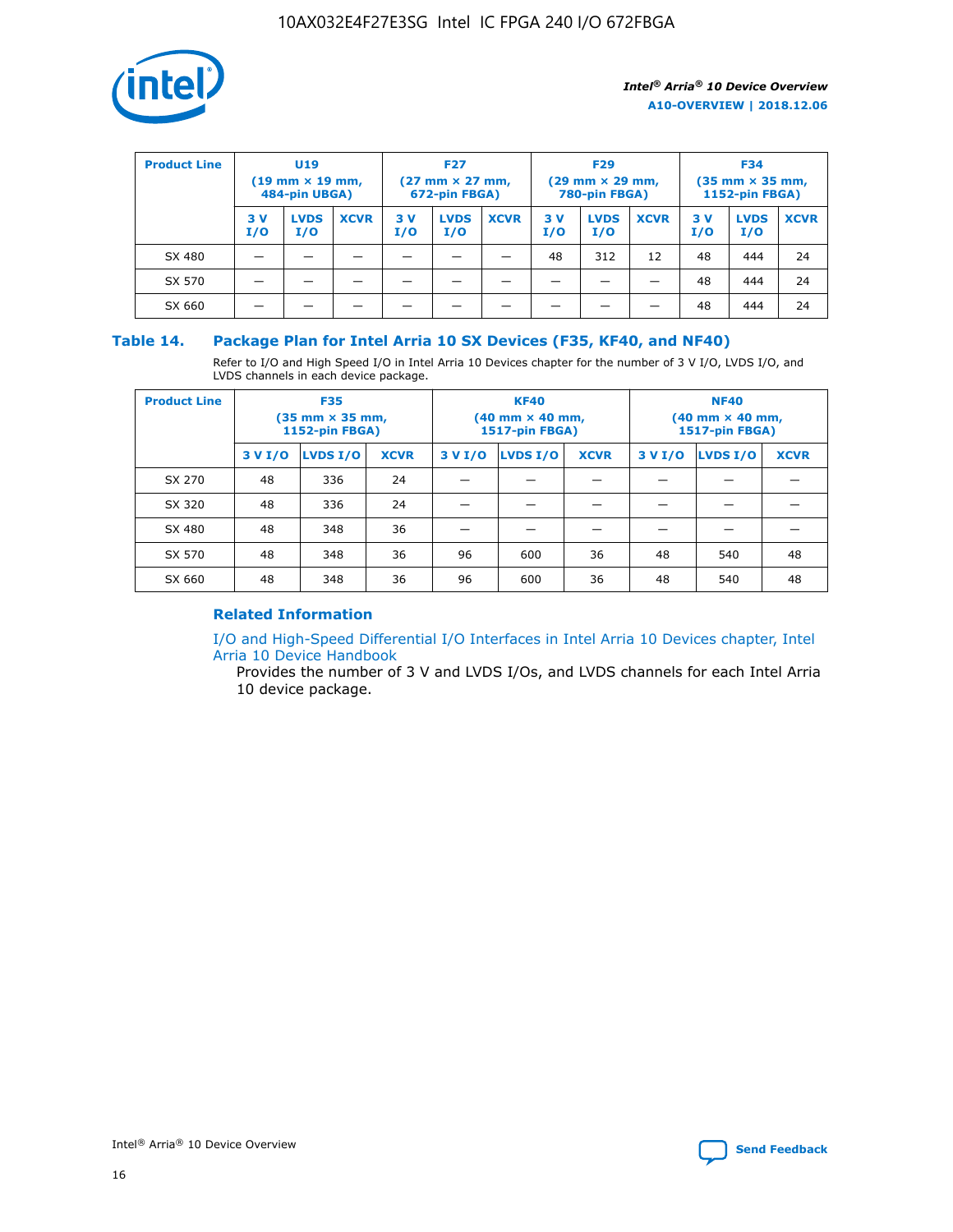

## **I/O Vertical Migration for Intel Arria 10 Devices**

#### **Figure 4. Migration Capability Across Intel Arria 10 Product Lines**

- The arrows indicate the migration paths. The devices included in each vertical migration path are shaded. Devices with fewer resources in the same path have lighter shades.
- To achieve the full I/O migration across product lines in the same migration path, restrict I/Os and transceivers usage to match the product line with the lowest I/O and transceiver counts.
- An LVDS I/O bank in the source device may be mapped to a 3 V I/O bank in the target device. To use memory interface clock frequency higher than 533 MHz, assign external memory interface pins only to banks that are LVDS I/O in both devices.
- There may be nominal 0.15 mm package height difference between some product lines in the same package type.
	- **Variant Product Line Package U19 F27 F29 F34 F35 KF40 NF40 RF40 NF45 SF45 UF45** Intel® Arria® 10 GX GX 160 GX 220 GX 270 GX 320 GX 480 GX 570 GX 660 GX 900 GX 1150 Intel Arria 10 GT GT 900 GT 1150 Intel Arria 10 SX SX 160 SX 220 SX 270 SX 320 SX 480 SX 570 SX 660
- Some migration paths are not shown in the Intel Quartus Prime software **Pin Migration View**.

*Note:* To verify the pin migration compatibility, use the **Pin Migration View** window in the Intel Quartus Prime software Pin Planner.

## **Adaptive Logic Module**

Intel Arria 10 devices use a 20 nm ALM as the basic building block of the logic fabric.

The ALM architecture is the same as the previous generation FPGAs, allowing for efficient implementation of logic functions and easy conversion of IP between the device generations.

The ALM, as shown in following figure, uses an 8-input fracturable look-up table (LUT) with four dedicated registers to help improve timing closure in register-rich designs and achieve an even higher design packing capability than the traditional two-register per LUT architecture.

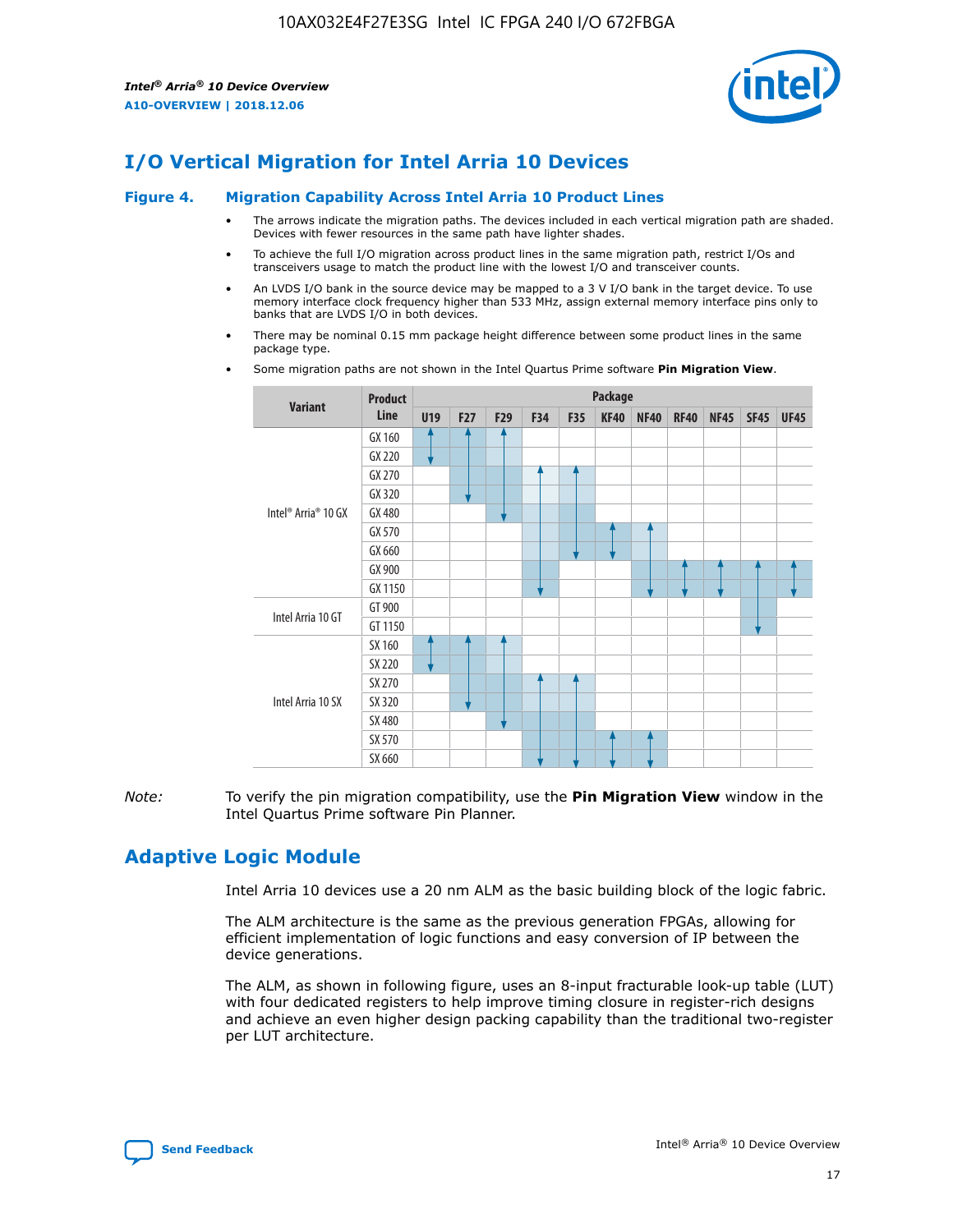

**Figure 5. ALM for Intel Arria 10 Devices**



The Intel Quartus Prime software optimizes your design according to the ALM logic structure and automatically maps legacy designs into the Intel Arria 10 ALM architecture.

## **Variable-Precision DSP Block**

The Intel Arria 10 variable precision DSP blocks support fixed-point arithmetic and floating-point arithmetic.

Features for fixed-point arithmetic:

- High-performance, power-optimized, and fully registered multiplication operations
- 18-bit and 27-bit word lengths
- Two 18 x 19 multipliers or one 27 x 27 multiplier per DSP block
- Built-in addition, subtraction, and 64-bit double accumulation register to combine multiplication results
- Cascading 19-bit or 27-bit when pre-adder is disabled and cascading 18-bit when pre-adder is used to form the tap-delay line for filtering applications
- Cascading 64-bit output bus to propagate output results from one block to the next block without external logic support
- Hard pre-adder supported in 19-bit and 27-bit modes for symmetric filters
- Internal coefficient register bank in both 18-bit and 27-bit modes for filter implementation
- 18-bit and 27-bit systolic finite impulse response (FIR) filters with distributed output adder
- Biased rounding support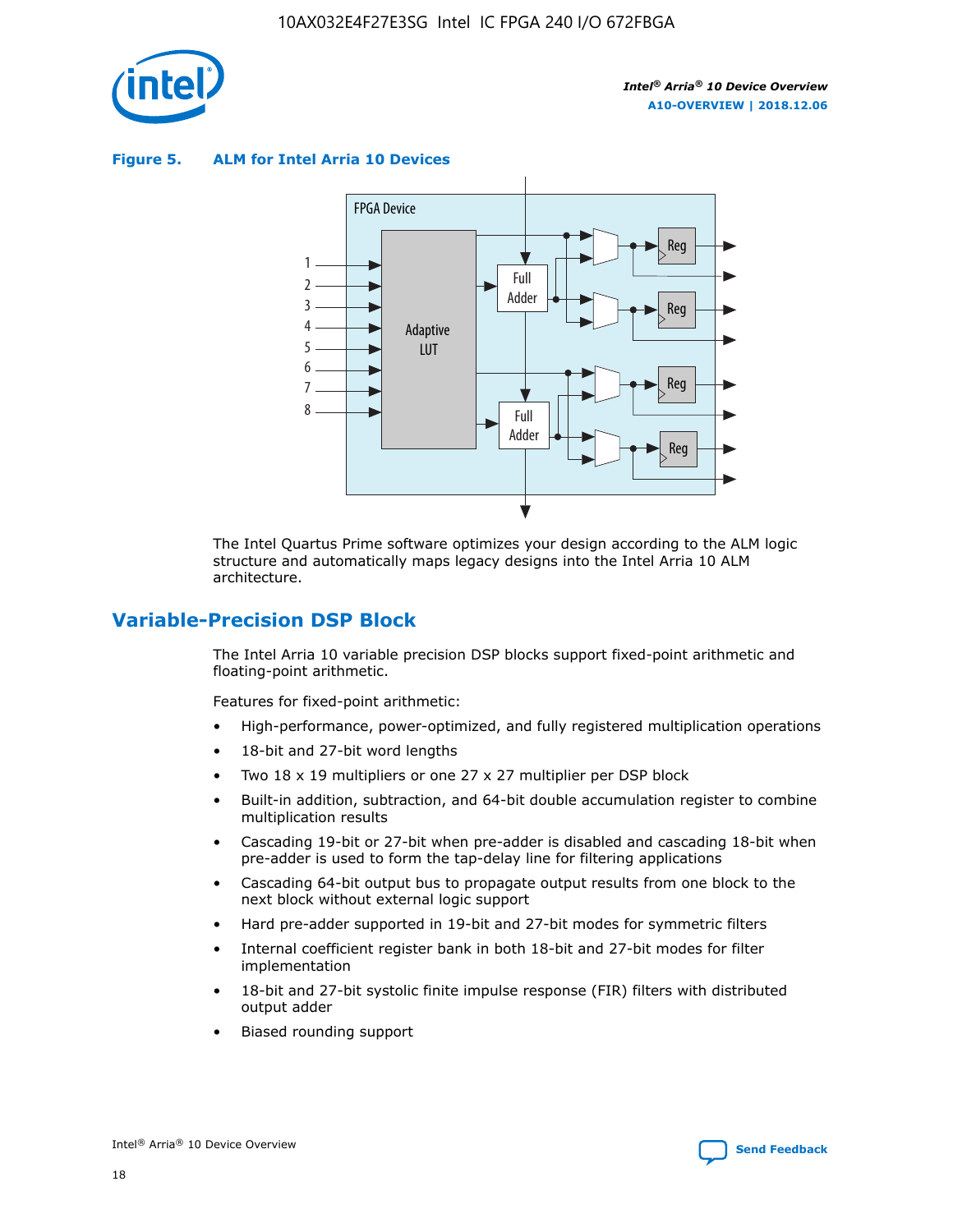

Features for floating-point arithmetic:

- A completely hardened architecture that supports multiplication, addition, subtraction, multiply-add, and multiply-subtract
- Multiplication with accumulation capability and a dynamic accumulator reset control
- Multiplication with cascade summation capability
- Multiplication with cascade subtraction capability
- Complex multiplication
- Direct vector dot product
- Systolic FIR filter

#### **Table 15. Variable-Precision DSP Block Configurations for Intel Arria 10 Devices**

| <b>Usage Example</b>                                       | <b>Multiplier Size (Bit)</b>    | <b>DSP Block Resources</b> |
|------------------------------------------------------------|---------------------------------|----------------------------|
| Medium precision fixed point                               | Two 18 x 19                     |                            |
| High precision fixed or Single precision<br>floating point | One 27 x 27                     |                            |
| Fixed point FFTs                                           | One 19 x 36 with external adder |                            |
| Very high precision fixed point                            | One 36 x 36 with external adder |                            |
| Double precision floating point                            | One 54 x 54 with external adder | 4                          |

#### **Table 16. Resources for Fixed-Point Arithmetic in Intel Arria 10 Devices**

The table lists the variable-precision DSP resources by bit precision for each Intel Arria 10 device.

| <b>Variant</b>        | <b>Product Line</b> | <b>Variable-</b><br>precision<br><b>DSP Block</b> | <b>Independent Input and Output</b><br><b>Multiplications Operator</b> |                                     | 18 x 19<br><b>Multiplier</b><br><b>Adder Sum</b> | $18 \times 18$<br><b>Multiplier</b><br><b>Adder</b> |
|-----------------------|---------------------|---------------------------------------------------|------------------------------------------------------------------------|-------------------------------------|--------------------------------------------------|-----------------------------------------------------|
|                       |                     |                                                   | 18 x 19<br><b>Multiplier</b>                                           | $27 \times 27$<br><b>Multiplier</b> | <b>Mode</b>                                      | <b>Summed with</b><br>36 bit Input                  |
| AIntel Arria 10<br>GX | GX 160              | 156                                               | 312                                                                    | 156                                 | 156                                              | 156                                                 |
|                       | GX 220              | 192                                               | 384                                                                    | 192                                 | 192                                              | 192                                                 |
|                       | GX 270              | 830                                               | 1,660                                                                  | 830                                 | 830                                              | 830                                                 |
|                       | GX 320              | 984                                               | 1,968                                                                  | 984                                 | 984                                              | 984                                                 |
|                       | GX 480              | 1,368                                             | 2,736                                                                  | 1,368                               | 1,368                                            | 1,368                                               |
|                       | GX 570              | 1,523                                             | 3,046                                                                  | 1,523                               | 1,523                                            | 1,523                                               |
|                       | GX 660              | 1,687                                             | 3,374                                                                  | 1,687                               | 1,687                                            | 1,687                                               |
|                       | GX 900              | 1,518                                             | 3,036                                                                  | 1,518                               | 1,518                                            | 1,518                                               |
|                       | GX 1150             | 1,518                                             | 3,036                                                                  | 1,518                               | 1,518                                            | 1,518                                               |
| Intel Arria 10        | GT 900              | 1,518                                             | 3,036                                                                  | 1,518                               | 1,518                                            | 1,518                                               |
| GT                    | GT 1150             | 1,518                                             | 3,036                                                                  | 1,518                               | 1,518                                            | 1,518                                               |
| Intel Arria 10        | SX 160              | 156                                               | 312                                                                    | 156                                 | 156                                              | 156                                                 |
| <b>SX</b>             | SX 220              | 192                                               | 384                                                                    | 192                                 | 192                                              | 192                                                 |
|                       | SX 270              | 830                                               | 1,660                                                                  | 830                                 | 830                                              | 830                                                 |
|                       |                     |                                                   |                                                                        |                                     |                                                  | continued                                           |

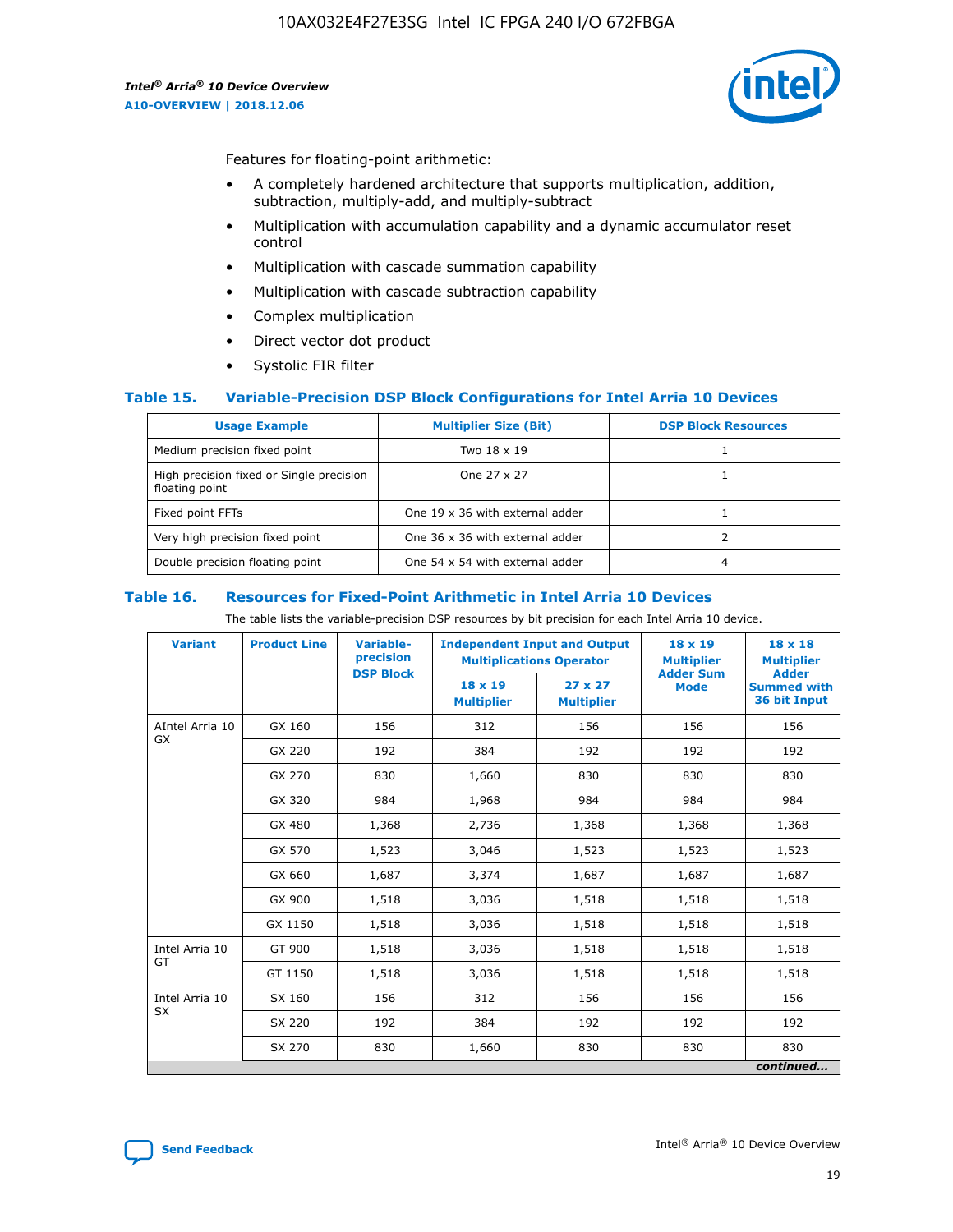

| <b>Variant</b> | <b>Product Line</b> | Variable-<br>precision | <b>Independent Input and Output</b><br><b>Multiplications Operator</b> |                                     | $18 \times 19$<br><b>Multiplier</b> | $18 \times 18$<br><b>Multiplier</b><br><b>Adder</b> |  |
|----------------|---------------------|------------------------|------------------------------------------------------------------------|-------------------------------------|-------------------------------------|-----------------------------------------------------|--|
|                |                     | <b>DSP Block</b>       | $18 \times 19$<br><b>Multiplier</b>                                    | $27 \times 27$<br><b>Multiplier</b> | <b>Adder Sum</b><br><b>Mode</b>     | <b>Summed with</b><br>36 bit Input                  |  |
|                | SX 320              | 984                    | 1,968                                                                  | 984                                 | 984                                 | 984                                                 |  |
|                | SX 480              | 1,368                  | 2,736                                                                  | 1,368                               | 1,368                               | 1,368                                               |  |
|                | SX 570              | 1,523                  | 3,046                                                                  | 1,523                               | 1,523                               | 1,523                                               |  |
|                | SX 660              | 1,687                  | 3,374                                                                  | 1,687                               | 1,687                               | 1,687                                               |  |

## **Table 17. Resources for Floating-Point Arithmetic in Intel Arria 10 Devices**

The table lists the variable-precision DSP resources by bit precision for each Intel Arria 10 device.

| <b>Variant</b>              | <b>Product Line</b> | <b>Variable-</b><br>precision<br><b>DSP Block</b> | <b>Single</b><br><b>Precision</b><br><b>Floating-Point</b><br><b>Multiplication</b><br><b>Mode</b> | <b>Single-Precision</b><br><b>Floating-Point</b><br><b>Adder Mode</b> | Single-<br><b>Precision</b><br><b>Floating-Point</b><br><b>Multiply</b><br><b>Accumulate</b><br><b>Mode</b> | <b>Peak</b><br><b>Giga Floating-</b><br><b>Point</b><br><b>Operations</b><br>per Second<br>(GFLOPs) |
|-----------------------------|---------------------|---------------------------------------------------|----------------------------------------------------------------------------------------------------|-----------------------------------------------------------------------|-------------------------------------------------------------------------------------------------------------|-----------------------------------------------------------------------------------------------------|
| Intel Arria 10<br><b>GX</b> | GX 160              | 156                                               | 156                                                                                                | 156                                                                   | 156                                                                                                         | 140                                                                                                 |
|                             | GX 220              | 192                                               | 192                                                                                                | 192                                                                   | 192                                                                                                         | 173                                                                                                 |
|                             | GX 270              | 830                                               | 830                                                                                                | 830                                                                   | 830                                                                                                         | 747                                                                                                 |
|                             | GX 320              | 984                                               | 984                                                                                                | 984                                                                   | 984                                                                                                         | 886                                                                                                 |
|                             | GX 480              | 1,369                                             | 1,368                                                                                              | 1,368                                                                 | 1,368                                                                                                       | 1,231                                                                                               |
|                             | GX 570              | 1,523                                             | 1,523                                                                                              | 1,523                                                                 | 1,523                                                                                                       | 1,371                                                                                               |
|                             | GX 660              | 1,687                                             | 1,687                                                                                              | 1,687                                                                 | 1,687                                                                                                       | 1,518                                                                                               |
|                             | GX 900              | 1,518                                             | 1,518                                                                                              | 1,518                                                                 | 1,518                                                                                                       | 1,366                                                                                               |
|                             | GX 1150             | 1,518                                             | 1,518                                                                                              | 1,518                                                                 | 1,518                                                                                                       | 1,366                                                                                               |
| Intel Arria 10              | GT 900              | 1,518                                             | 1,518                                                                                              | 1,518                                                                 | 1,518                                                                                                       | 1,366                                                                                               |
| GT                          | GT 1150             | 1,518                                             | 1,518                                                                                              | 1,518                                                                 | 1,518                                                                                                       | 1,366                                                                                               |
| Intel Arria 10              | SX 160              | 156                                               | 156                                                                                                | 156                                                                   | 156                                                                                                         | 140                                                                                                 |
| <b>SX</b>                   | SX 220              | 192                                               | 192                                                                                                | 192                                                                   | 192                                                                                                         | 173                                                                                                 |
|                             | SX 270              | 830                                               | 830                                                                                                | 830                                                                   | 830                                                                                                         | 747                                                                                                 |
|                             | SX 320              | 984                                               | 984                                                                                                | 984                                                                   | 984                                                                                                         | 886                                                                                                 |
|                             | SX 480              | 1,369                                             | 1,368                                                                                              | 1,368                                                                 | 1,368                                                                                                       | 1,231                                                                                               |
|                             | SX 570              | 1,523                                             | 1,523                                                                                              | 1,523                                                                 | 1,523                                                                                                       | 1,371                                                                                               |
|                             | SX 660              | 1,687                                             | 1,687                                                                                              | 1,687                                                                 | 1,687                                                                                                       | 1,518                                                                                               |

## **Embedded Memory Blocks**

The embedded memory blocks in the devices are flexible and designed to provide an optimal amount of small- and large-sized memory arrays to fit your design requirements.

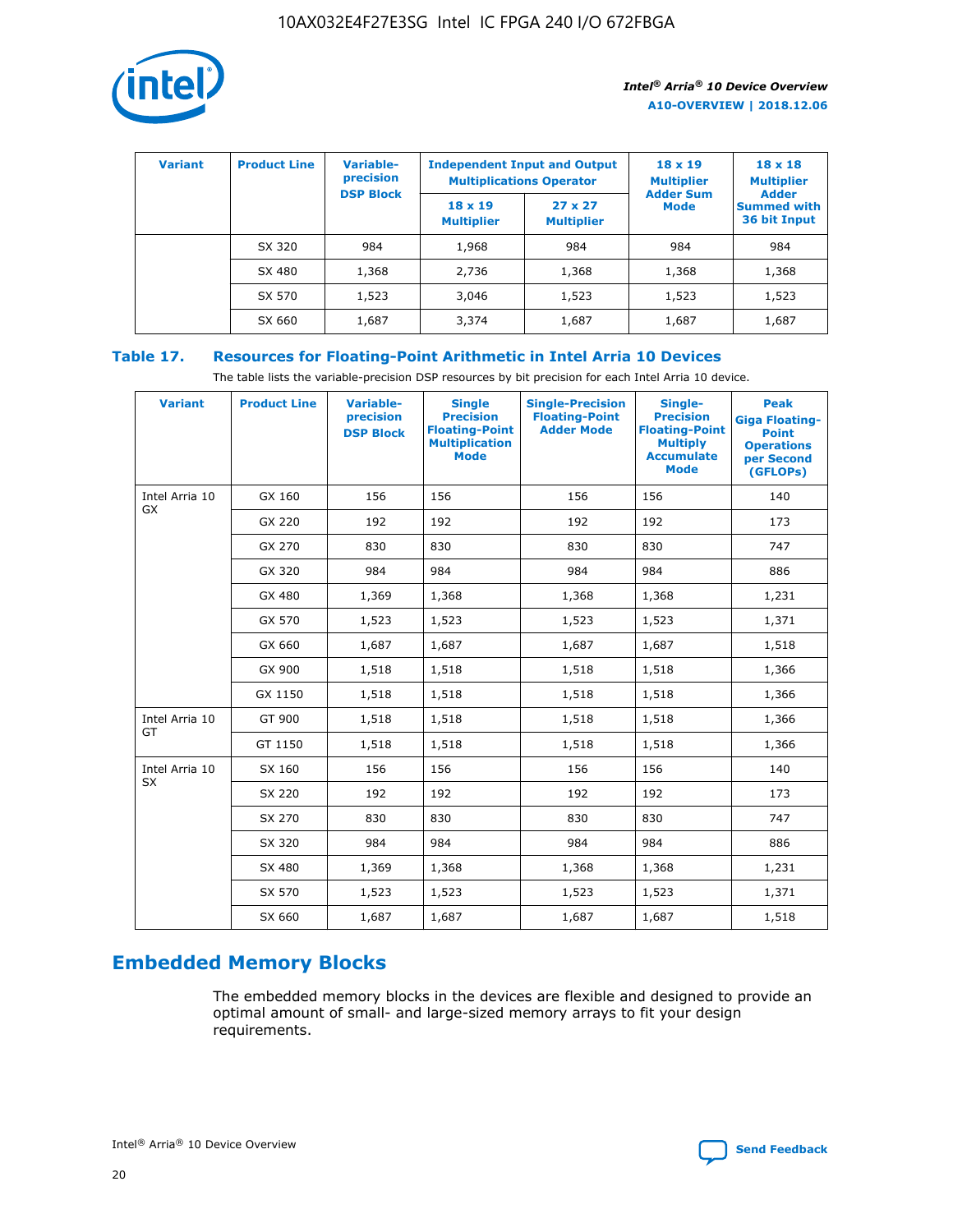

## **Types of Embedded Memory**

The Intel Arria 10 devices contain two types of memory blocks:

- 20 Kb M20K blocks—blocks of dedicated memory resources. The M20K blocks are ideal for larger memory arrays while still providing a large number of independent ports.
- 640 bit memory logic array blocks (MLABs)—enhanced memory blocks that are configured from dual-purpose logic array blocks (LABs). The MLABs are ideal for wide and shallow memory arrays. The MLABs are optimized for implementation of shift registers for digital signal processing (DSP) applications, wide and shallow FIFO buffers, and filter delay lines. Each MLAB is made up of ten adaptive logic modules (ALMs). In the Intel Arria 10 devices, you can configure these ALMs as ten 32 x 2 blocks, giving you one 32 x 20 simple dual-port SRAM block per MLAB.

## **Embedded Memory Capacity in Intel Arria 10 Devices**

|                   | <b>Product</b> |              | <b>M20K</b>         | <b>MLAB</b>  |                     | <b>Total RAM Bit</b> |
|-------------------|----------------|--------------|---------------------|--------------|---------------------|----------------------|
| <b>Variant</b>    | <b>Line</b>    | <b>Block</b> | <b>RAM Bit (Kb)</b> | <b>Block</b> | <b>RAM Bit (Kb)</b> | (Kb)                 |
| Intel Arria 10 GX | GX 160         | 440          | 8,800               | 1,680        | 1,050               | 9,850                |
|                   | GX 220         | 587          | 11,740              | 2,703        | 1,690               | 13,430               |
|                   | GX 270         | 750          | 15,000              | 3,922        | 2,452               | 17,452               |
|                   | GX 320         | 891          | 17,820              | 4,363        | 2,727               | 20,547               |
|                   | GX 480         | 1,431        | 28,620              | 6,662        | 4,164               | 32,784               |
|                   | GX 570         | 1,800        | 36,000              | 8,153        | 5,096               | 41,096               |
|                   | GX 660         | 2,131        | 42,620              | 9,260        | 5,788               | 48,408               |
|                   | GX 900         | 2,423        | 48,460              | 15,017       | 9,386               | 57,846               |
|                   | GX 1150        | 2,713        | 54,260              | 20,774       | 12,984              | 67,244               |
| Intel Arria 10 GT | GT 900         | 2,423        | 48,460              | 15,017       | 9,386               | 57,846               |
|                   | GT 1150        | 2,713        | 54,260              | 20,774       | 12,984              | 67,244               |
| Intel Arria 10 SX | SX 160         | 440          | 8,800               | 1,680        | 1,050               | 9,850                |
|                   | SX 220         | 587          | 11,740              | 2,703        | 1,690               | 13,430               |
|                   | SX 270         | 750          | 15,000              | 3,922        | 2,452               | 17,452               |
|                   | SX 320         | 891          | 17,820              | 4,363        | 2,727               | 20,547               |
|                   | SX 480         | 1,431        | 28,620              | 6,662        | 4,164               | 32,784               |
|                   | SX 570         | 1,800        | 36,000              | 8,153        | 5,096               | 41,096               |
|                   | SX 660         | 2,131        | 42,620              | 9,260        | 5,788               | 48,408               |

#### **Table 18. Embedded Memory Capacity and Distribution in Intel Arria 10 Devices**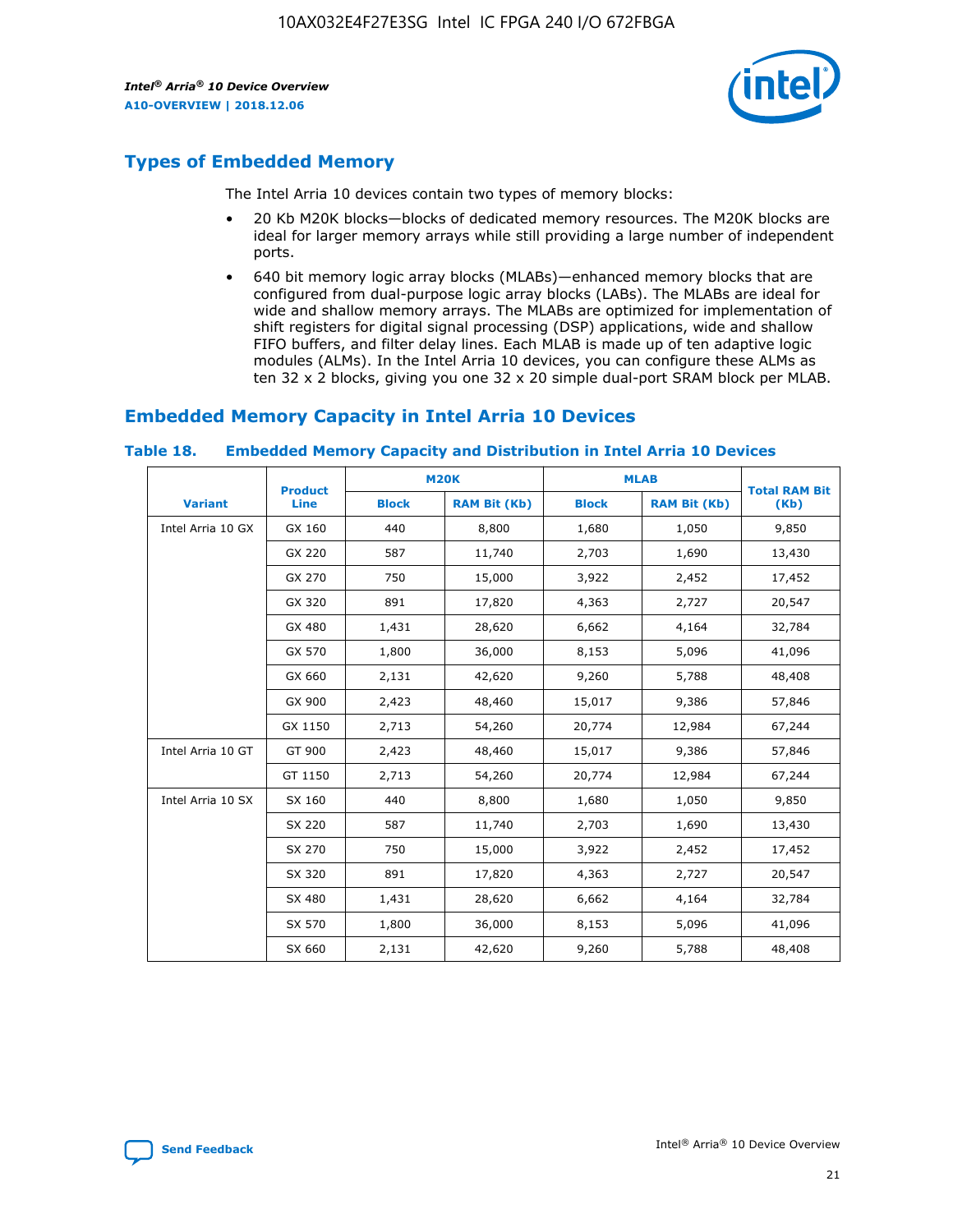

## **Embedded Memory Configurations for Single-port Mode**

#### **Table 19. Single-port Embedded Memory Configurations for Intel Arria 10 Devices**

This table lists the maximum configurations supported for single-port RAM and ROM modes.

| <b>Memory Block</b> | Depth (bits) | <b>Programmable Width</b> |
|---------------------|--------------|---------------------------|
| MLAB                | 32           | x16, x18, or x20          |
|                     | 64(10)       | x8, x9, x10               |
| M20K                | 512          | x40, x32                  |
|                     | 1K           | x20, x16                  |
|                     | 2K           | x10, x8                   |
|                     | 4K           | x5, x4                    |
|                     | 8K           | x2                        |
|                     | 16K          | x1                        |

## **Clock Networks and PLL Clock Sources**

The clock network architecture is based on Intel's global, regional, and peripheral clock structure. This clock structure is supported by dedicated clock input pins, fractional clock synthesis PLLs, and integer I/O PLLs.

#### **Clock Networks**

The Intel Arria 10 core clock networks are capable of up to 800 MHz fabric operation across the full industrial temperature range. For the external memory interface, the clock network supports the hard memory controller with speeds up to 2,400 Mbps in a quarter-rate transfer.

To reduce power consumption, the Intel Quartus Prime software identifies all unused sections of the clock network and powers them down.

#### **Fractional Synthesis and I/O PLLs**

Intel Arria 10 devices contain up to 32 fractional synthesis PLLs and up to 16 I/O PLLs that are available for both specific and general purpose uses in the core:

- Fractional synthesis PLLs—located in the column adjacent to the transceiver blocks
- I/O PLLs—located in each bank of the 48 I/Os

#### **Fractional Synthesis PLLs**

You can use the fractional synthesis PLLs to:

- Reduce the number of oscillators that are required on your board
- Reduce the number of clock pins that are used in the device by synthesizing multiple clock frequencies from a single reference clock source

<sup>(10)</sup> Supported through software emulation and consumes additional MLAB blocks.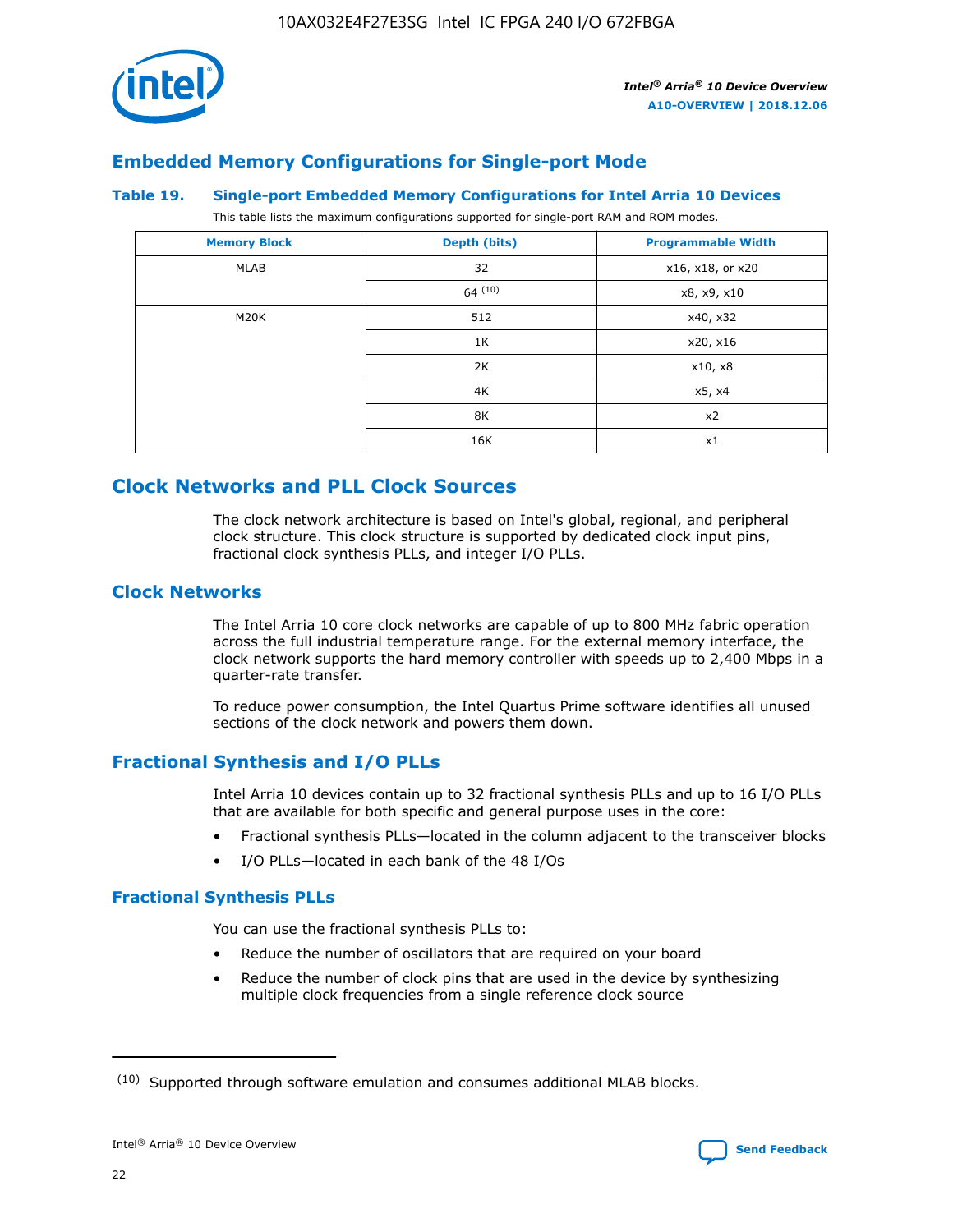

The fractional synthesis PLLs support the following features:

- Reference clock frequency synthesis for transceiver CMU and Advanced Transmit (ATX) PLLs
- Clock network delay compensation
- Zero-delay buffering
- Direct transmit clocking for transceivers
- Independently configurable into two modes:
	- Conventional integer mode equivalent to the general purpose PLL
	- Enhanced fractional mode with third order delta-sigma modulation
- PLL cascading

#### **I/O PLLs**

The integer mode I/O PLLs are located in each bank of 48 I/Os. You can use the I/O PLLs to simplify the design of external memory and high-speed LVDS interfaces.

In each I/O bank, the I/O PLLs are adjacent to the hard memory controllers and LVDS SERDES. Because these PLLs are tightly coupled with the I/Os that need to use them, it makes it easier to close timing.

You can use the I/O PLLs for general purpose applications in the core such as clock network delay compensation and zero-delay buffering.

Intel Arria 10 devices support PLL-to-PLL cascading.

## **FPGA General Purpose I/O**

Intel Arria 10 devices offer highly configurable GPIOs. Each I/O bank contains 48 general purpose I/Os and a high-efficiency hard memory controller.

The following list describes the features of the GPIOs:

- Consist of 3 V I/Os for high-voltage application and LVDS I/Os for differential signaling
	- Up to two 3 V I/O banks, available in some devices, that support up to 3 V I/O standards
	- LVDS I/O banks that support up to 1.8 V I/O standards
- Support a wide range of single-ended and differential I/O interfaces
- LVDS speeds up to 1.6 Gbps
- Each LVDS pair of pins has differential input and output buffers, allowing you to configure the LVDS direction for each pair.
- Programmable bus hold and weak pull-up
- Programmable differential output voltage  $(V_{OD})$  and programmable pre-emphasis

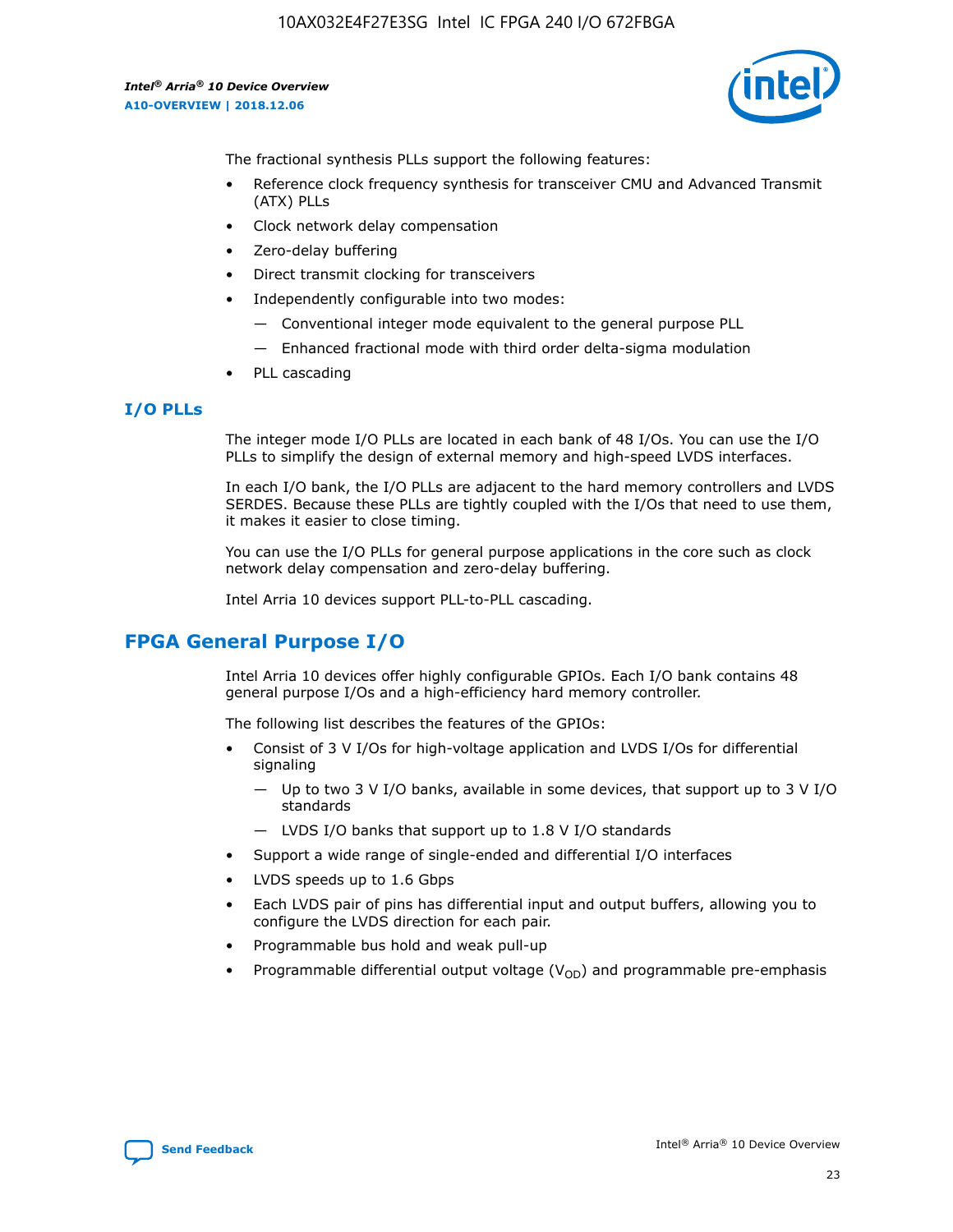

- Series (R<sub>S</sub>) and parallel (R<sub>T</sub>) on-chip termination (OCT) for all I/O banks with OCT calibration to limit the termination impedance variation
- On-chip dynamic termination that has the ability to swap between series and parallel termination, depending on whether there is read or write on a common bus for signal integrity
- Easy timing closure support using the hard read FIFO in the input register path, and delay-locked loop (DLL) delay chain with fine and coarse architecture

## **External Memory Interface**

Intel Arria 10 devices offer massive external memory bandwidth, with up to seven 32 bit DDR4 memory interfaces running at up to 2,400 Mbps. This bandwidth provides additional ease of design, lower power, and resource efficiencies of hardened highperformance memory controllers.

The memory interface within Intel Arria 10 FPGAs and SoCs delivers the highest performance and ease of use. You can configure up to a maximum width of 144 bits when using the hard or soft memory controllers. If required, you can bypass the hard memory controller and use a soft controller implemented in the user logic.

Each I/O contains a hardened DDR read/write path (PHY) capable of performing key memory interface functionality such as read/write leveling, FIFO buffering to lower latency and improve margin, timing calibration, and on-chip termination.

The timing calibration is aided by the inclusion of hard microcontrollers based on Intel's Nios® II technology, specifically tailored to control the calibration of multiple memory interfaces. This calibration allows the Intel Arria 10 device to compensate for any changes in process, voltage, or temperature either within the Intel Arria 10 device itself, or within the external memory device. The advanced calibration algorithms ensure maximum bandwidth and robust timing margin across all operating conditions.

In addition to parallel memory interfaces, Intel Arria 10 devices support serial memory technologies such as the Hybrid Memory Cube (HMC). The HMC is supported by the Intel Arria 10 high-speed serial transceivers which connect up to four HMC links, with each link running at data rates up to 15 Gbps.

#### **Related Information**

#### [External Memory Interface Spec Estimator](http://www.altera.com/technology/memory/estimator/mem-emif-index.html)

Provides a parametric tool that allows you to find and compare the performance of the supported external memory interfaces in IntelFPGAs.

## **Memory Standards Supported by Intel Arria 10 Devices**

The I/Os are designed to provide high performance support for existing and emerging external memory standards.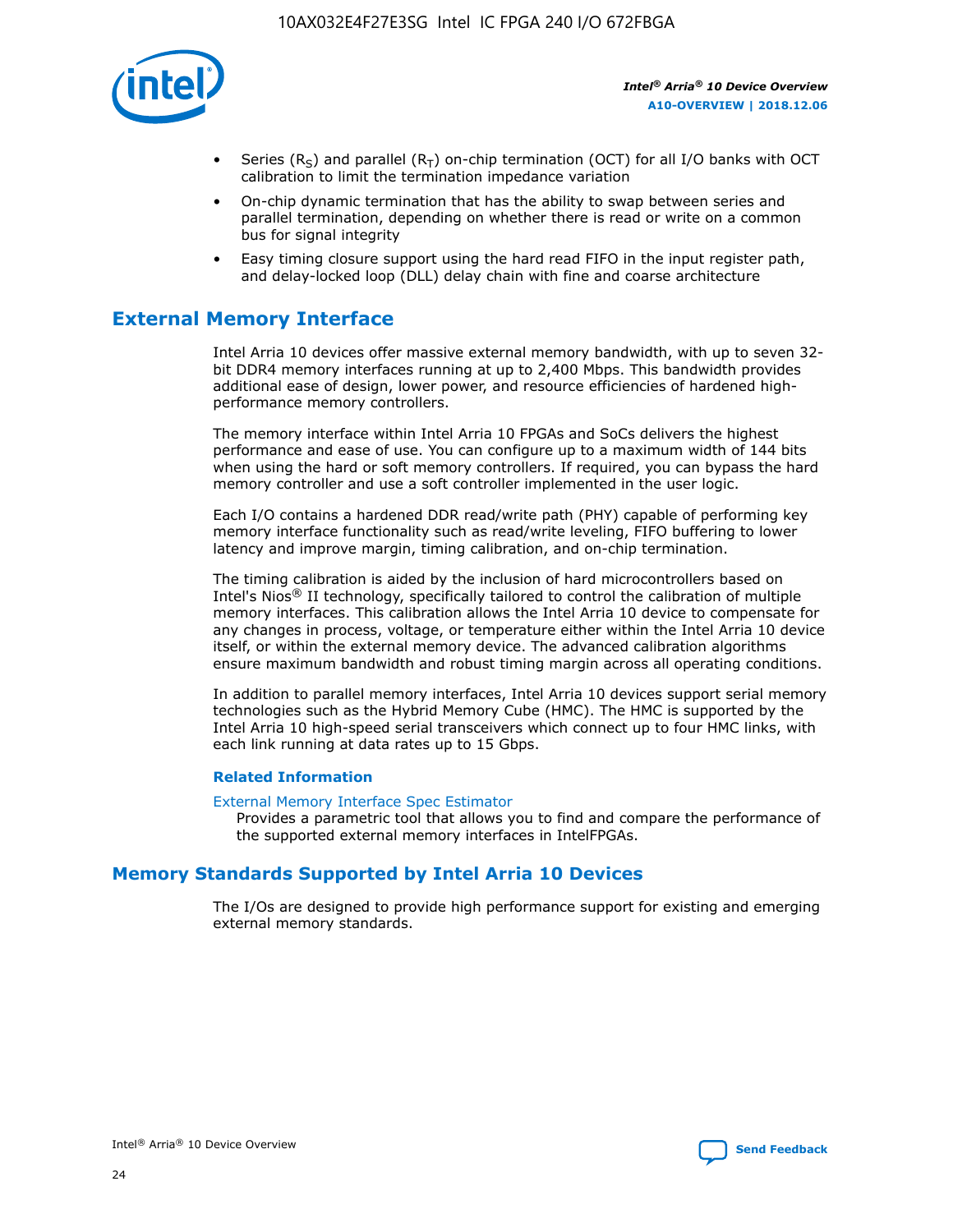

#### **Table 20. Memory Standards Supported by the Hard Memory Controller**

This table lists the overall capability of the hard memory controller. For specific details, refer to the External Memory Interface Spec Estimator and Intel Arria 10 Device Datasheet.

| <b>Memory Standard</b> | <b>Rate Support</b> | <b>Ping Pong PHY Support</b> | <b>Maximum Frequency</b><br>(MHz) |
|------------------------|---------------------|------------------------------|-----------------------------------|
| <b>DDR4 SDRAM</b>      | Quarter rate        | Yes                          | 1,067                             |
|                        |                     |                              | 1,200                             |
| DDR3 SDRAM             | Half rate           | Yes                          | 533                               |
|                        |                     |                              | 667                               |
|                        | Quarter rate        | Yes                          | 1,067                             |
|                        |                     |                              | 1,067                             |
| <b>DDR3L SDRAM</b>     | Half rate           | Yes                          | 533                               |
|                        |                     |                              | 667                               |
|                        | Quarter rate        | Yes                          | 933                               |
|                        |                     |                              | 933                               |
| LPDDR3 SDRAM           | Half rate           |                              | 533                               |
|                        | Quarter rate        |                              | 800                               |

#### **Table 21. Memory Standards Supported by the Soft Memory Controller**

| <b>Memory Standard</b>      | <b>Rate Support</b> | <b>Maximum Frequency</b><br>(MHz) |
|-----------------------------|---------------------|-----------------------------------|
| <b>RLDRAM 3 (11)</b>        | Quarter rate        | 1,200                             |
| ODR IV SRAM <sup>(11)</sup> | Quarter rate        | 1,067                             |
| <b>ODR II SRAM</b>          | Full rate           | 333                               |
|                             | Half rate           | 633                               |
| <b>ODR II+ SRAM</b>         | Full rate           | 333                               |
|                             | Half rate           | 633                               |
| <b>ODR II+ Xtreme SRAM</b>  | Full rate           | 333                               |
|                             | Half rate           | 633                               |

#### **Table 22. Memory Standards Supported by the HPS Hard Memory Controller**

The hard processor system (HPS) is available in Intel Arria 10 SoC devices only.

| <b>Memory Standard</b> | <b>Rate Support</b> | <b>Maximum Frequency</b><br>(MHz) |
|------------------------|---------------------|-----------------------------------|
| <b>DDR4 SDRAM</b>      | Half rate           | 1,200                             |
| <b>DDR3 SDRAM</b>      | Half rate           | 1,067                             |
| <b>DDR3L SDRAM</b>     | Half rate           | 933                               |

<sup>(11)</sup> Intel Arria 10 devices support this external memory interface using hard PHY with soft memory controller.

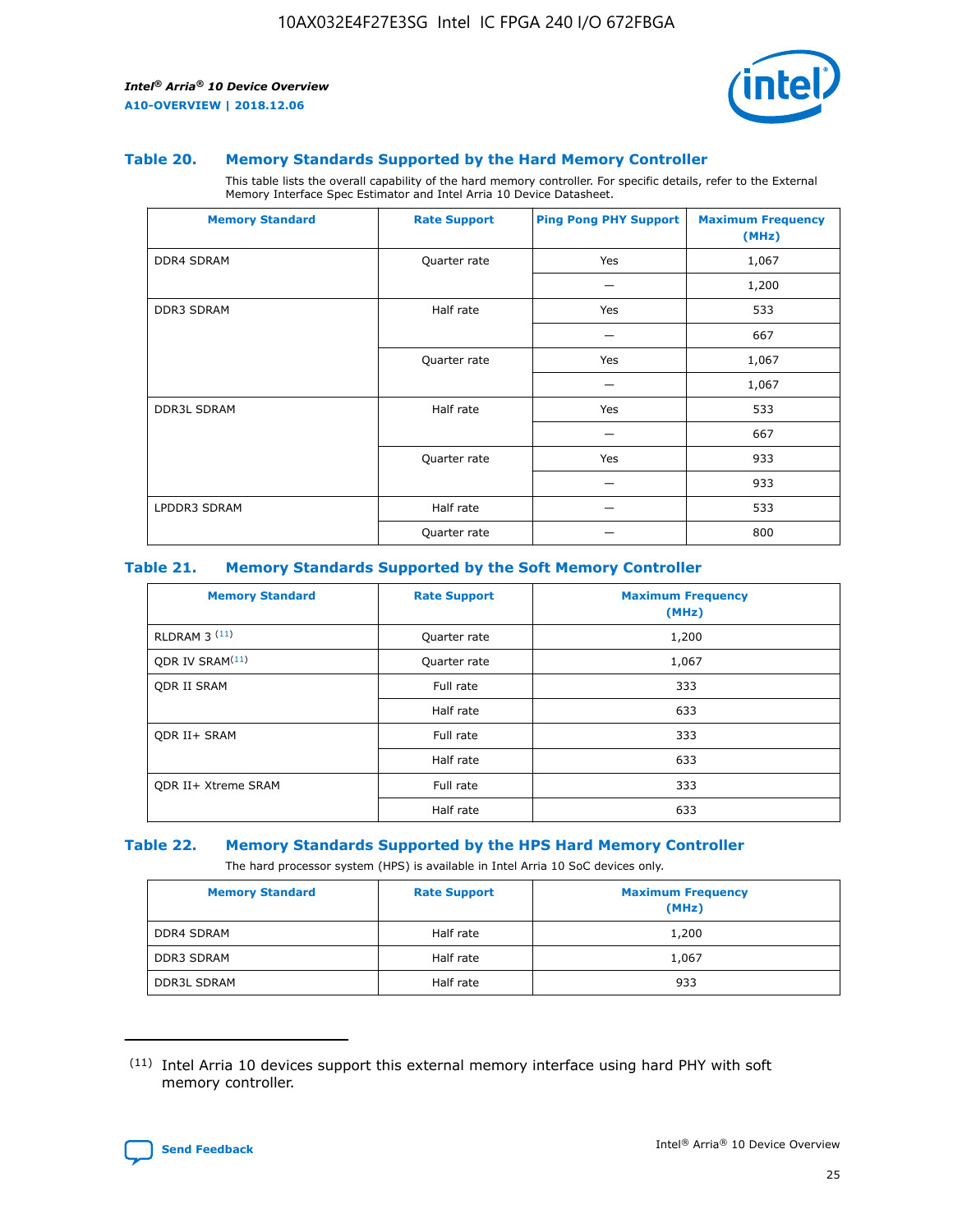

#### **Related Information**

#### [Intel Arria 10 Device Datasheet](https://www.intel.com/content/www/us/en/programmable/documentation/mcn1413182292568.html#mcn1413182153340)

Lists the memory interface performance according to memory interface standards, rank or chip select configurations, and Intel Arria 10 device speed grades.

## **PCIe Gen1, Gen2, and Gen3 Hard IP**

Intel Arria 10 devices contain PCIe hard IP that is designed for performance and ease-of-use:

- Includes all layers of the PCIe stack—transaction, data link and physical layers.
- Supports PCIe Gen3, Gen2, and Gen1 Endpoint and Root Port in x1, x2, x4, or x8 lane configuration.
- Operates independently from the core logic—optional configuration via protocol (CvP) allows the PCIe link to power up and complete link training in less than 100 ms while the Intel Arria 10 device completes loading the programming file for the rest of the FPGA.
- Provides added functionality that makes it easier to support emerging features such as Single Root I/O Virtualization (SR-IOV) and optional protocol extensions.
- Provides improved end-to-end datapath protection using ECC.
- Supports FPGA configuration via protocol (CvP) using PCIe at Gen3, Gen2, or Gen1 speed.

#### **Related Information**

PCS Features on page 30

## **Enhanced PCS Hard IP for Interlaken and 10 Gbps Ethernet**

## **Interlaken Support**

The Intel Arria 10 enhanced PCS hard IP provides integrated Interlaken PCS supporting rates up to 25.8 Gbps per lane.

The Interlaken PCS is based on the proven functionality of the PCS developed for Intel's previous generation FPGAs, which demonstrated interoperability with Interlaken ASSP vendors and third-party IP suppliers. The Interlaken PCS is present in every transceiver channel in Intel Arria 10 devices.

#### **Related Information**

PCS Features on page 30

#### **10 Gbps Ethernet Support**

The Intel Arria 10 enhanced PCS hard IP supports 10GBASE-R PCS compliant with IEEE 802.3 10 Gbps Ethernet (10GbE). The integrated hard IP support for 10GbE and the 10 Gbps transceivers save external PHY cost, board space, and system power.

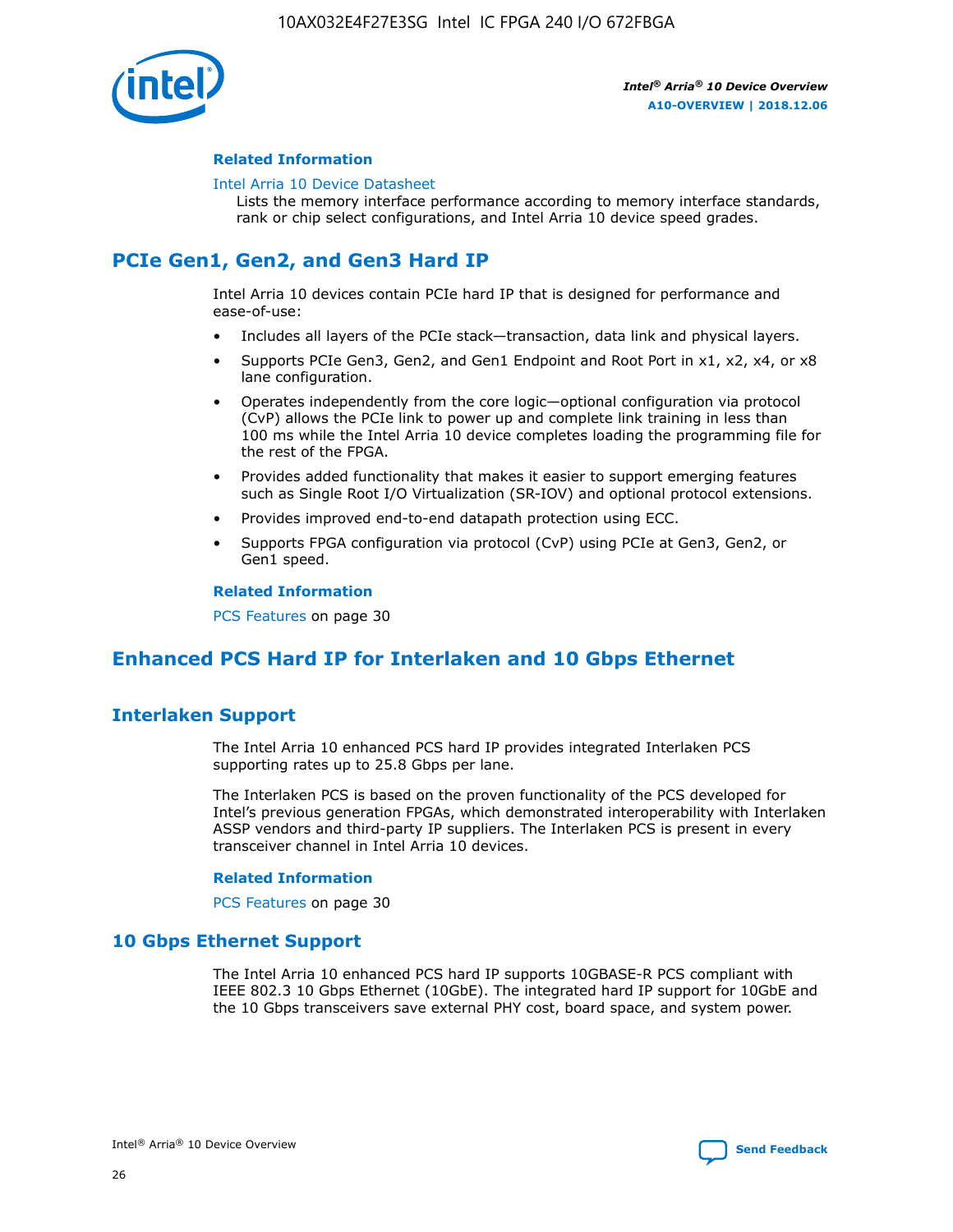

The scalable hard IP supports multiple independent 10GbE ports while using a single PLL for all the 10GBASE-R PCS instantiations, which saves on core logic resources and clock networks:

- Simplifies multiport 10GbE systems compared to XAUI interfaces that require an external XAUI-to-10G PHY.
- Incorporates Electronic Dispersion Compensation (EDC), which enables direct connection to standard 10 Gbps XFP and SFP+ pluggable optical modules.
- Supports backplane Ethernet applications and includes a hard 10GBASE-KR Forward Error Correction (FEC) circuit that you can use for 10 Gbps and 40 Gbps applications.

The 10 Gbps Ethernet PCS hard IP and 10GBASE-KR FEC are present in every transceiver channel.

#### **Related Information**

PCS Features on page 30

## **Low Power Serial Transceivers**

Intel Arria 10 FPGAs and SoCs include lowest power transceivers that deliver high bandwidth, throughput and low latency.

Intel Arria 10 devices deliver the industry's lowest power consumption per transceiver channel:

- 12.5 Gbps transceivers at as low as 242 mW
- 10 Gbps transceivers at as low as 168 mW
- 6 Gbps transceivers at as low as 117 mW

Intel Arria 10 transceivers support various data rates according to application:

- Chip-to-chip and chip-to-module applications—from 1 Gbps up to 25.8 Gbps
- Long reach and backplane applications—from 1 Gbps up to 12.5 with advanced adaptive equalization
- Critical power sensitive applications—from 1 Gbps up to 11.3 Gbps using lower power modes

The combination of 20 nm process technology and architectural advances provide the following benefits:

- Significant reduction in die area and power consumption
- Increase of up to two times in transceiver I/O density compared to previous generation devices while maintaining optimal signal integrity
- Up to 72 total transceiver channels—you can configure up to 6 of these channels to run as fast as 25.8 Gbps
- All channels feature continuous data rate support up to the maximum rated speed

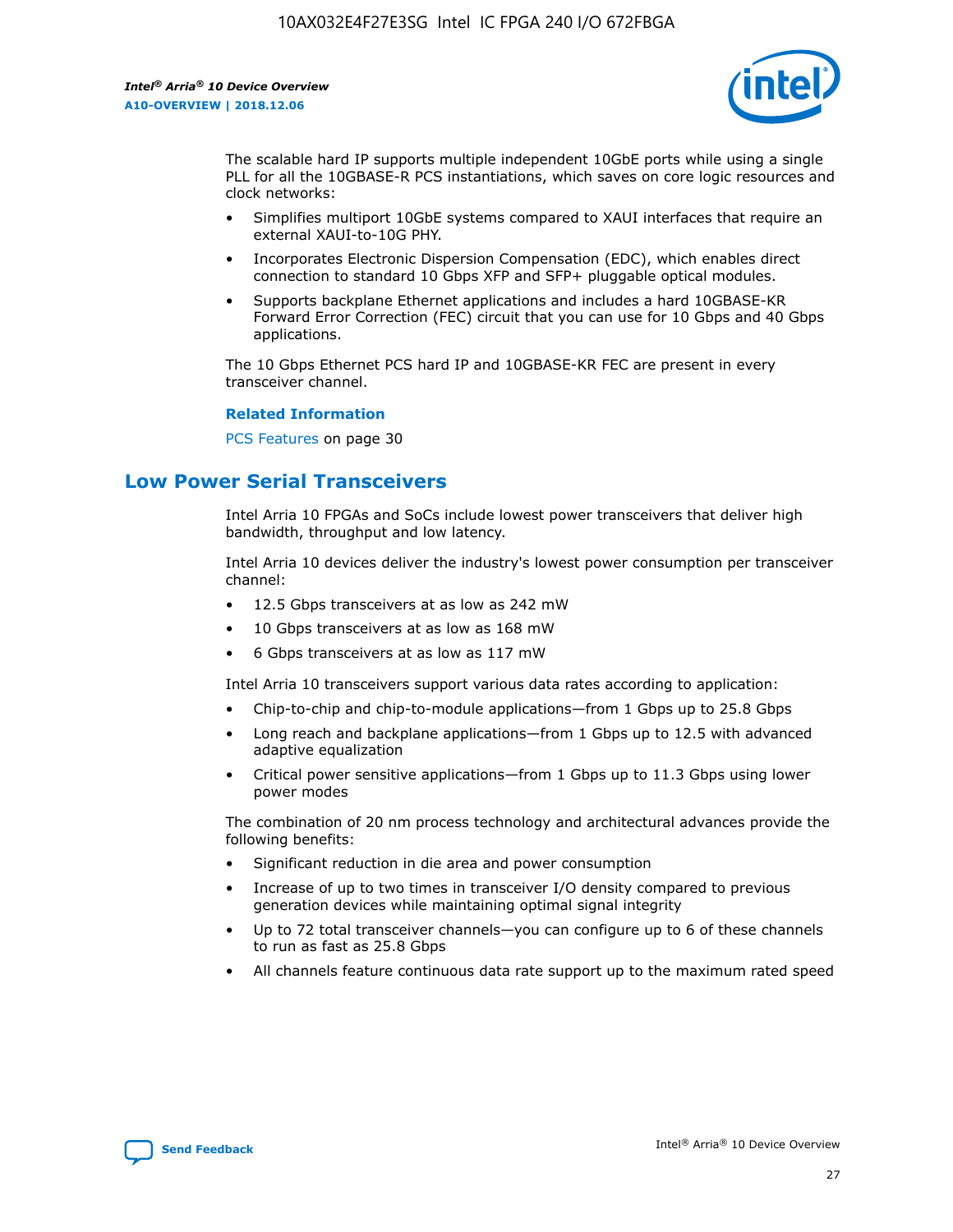

#### Transceiver PMA TX/RX PCS ATX PLL Transceiver PMA TX/RX PCS fPLL Network Flexible Clock Distribution Network PCS Transceiver PMA TX/RX FPGA **Clock Distribution** Fabric PCS Transceiver PMA TX/RX ATX Flexible PLL PCS Transceiver PMA TX/RX ▲ fPLL Transceiver PMA TX/RX PCS 4

#### **Figure 6. Intel Arria 10 Transceiver Block Architecture**

#### **Transceiver Channels**

All transceiver channels feature a dedicated Physical Medium Attachment (PMA) and a hardened Physical Coding Sublayer (PCS).

- The PMA provides primary interfacing capabilities to physical channels.
- The PCS typically handles encoding/decoding, word alignment, and other preprocessing functions before transferring data to the FPGA core fabric.

A transceiver channel consists of a PMA and a PCS block. Most transceiver banks have 6 channels. There are some transceiver banks that contain only 3 channels.

A wide variety of bonded and non-bonded data rate configurations is possible using a highly configurable clock distribution network. Up to 80 independent transceiver data rates can be configured.

The following figures are graphical representations of top views of the silicon die, which correspond to reverse views for flip chip packages. Different Intel Arria 10 devices may have different floorplans than the ones shown in the figures.

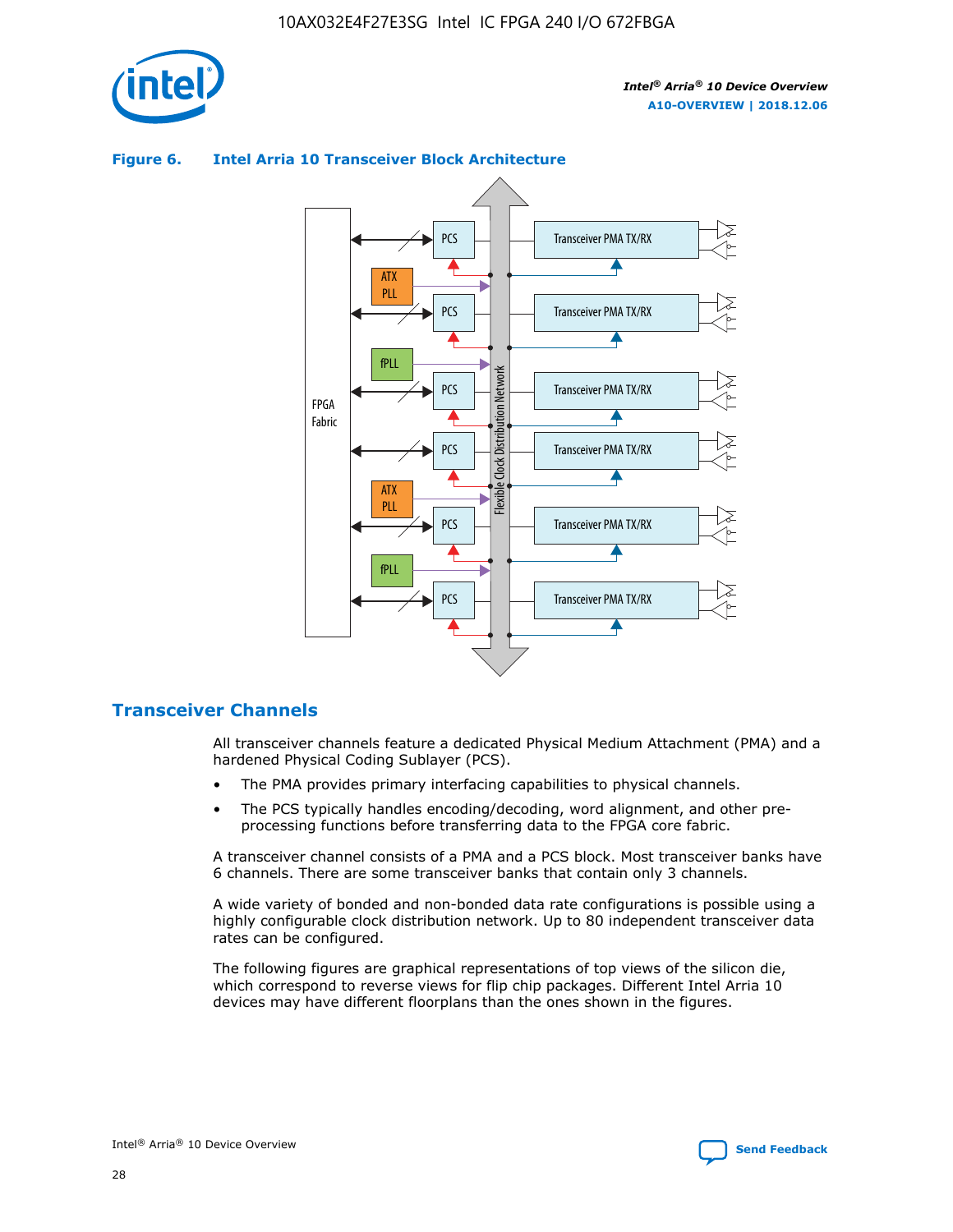

#### **Figure 7. Device Chip Overview for Intel Arria 10 GX and GT Devices**



#### **PMA Features**

Intel Arria 10 transceivers provide exceptional signal integrity at data rates up to 25.8 Gbps. Clocking options include ultra-low jitter ATX PLLs (LC tank based), clock multiplier unit (CMU) PLLs, and fractional PLLs.

Hard PCS Hard PCS Hard PCS Hard PCS

Transmi PLL fPLL ATX (LC) **Transmit** PLL

Transceiver PMA Transceiver PMA

Transceiver PMA Transceiver PMA

Unused transceiver chann can be used as additional transceiver transmit PLLs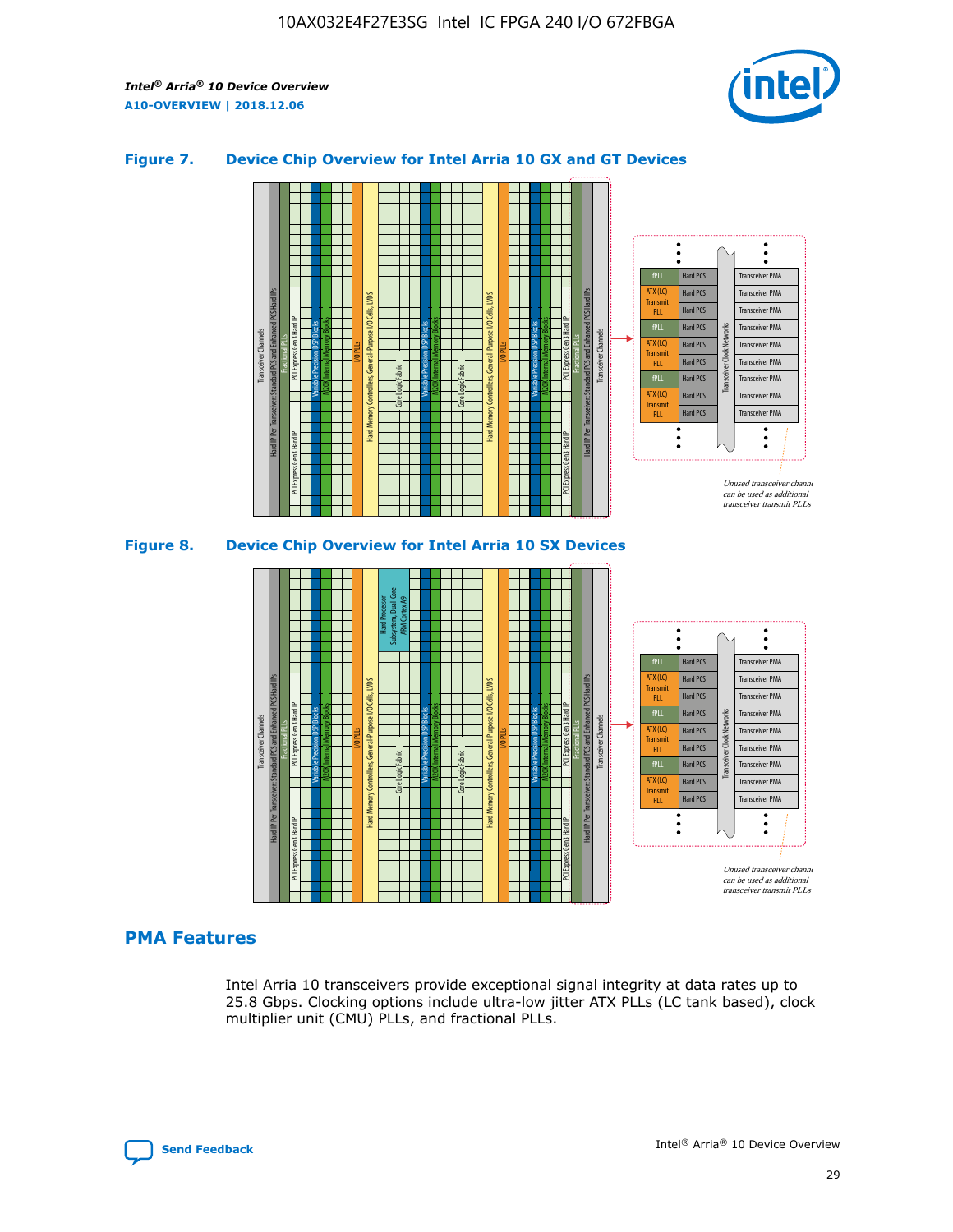

Each transceiver channel contains a channel PLL that can be used as the CMU PLL or clock data recovery (CDR) PLL. In CDR mode, the channel PLL recovers the receiver clock and data in the transceiver channel. Up to 80 independent data rates can be configured on a single Intel Arria 10 device.

#### **Table 23. PMA Features of the Transceivers in Intel Arria 10 Devices**

| <b>Feature</b>                                             | <b>Capability</b>                                                                                                                                                                                                             |
|------------------------------------------------------------|-------------------------------------------------------------------------------------------------------------------------------------------------------------------------------------------------------------------------------|
| Chip-to-Chip Data Rates                                    | 1 Gbps to 17.4 Gbps (Intel Arria 10 GX devices)<br>1 Gbps to 25.8 Gbps (Intel Arria 10 GT devices)                                                                                                                            |
| Backplane Support                                          | Drive backplanes at data rates up to 12.5 Gbps                                                                                                                                                                                |
| <b>Optical Module Support</b>                              | SFP+/SFP, XFP, CXP, QSFP/QSFP28, CFP/CFP2/CFP4                                                                                                                                                                                |
| Cable Driving Support                                      | SFP+ Direct Attach, PCI Express over cable, eSATA                                                                                                                                                                             |
| Transmit Pre-Emphasis                                      | 4-tap transmit pre-emphasis and de-emphasis to compensate for system channel loss                                                                                                                                             |
| Continuous Time Linear<br>Equalizer (CTLE)                 | Dual mode, high-gain, and high-data rate, linear receive equalization to compensate for<br>system channel loss                                                                                                                |
| Decision Feedback Equalizer<br>(DFE)                       | 7-fixed and 4-floating tap DFE to equalize backplane channel loss in the presence of<br>crosstalk and noisy environments                                                                                                      |
| Variable Gain Amplifier                                    | Optimizes the signal amplitude prior to the CDR sampling and operates in fixed and<br>adaptive modes                                                                                                                          |
| Altera Digital Adaptive<br>Parametric Tuning (ADAPT)       | Fully digital adaptation engine to automatically adjust all link equalization parameters-<br>including CTLE, DFE, and variable gain amplifier blocks—that provide optimal link margin<br>without intervention from user logic |
| Precision Signal Integrity<br>Calibration Engine (PreSICE) | Hardened calibration controller to quickly calibrate all transceiver control parameters on<br>power-up, which provides the optimal signal integrity and jitter performance                                                    |
| Advanced Transmit (ATX)<br>PLL                             | Low jitter ATX (LC tank based) PLLs with continuous tuning range to cover a wide range of<br>standard and proprietary protocols                                                                                               |
| <b>Fractional PLLs</b>                                     | On-chip fractional frequency synthesizers to replace on-board crystal oscillators and reduce<br>system cost                                                                                                                   |
| Digitally Assisted Analog<br><b>CDR</b>                    | Superior jitter tolerance with fast lock time                                                                                                                                                                                 |
| Dynamic Partial<br>Reconfiguration                         | Allows independent control of the Avalon memory-mapped interface of each transceiver<br>channel for the highest transceiver flexibility                                                                                       |
| Multiple PCS-PMA and PCS-<br>PLD interface widths          | 8-, 10-, 16-, 20-, 32-, 40-, or 64-bit interface widths for flexibility of deserialization width,<br>encoding, and reduced latency                                                                                            |

## **PCS Features**

This table summarizes the Intel Arria 10 transceiver PCS features. You can use the transceiver PCS to support a wide range of protocols ranging from 1 Gbps to 25.8 Gbps.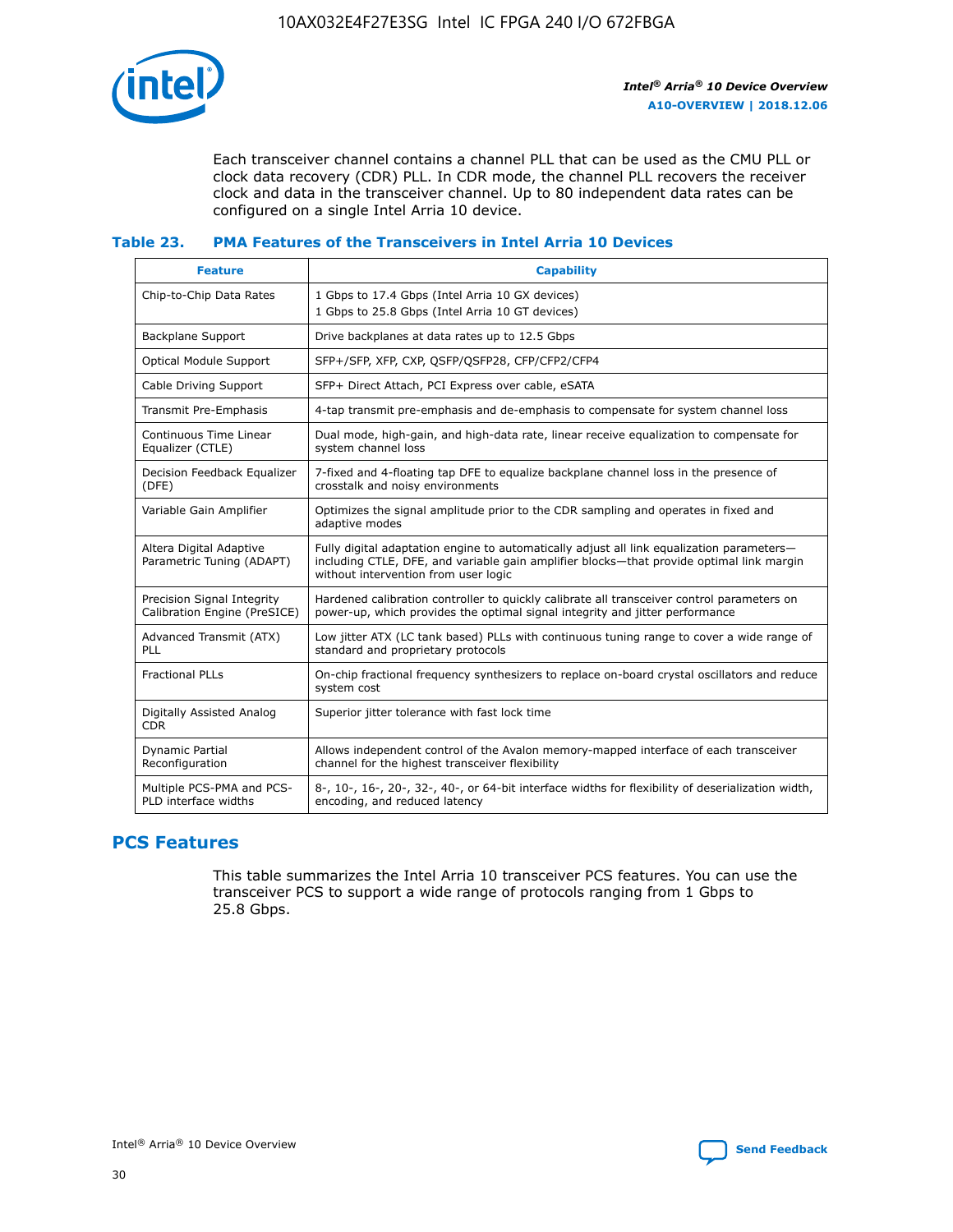

| <b>PCS</b>          | <b>Description</b>                                                                                                                                                                                                                                                                                                                                                                                             |
|---------------------|----------------------------------------------------------------------------------------------------------------------------------------------------------------------------------------------------------------------------------------------------------------------------------------------------------------------------------------------------------------------------------------------------------------|
| Standard PCS        | Operates at a data rate up to 12 Gbps<br>Supports protocols such as PCI-Express, CPRI 4.2+, GigE, IEEE 1588 in Hard PCS<br>Implements other protocols using Basic/Custom (Standard PCS) transceiver<br>configuration rules.                                                                                                                                                                                    |
| <b>Enhanced PCS</b> | Performs functions common to most serial data industry standards, such as word<br>alignment, encoding/decoding, and framing, before data is sent or received off-chip<br>through the PMA<br>• Handles data transfer to and from the FPGA fabric<br>Handles data transfer internally to and from the PMA<br>Provides frequency compensation<br>Performs channel bonding for multi-channel low skew applications |
| PCIe Gen3 PCS       | Supports the seamless switching of Data and Clock between the Gen1, Gen2, and Gen3<br>data rates<br>Provides support for PIPE 3.0 features<br>Supports the PIPE interface with the Hard IP enabled, as well as with the Hard IP<br>bypassed                                                                                                                                                                    |

#### **Related Information**

- PCIe Gen1, Gen2, and Gen3 Hard IP on page 26
- Interlaken Support on page 26
- 10 Gbps Ethernet Support on page 26

#### **PCS Protocol Support**

This table lists some of the protocols supported by the Intel Arria 10 transceiver PCS. For more information about the blocks in the transmitter and receiver data paths, refer to the related information.

| <b>Protocol</b>                                 | <b>Data Rate</b><br>(Gbps) | <b>Transceiver IP</b>       | <b>PCS Support</b>                      |
|-------------------------------------------------|----------------------------|-----------------------------|-----------------------------------------|
| PCIe Gen3 x1, x2, x4, x8                        | 8.0                        | Native PHY (PIPE)           | Standard PCS and PCIe<br>Gen3 PCS       |
| PCIe Gen2 x1, x2, x4, x8                        | 5.0                        | Native PHY (PIPE)           | <b>Standard PCS</b>                     |
| PCIe Gen1 x1, x2, x4, x8                        | 2.5                        | Native PHY (PIPE)           | Standard PCS                            |
| 1000BASE-X Gigabit Ethernet                     | 1.25                       | Native PHY                  | <b>Standard PCS</b>                     |
| 1000BASE-X Gigabit Ethernet with<br>IEEE 1588v2 | 1.25                       | Native PHY                  | Standard PCS                            |
| 10GBASE-R                                       | 10.3125                    | Native PHY                  | <b>Enhanced PCS</b>                     |
| 10GBASE-R with IEEE 1588v2                      | 10.3125                    | Native PHY                  | <b>Enhanced PCS</b>                     |
| 10GBASE-R with KR FEC                           | 10.3125                    | Native PHY                  | <b>Enhanced PCS</b>                     |
| 10GBASE-KR and 1000BASE-X                       | 10.3125                    | 1G/10GbE and 10GBASE-KR PHY | Standard PCS and<br><b>Enhanced PCS</b> |
| Interlaken (CEI-6G/11G)                         | 3.125 to 17.4              | Native PHY                  | <b>Enhanced PCS</b>                     |
| SFI-S/SFI-5.2                                   | 11.2                       | Native PHY                  | <b>Enhanced PCS</b>                     |
| $10G$ SDI                                       | 10.692                     | Native PHY                  | <b>Enhanced PCS</b>                     |
|                                                 |                            |                             | continued                               |

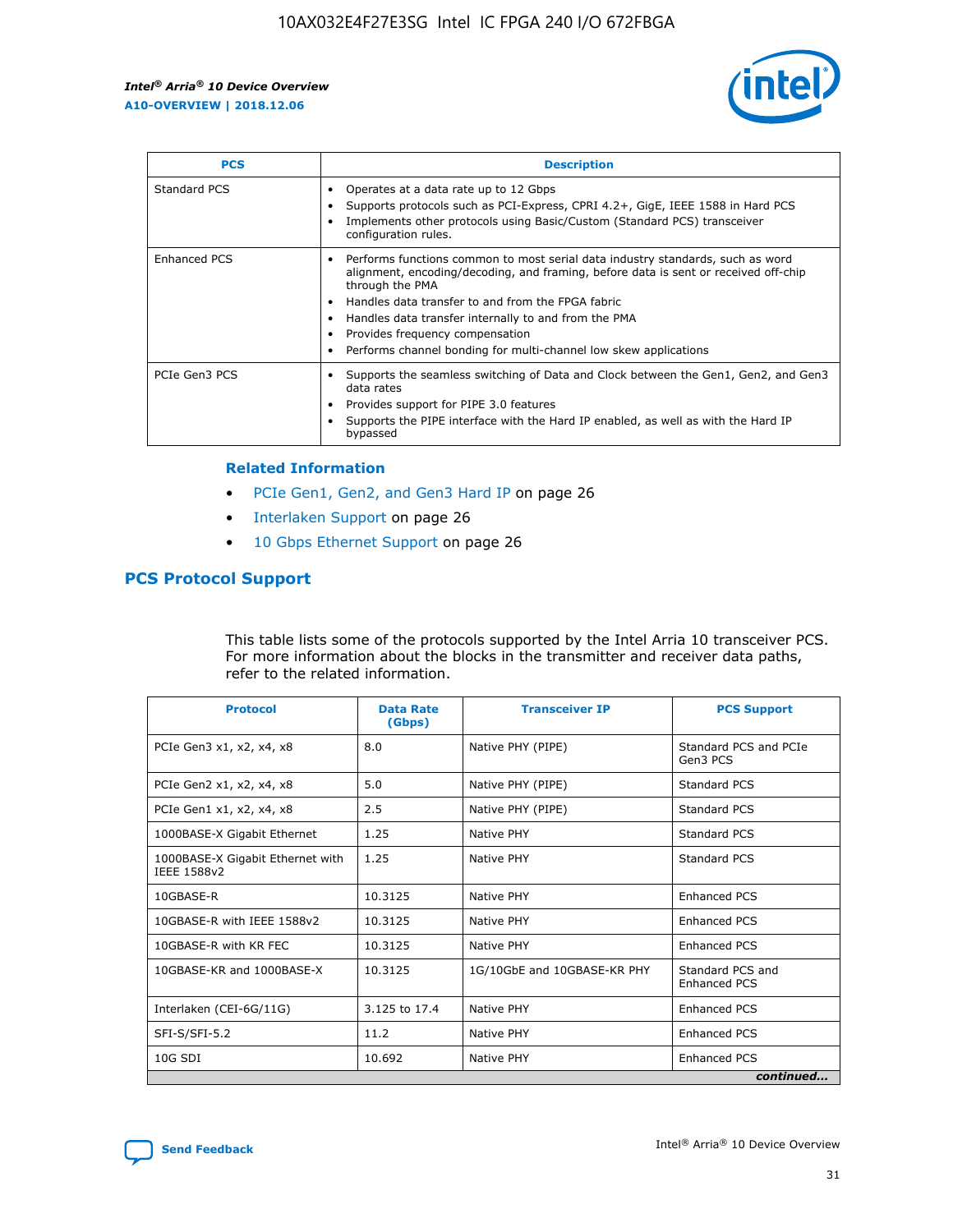

| <b>Protocol</b>      | <b>Data Rate</b><br>(Gbps) | <b>Transceiver IP</b> | <b>PCS Support</b> |
|----------------------|----------------------------|-----------------------|--------------------|
| CPRI 6.0 (64B/66B)   | 0.6144 to<br>10.1376       | Native PHY            | Enhanced PCS       |
| CPRI 4.2 (8B/10B)    | 0.6144 to<br>9.8304        | Native PHY            | Standard PCS       |
| OBSAI RP3 v4.2       | 0.6144 to 6.144            | Native PHY            | Standard PCS       |
| SD-SDI/HD-SDI/3G-SDI | $0.143(12)$ to<br>2.97     | Native PHY            | Standard PCS       |

#### **Related Information**

#### [Intel Arria 10 Transceiver PHY User Guide](https://www.intel.com/content/www/us/en/programmable/documentation/nik1398707230472.html#nik1398707091164)

Provides more information about the supported transceiver protocols and PHY IP, the PMA architecture, and the standard, enhanced, and PCIe Gen3 PCS architecture.

## **SoC with Hard Processor System**

Each SoC device combines an FPGA fabric and a hard processor system (HPS) in a single device. This combination delivers the flexibility of programmable logic with the power and cost savings of hard IP in these ways:

- Reduces board space, system power, and bill of materials cost by eliminating a discrete embedded processor
- Allows you to differentiate the end product in both hardware and software, and to support virtually any interface standard
- Extends the product life and revenue through in-field hardware and software updates

 $(12)$  The 0.143 Gbps data rate is supported using oversampling of user logic that you must implement in the FPGA fabric.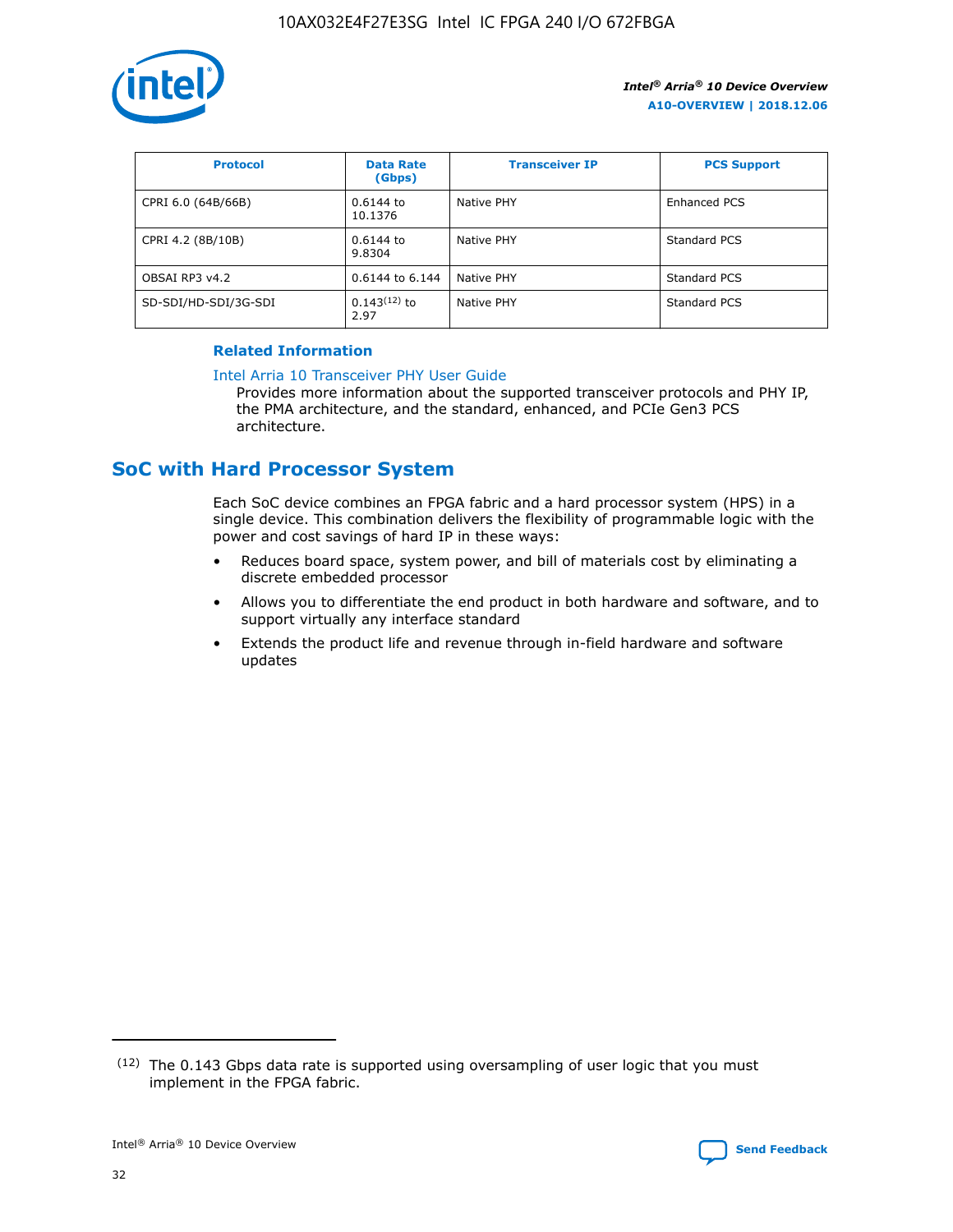

#### **Figure 9. HPS Block Diagram**

This figure shows a block diagram of the HPS with the dual ARM Cortex-A9 MPCore processor.



## **Key Advantages of 20-nm HPS**

The 20-nm HPS strikes a balance between enabling maximum software compatibility with 28-nm SoCs while still improving upon the 28-nm HPS architecture. These improvements address the requirements of the next generation target markets such as wireless and wireline communications, compute and storage equipment, broadcast and military in terms of performance, memory bandwidth, connectivity via backplane and security.

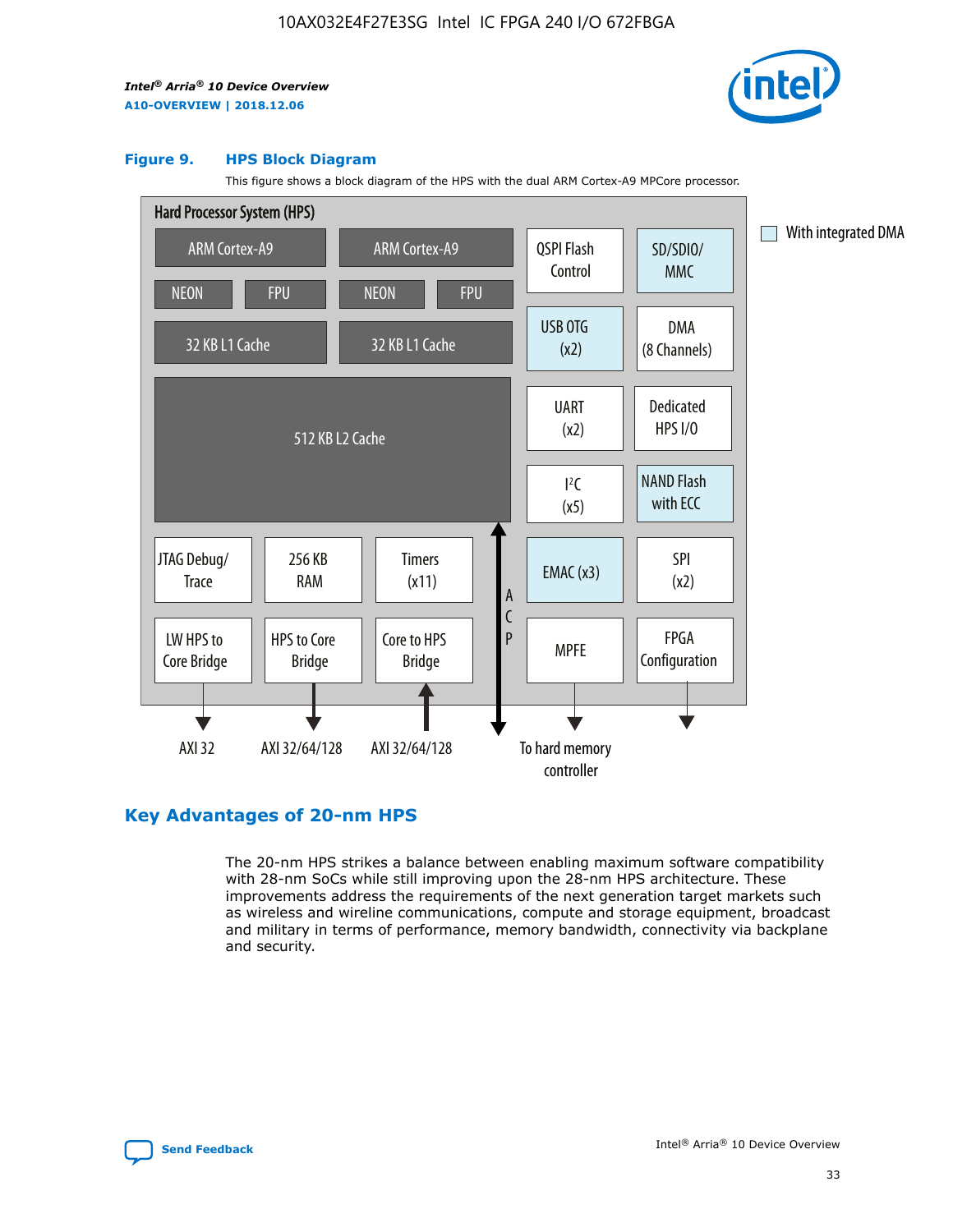

#### **Table 24. Improvements in 20 nm HPS**

This table lists the key improvements of the 20 nm HPS compared to the 28 nm HPS.

| Advantages/<br><b>Improvements</b>                          | <b>Description</b>                                                                                                                                                                                                                                                                                                                                                                                                                                                                                                                                                                                                                                                                                                                                                                                                                                                                                                      |
|-------------------------------------------------------------|-------------------------------------------------------------------------------------------------------------------------------------------------------------------------------------------------------------------------------------------------------------------------------------------------------------------------------------------------------------------------------------------------------------------------------------------------------------------------------------------------------------------------------------------------------------------------------------------------------------------------------------------------------------------------------------------------------------------------------------------------------------------------------------------------------------------------------------------------------------------------------------------------------------------------|
| Increased performance and<br>overdrive capability           | While the nominal processor frequency is 1.2 GHz, the 20 nm HPS offers an "overdrive"<br>feature which enables a higher processor operating frequency. This requires a higher supply<br>voltage value that is unique to the HPS and may require a separate regulator.                                                                                                                                                                                                                                                                                                                                                                                                                                                                                                                                                                                                                                                   |
| Increased processor memory<br>bandwidth and DDR4<br>support | Up to 64-bit DDR4 memory at 2,400 Mbps support is available for the processor. The hard<br>memory controller for the HPS comprises a multi-port front end that manages connections<br>to a single port memory controller. The multi-port front end allows logic core and the HPS<br>to share ports and thereby the available bandwidth of the memory controller.                                                                                                                                                                                                                                                                                                                                                                                                                                                                                                                                                        |
| Flexible I/O sharing                                        | An advanced I/O pin muxing scheme allows improved sharing of I/O between the HPS and<br>the core logic. The following types of I/O are available for SoC:<br>17 dedicated I/Os-physically located inside the HPS block and are not accessible to<br>logic within the core. The 17 dedicated I/Os are used for HPS clock, resets, and<br>interfacing with boot devices, QSPI, and SD/MMC.<br>48 direct shared I/O-located closest to the HPS block and are ideal for high speed HPS<br>peripherals such as EMAC, USB, and others. There is one bank of 48 I/Os that supports<br>direct sharing where the 48 I/Os can be shared 12 I/Os at a time.<br>Standard (shared) I/O-all standard I/Os can be shared by the HPS peripherals and any<br>logic within the core. For designs where more than 48 I/Os are reguired to fully use all<br>the peripherals in the HPS, these I/Os can be connected through the core logic. |
| <b>EMAC</b> core                                            | Three EMAC cores are available in the HPS. The EMAC cores enable an application to<br>support two redundant Ethernet connections; for example, backplane, or two EMAC cores<br>for managing IEEE 1588 time stamp information while allowing a third EMAC core for debug<br>and configuration. All three EMACs can potentially share the same time stamps, simplifying<br>the 1588 time stamping implementation. A new serial time stamp interface allows core<br>logic to access and read the time stamp values. The integrated EMAC controllers can be<br>connected to external Ethernet PHY through the provided MDIO or I <sup>2</sup> C interface.                                                                                                                                                                                                                                                                  |
| On-chip memory                                              | The on-chip memory is updated to 256 KB support and can support larger data sets and<br>real time algorithms.                                                                                                                                                                                                                                                                                                                                                                                                                                                                                                                                                                                                                                                                                                                                                                                                           |
| <b>ECC</b> enhancements                                     | Improvements in L2 Cache ECC management allow identification of errors down to the<br>address level. ECC enhancements also enable improved error injection and status reporting<br>via the introduction of new memory mapped access to syndrome and data signals.                                                                                                                                                                                                                                                                                                                                                                                                                                                                                                                                                                                                                                                       |
| HPS to FPGA Interconnect<br>Backbone                        | Although the HPS and the Logic Core can operate independently, they are tightly coupled<br>via a high-bandwidth system interconnect built from high-performance ARM AMBA AXI bus<br>bridges. IP bus masters in the FPGA fabric have access to HPS bus slaves via the FPGA-to-<br>HPS interconnect. Similarly, HPS bus masters have access to bus slaves in the core fabric<br>via the HPS-to-FPGA bridge. Both bridges are AMBA AXI-3 compliant and support<br>simultaneous read and write transactions. Up to three masters within the core fabric can<br>share the HPS SDRAM controller with the processor. Additionally, the processor can be used<br>to configure the core fabric under program control via a dedicated 32-bit configuration port.                                                                                                                                                                  |
| FPGA configuration and HPS<br>booting                       | The FPGA fabric and HPS in the SoCs are powered independently. You can reduce the clock<br>frequencies or gate the clocks to reduce dynamic power.<br>You can configure the FPGA fabric and boot the HPS independently, in any order, providing<br>you with more design flexibility.                                                                                                                                                                                                                                                                                                                                                                                                                                                                                                                                                                                                                                    |
| Security                                                    | New security features have been introduced for anti-tamper management, secure boot,<br>encryption (AES), and authentication (SHA).                                                                                                                                                                                                                                                                                                                                                                                                                                                                                                                                                                                                                                                                                                                                                                                      |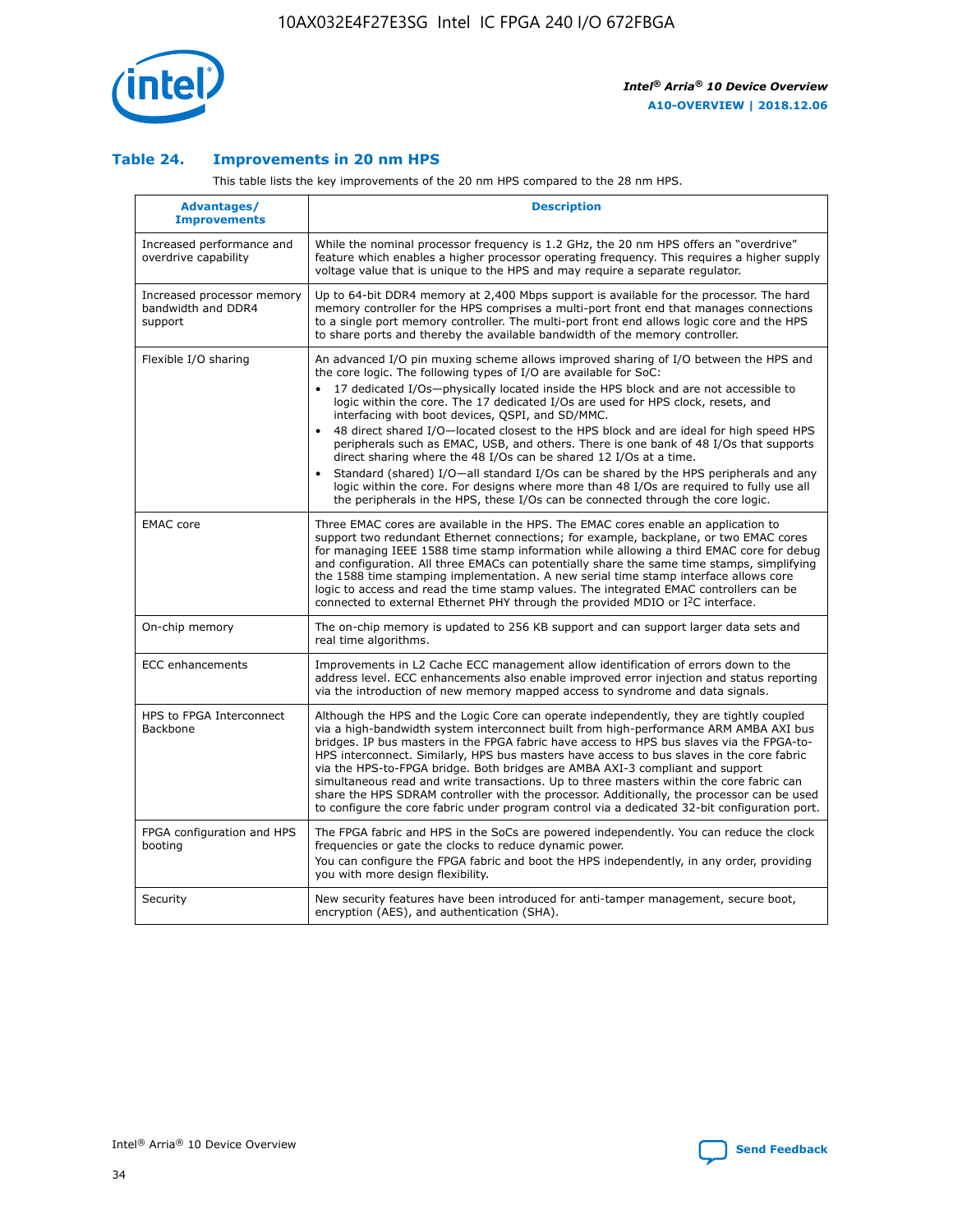

## **Features of the HPS**

The HPS has the following features:

- 1.2-GHz, dual-core ARM Cortex-A9 MPCore processor with up to 1.5-GHz via overdrive
	- ARMv7-A architecture that runs 32-bit ARM instructions, 16-bit and 32-bit Thumb instructions, and 8-bit Java byte codes in Jazelle style
	- Superscalar, variable length, out-of-order pipeline with dynamic branch prediction
	- Instruction Efficiency 2.5 MIPS/MHz, which provides total performance of 7500 MIPS at 1.5 GHz
- Each processor core includes:
	- 32 KB of L1 instruction cache, 32 KB of L1 data cache
	- Single- and double-precision floating-point unit and NEON media engine
	- CoreSight debug and trace technology
	- Snoop Control Unit (SCU) and Acceleration Coherency Port (ACP)
- 512 KB of shared L2 cache
- 256 KB of scratch RAM
- Hard memory controller with support for DDR3, DDR4 and optional error correction code (ECC) support
- Multiport Front End (MPFE) Scheduler interface to the hard memory controller
- 8-channel direct memory access (DMA) controller
- QSPI flash controller with SIO, DIO, QIO SPI Flash support
- NAND flash controller (ONFI 1.0 or later) with DMA and ECC support, updated to support 8 and 16-bit Flash devices and new command DMA to offload CPU for fast power down recovery
- Updated SD/SDIO/MMC controller to eMMC 4.5 with DMA with CE-ATA digital command support
- 3 10/100/1000 Ethernet media access control (MAC) with DMA
- 2 USB On-the-Go (OTG) controllers with DMA
- $\bullet$  5 I<sup>2</sup>C controllers (3 can be used by EMAC for MIO to external PHY)
- 2 UART 16550 Compatible controllers
- 4 serial peripheral interfaces (SPI) (2 Master, 2 Slaves)
- 62 programmable general-purpose I/Os, which includes 48 direct share I/Os that allows the HPS peripherals to connect directly to the FPGA I/Os
- 7 general-purpose timers
- 4 watchdog timers
- Anti-tamper, Secure Boot, Encryption (AES) and Authentication (SHA)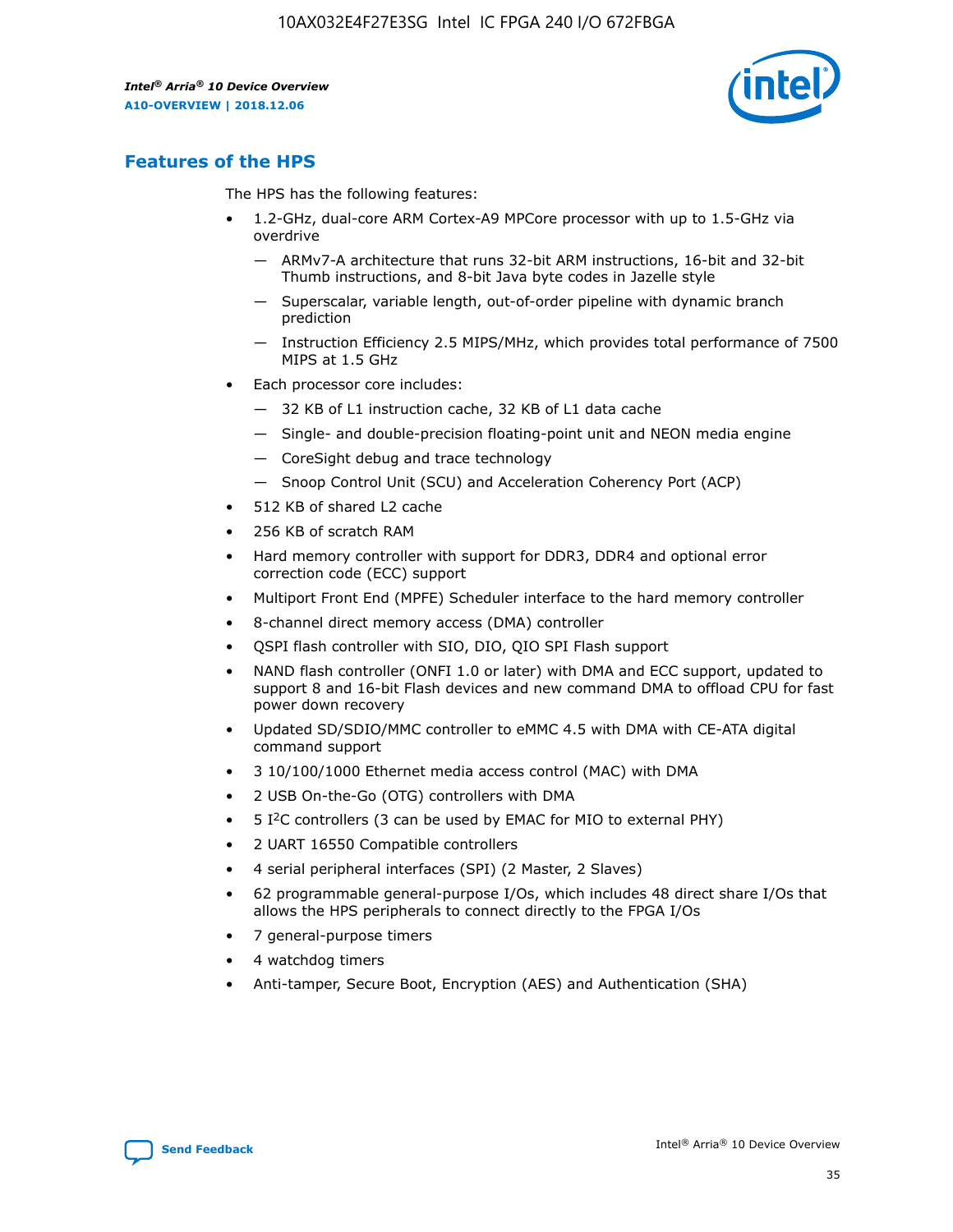

#### **System Peripherals and Debug Access Port**

Each Ethernet MAC, USB OTG, NAND flash controller, and SD/MMC controller module has an integrated DMA controller. For modules without an integrated DMA controller, an additional DMA controller module provides up to eight channels of high-bandwidth data transfers. Peripherals that communicate off-chip are multiplexed with other peripherals at the HPS pin level. This allows you to choose which peripherals interface with other devices on your PCB.

The debug access port provides interfaces to industry standard JTAG debug probes and supports ARM CoreSight debug and core traces to facilitate software development.

#### **HPS–FPGA AXI Bridges**

The HPS–FPGA bridges, which support the Advanced Microcontroller Bus Architecture (AMBA) Advanced eXtensible Interface (AXI™) specifications, consist of the following bridges:

- FPGA-to-HPS AMBA AXI bridge—a high-performance bus supporting 32, 64, and 128 bit data widths that allows the FPGA fabric to issue transactions to slaves in the HPS.
- HPS-to-FPGA Avalon/AMBA AXI bridge—a high-performance bus supporting 32, 64, and 128 bit data widths that allows the HPS to issue transactions to slaves in the FPGA fabric.
- Lightweight HPS-to-FPGA AXI bridge—a lower latency 32 bit width bus that allows the HPS to issue transactions to soft peripherals in the FPGA fabric. This bridge is primarily used for control and status register (CSR) accesses to peripherals in the FPGA fabric.

The HPS–FPGA AXI bridges allow masters in the FPGA fabric to communicate with slaves in the HPS logic, and vice versa. For example, the HPS-to-FPGA AXI bridge allows you to share memories instantiated in the FPGA fabric with one or both microprocessors in the HPS, while the FPGA-to-HPS AXI bridge allows logic in the FPGA fabric to access the memory and peripherals in the HPS.

Each HPS–FPGA bridge also provides asynchronous clock crossing for data transferred between the FPGA fabric and the HPS.

#### **HPS SDRAM Controller Subsystem**

The HPS SDRAM controller subsystem contains a multiport SDRAM controller and DDR PHY that are shared between the FPGA fabric (through the FPGA-to-HPS SDRAM interface), the level 2 (L2) cache, and the level 3 (L3) system interconnect. The FPGA-to-HPS SDRAM interface supports AMBA AXI and Avalon® Memory-Mapped (Avalon-MM) interface standards, and provides up to six individual ports for access by masters implemented in the FPGA fabric.

The HPS SDRAM controller supports up to 3 masters (command ports), 3x 64-bit read data ports and 3x 64-bit write data ports.

To maximize memory performance, the SDRAM controller subsystem supports command and data reordering, deficit round-robin arbitration with aging, and high-priority bypass features.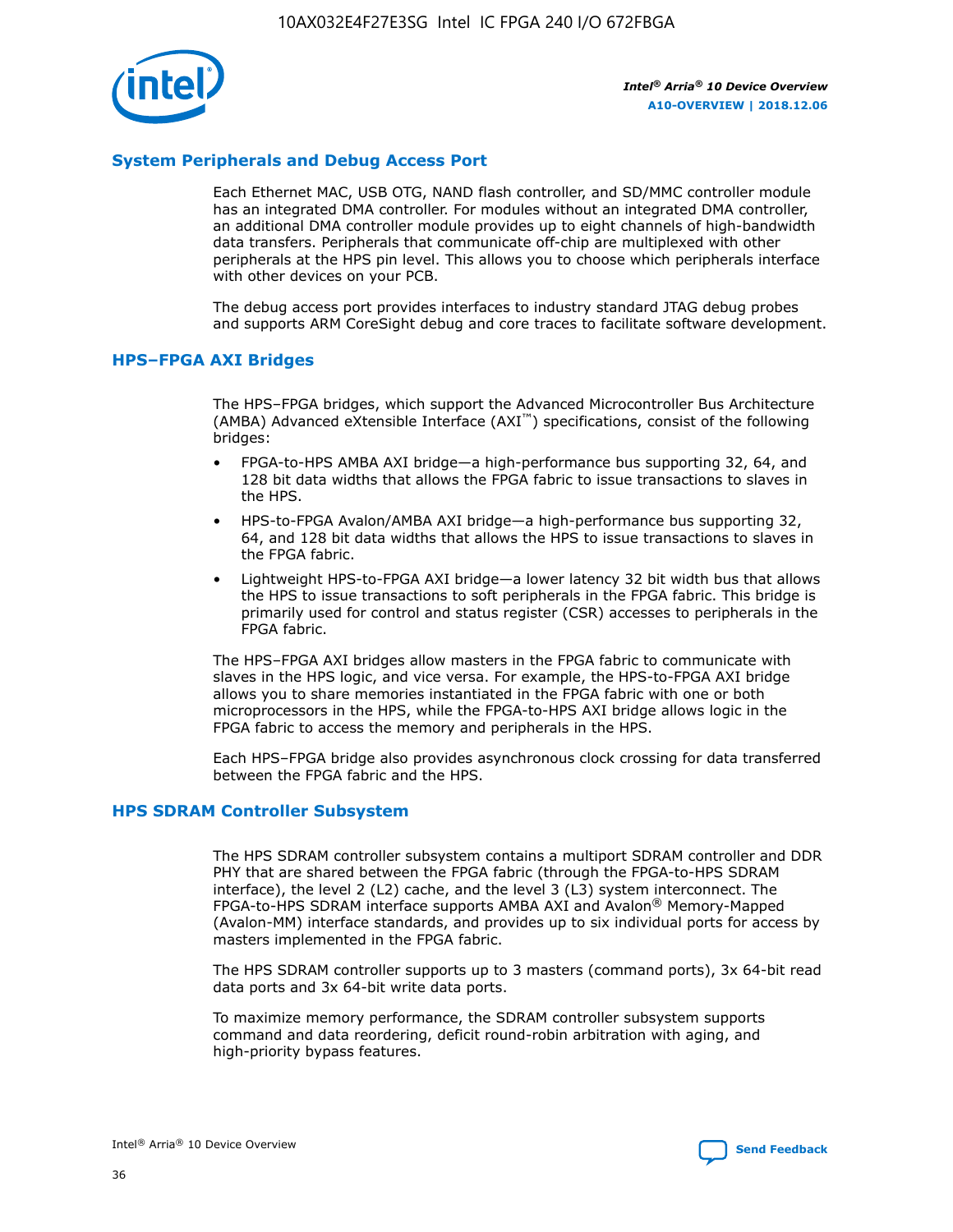

## **FPGA Configuration and HPS Booting**

The FPGA fabric and HPS in the SoC FPGA must be powered at the same time. You can reduce the clock frequencies or gate the clocks to reduce dynamic power.

Once powered, the FPGA fabric and HPS can be configured independently thus providing you with more design flexibility:

- You can boot the HPS independently. After the HPS is running, the HPS can fully or partially reconfigure the FPGA fabric at any time under software control. The HPS can also configure other FPGAs on the board through the FPGA configuration controller.
- Configure the FPGA fabric first, and then boot the HPS from memory accessible to the FPGA fabric.

#### **Hardware and Software Development**

For hardware development, you can configure the HPS and connect your soft logic in the FPGA fabric to the HPS interfaces using the Platform Designer system integration tool in the Intel Quartus Prime software.

For software development, the ARM-based SoC FPGA devices inherit the rich software development ecosystem available for the ARM Cortex-A9 MPCore processor. The software development process for Intel SoC FPGAs follows the same steps as those for other SoC devices from other manufacturers. Support for Linux\*, VxWorks\*, and other operating systems are available for the SoC FPGAs. For more information on the operating systems support availability, contact the Intel FPGA sales team.

You can begin device-specific firmware and software development on the Intel SoC FPGA Virtual Target. The Virtual Target is a fast PC-based functional simulation of a target development system—a model of a complete development board. The Virtual Target enables the development of device-specific production software that can run unmodified on actual hardware.

## **Dynamic and Partial Reconfiguration**

The Intel Arria 10 devices support dynamic and partial reconfiguration. You can use dynamic and partial reconfiguration simultaneously to enable seamless reconfiguration of both the device core and transceivers.

## **Dynamic Reconfiguration**

You can reconfigure the PMA and PCS blocks while the device continues to operate. This feature allows you to change the data rates, protocol, and analog settings of a channel in a transceiver bank without affecting on-going data transfer in other transceiver banks. This feature is ideal for applications that require dynamic multiprotocol or multirate support.

## **Partial Reconfiguration**

Using partial reconfiguration, you can reconfigure some parts of the device while keeping the device in operation.

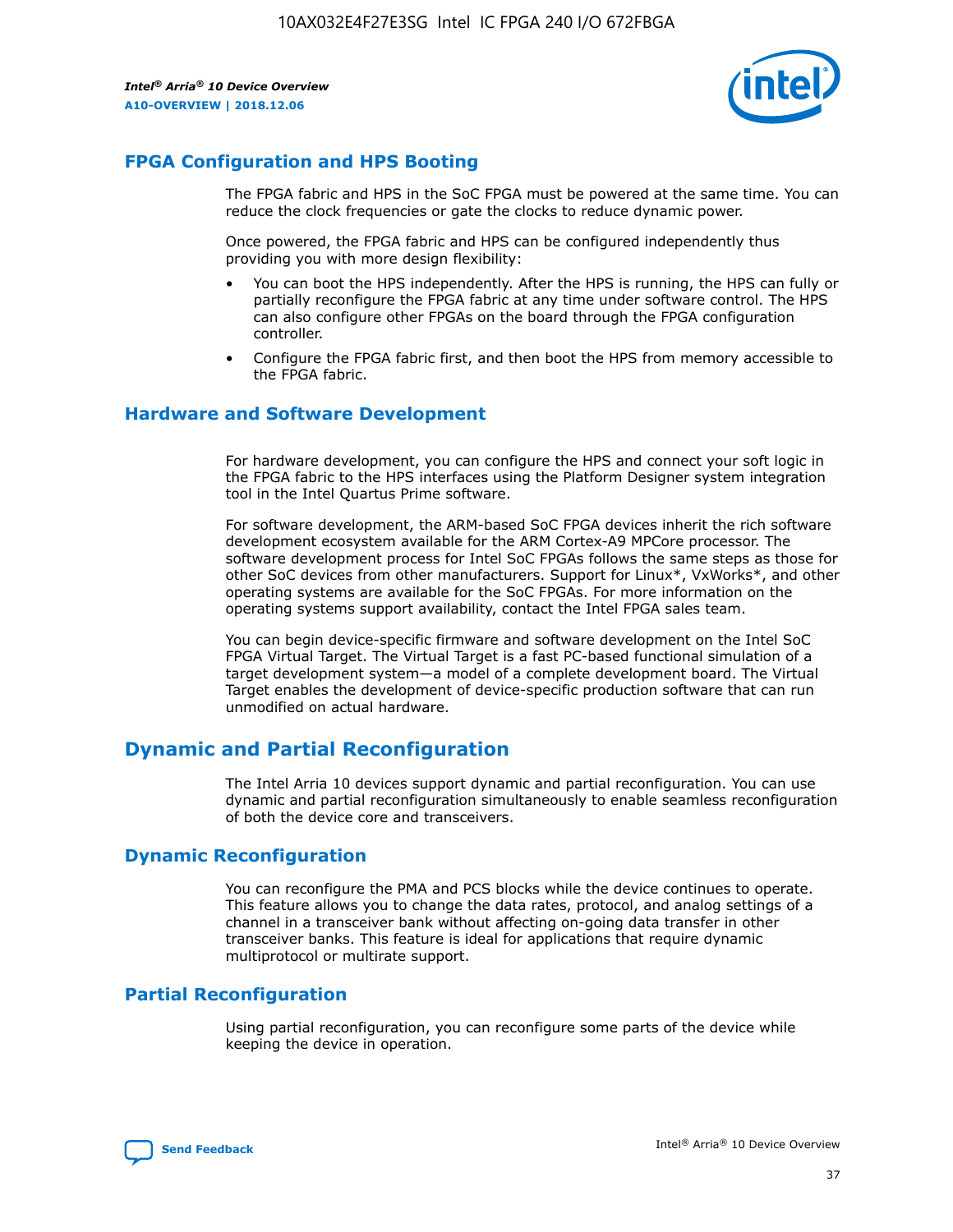

Instead of placing all device functions in the FPGA fabric, you can store some functions that do not run simultaneously in external memory and load them only when required. This capability increases the effective logic density of the device, and lowers cost and power consumption.

In the Intel solution, you do not have to worry about intricate device architecture to perform a partial reconfiguration. The partial reconfiguration capability is built into the Intel Quartus Prime design software, making such time-intensive task simple.

Intel Arria 10 devices support partial reconfiguration in the following configuration options:

- Using an internal host:
	- All supported configuration modes where the FPGA has access to external memory devices such as serial and parallel flash memory.
	- Configuration via Protocol [CvP (PCIe)]
- Using an external host—passive serial (PS), fast passive parallel (FPP) x8, FPP x16, and FPP x32 I/O interface.

## **Enhanced Configuration and Configuration via Protocol**

#### **Table 25. Configuration Schemes and Features of Intel Arria 10 Devices**

Intel Arria 10 devices support 1.8 V programming voltage and several configuration schemes.

| <b>Scheme</b>                                                          | <b>Data</b><br><b>Width</b> | <b>Max Clock</b><br>Rate<br>(MHz) | <b>Max Data</b><br>Rate<br>(Mbps)<br>(13) | <b>Decompression</b> | <b>Design</b><br>Security <sup>(1</sup><br>4) | <b>Partial</b><br>Reconfiguration<br>(15) | <b>Remote</b><br><b>System</b><br><b>Update</b> |
|------------------------------------------------------------------------|-----------------------------|-----------------------------------|-------------------------------------------|----------------------|-----------------------------------------------|-------------------------------------------|-------------------------------------------------|
| <b>JTAG</b>                                                            | 1 bit                       | 33                                | 33                                        |                      |                                               | Yes(16)                                   |                                                 |
| Active Serial (AS)<br>through the<br>EPCO-L<br>configuration<br>device | 1 bit,<br>4 bits            | 100                               | 400                                       | Yes                  | Yes                                           | Yes(16)                                   | Yes                                             |
| Passive serial (PS)<br>through CPLD or<br>external<br>microcontroller  | 1 bit                       | 100                               | 100                                       | Yes                  | Yes                                           | Yes <sup>(16)</sup>                       | Parallel<br>Flash<br>Loader<br>(PFL) IP<br>core |
|                                                                        |                             |                                   |                                           |                      |                                               |                                           | continued                                       |

<sup>(13)</sup> Enabling either compression or design security features affects the maximum data rate. Refer to the Intel Arria 10 Device Datasheet for more information.

<sup>(14)</sup> Encryption and compression cannot be used simultaneously.

 $(15)$  Partial reconfiguration is an advanced feature of the device family. If you are interested in using partial reconfiguration, contact Intel for support.

 $(16)$  Partial configuration can be performed only when it is configured as internal host.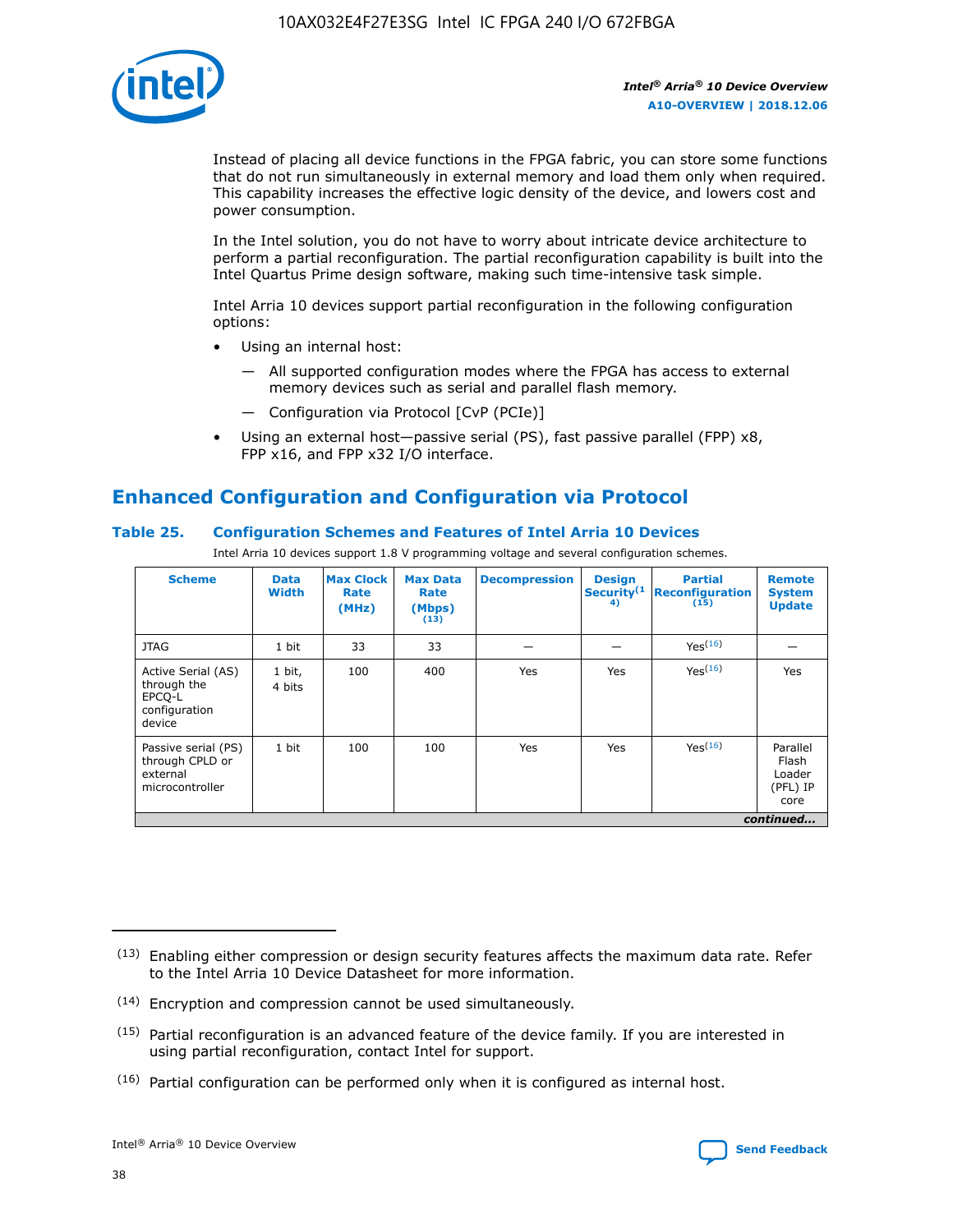

| <b>Scheme</b>                                   | <b>Data</b><br><b>Width</b> | <b>Max Clock</b><br>Rate<br>(MHz) | <b>Max Data</b><br>Rate<br>(Mbps)<br>(13) | <b>Decompression</b> | <b>Design</b><br>Security <sup>(1</sup><br>4) | <b>Partial</b><br><b>Reconfiguration</b><br>(15) | <b>Remote</b><br><b>System</b><br><b>Update</b> |
|-------------------------------------------------|-----------------------------|-----------------------------------|-------------------------------------------|----------------------|-----------------------------------------------|--------------------------------------------------|-------------------------------------------------|
| Fast passive                                    | 8 bits                      | 100                               | 3200                                      | Yes                  | Yes                                           | Yes(17)                                          | PFL IP                                          |
| parallel (FPP)<br>through CPLD or               | 16 bits                     |                                   |                                           | Yes                  | Yes                                           |                                                  | core                                            |
| external<br>microcontroller                     | 32 bits                     |                                   |                                           | Yes                  | Yes                                           |                                                  |                                                 |
| Configuration via                               | 16 bits                     | 100                               | 3200                                      | Yes                  | Yes                                           | Yes <sup>(17)</sup>                              |                                                 |
| <b>HPS</b>                                      | 32 bits                     |                                   |                                           | Yes                  | Yes                                           |                                                  |                                                 |
| Configuration via<br>Protocol [CvP<br>$(PCIe*)$ | x1, x2,<br>x4, x8<br>lanes  |                                   | 8000                                      | Yes                  | Yes                                           | Yes <sup>(16)</sup>                              |                                                 |

You can configure Intel Arria 10 devices through PCIe using Configuration via Protocol (CvP). The Intel Arria 10 CvP implementation conforms to the PCIe 100 ms power-up-to-active time requirement.

#### **Related Information**

[Configuration via Protocol \(CvP\) Implementation in Intel FPGAs User Guide](https://www.intel.com/content/www/us/en/programmable/documentation/dsu1441819344145.html#dsu1442269728522) Provides more information about the CvP configuration scheme.

## **SEU Error Detection and Correction**

Intel Arria 10 devices offer robust and easy-to-use single-event upset (SEU) error detection and correction circuitry.

The detection and correction circuitry includes protection for Configuration RAM (CRAM) programming bits and user memories. The CRAM is protected by a continuously running CRC error detection circuit with integrated ECC that automatically corrects one or two errors and detects higher order multi-bit errors. When more than two errors occur, correction is available through reloading of the core programming file, providing a complete design refresh while the FPGA continues to operate.

The physical layout of the Intel Arria 10 CRAM array is optimized to make the majority of multi-bit upsets appear as independent single-bit or double-bit errors which are automatically corrected by the integrated CRAM ECC circuitry. In addition to the CRAM protection, the M20K memory blocks also include integrated ECC circuitry and are layout-optimized for error detection and correction. The MLAB does not have ECC.

(14) Encryption and compression cannot be used simultaneously.

<sup>(17)</sup> Supported at a maximum clock rate of 100 MHz.



 $(13)$  Enabling either compression or design security features affects the maximum data rate. Refer to the Intel Arria 10 Device Datasheet for more information.

 $(15)$  Partial reconfiguration is an advanced feature of the device family. If you are interested in using partial reconfiguration, contact Intel for support.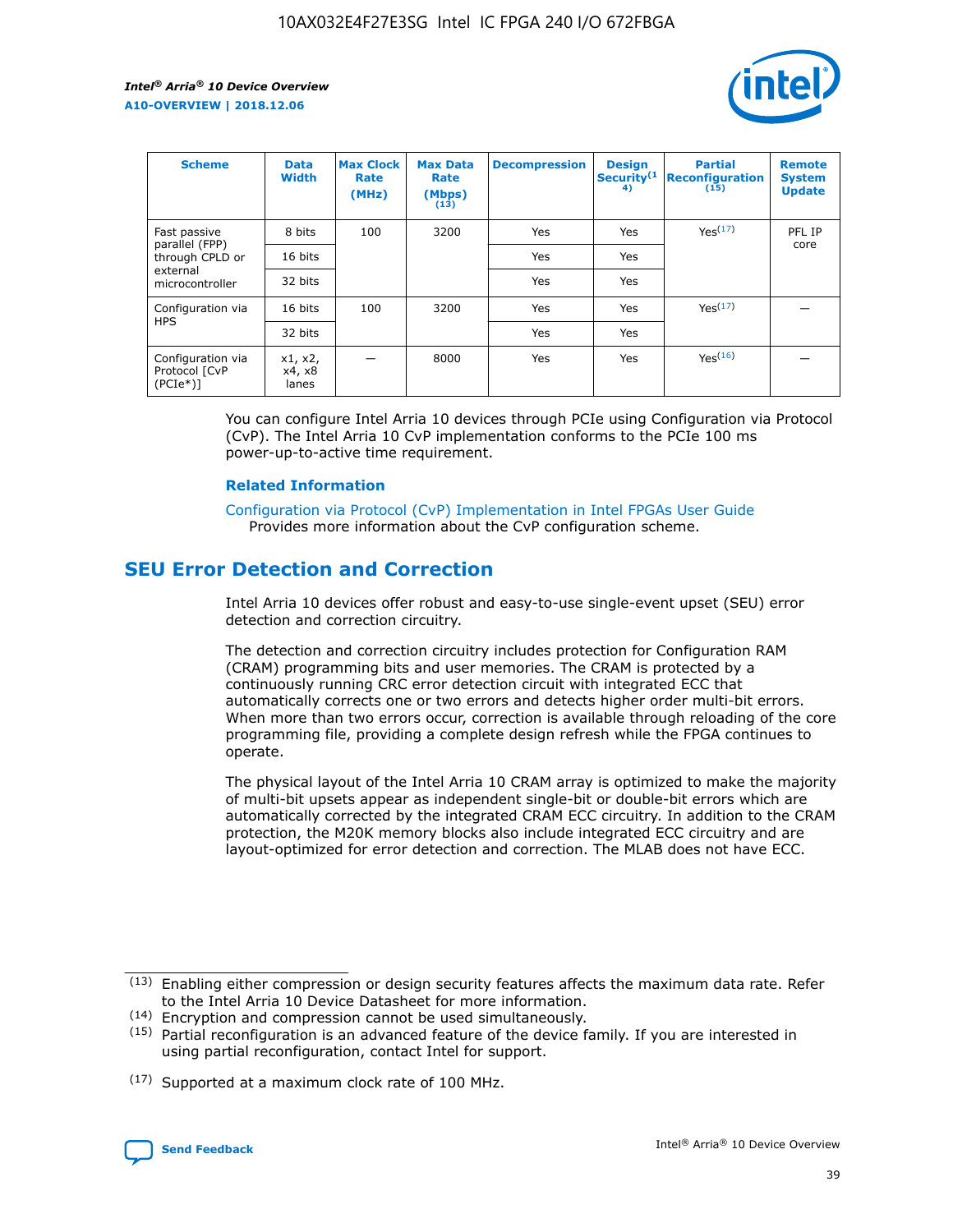

## **Power Management**

Intel Arria 10 devices leverage the advanced 20 nm process technology, a low 0.9 V core power supply, an enhanced core architecture, and several optional power reduction techniques to reduce total power consumption by as much as 40% compared to Arria V devices and as much as 60% compared to Stratix V devices.

The optional power reduction techniques in Intel Arria 10 devices include:

- **SmartVID**—a code is programmed into each device during manufacturing that allows a smart regulator to operate the device at lower core  $V_{CC}$  while maintaining performance
- **Programmable Power Technology**—non-critical timing paths are identified by the Intel Quartus Prime software and the logic in these paths is biased for low power instead of high performance
- **Low Static Power Options**—devices are available with either standard static power or low static power while maintaining performance

Furthermore, Intel Arria 10 devices feature Intel's industry-leading low power transceivers and include a number of hard IP blocks that not only reduce logic resources but also deliver substantial power savings compared to soft implementations. In general, hard IP blocks consume up to 90% less power than the equivalent soft logic implementations.

## **Incremental Compilation**

The Intel Quartus Prime software incremental compilation feature reduces compilation time and helps preserve performance to ease timing closure. The incremental compilation feature enables the partial reconfiguration flow for Intel Arria 10 devices.

Incremental compilation supports top-down, bottom-up, and team-based design flows. This feature facilitates modular, hierarchical, and team-based design flows where different designers compile their respective design sections in parallel. Furthermore, different designers or IP providers can develop and optimize different blocks of the design independently. These blocks can then be imported into the top level project.

## **Document Revision History for Intel Arria 10 Device Overview**

| <b>Document</b><br><b>Version</b> | <b>Changes</b>                                                                                                                                                                                                                                                              |
|-----------------------------------|-----------------------------------------------------------------------------------------------------------------------------------------------------------------------------------------------------------------------------------------------------------------------------|
| 2018.12.06                        | Added links to Intel Arria 10 device errata documents.<br>Removed automotive temperature option from the Intel Arria 10 GX devices.<br>Removed -3 fabric speed grade from the Intel Arria 10 GT devices.<br>Updated power options for the Intel Arria 10 GX and GT devices. |
| 2018.04.09                        | Updated the lowest $V_{CC}$ from 0.83 V to 0.82 V in the topic listing a summary of the device features.                                                                                                                                                                    |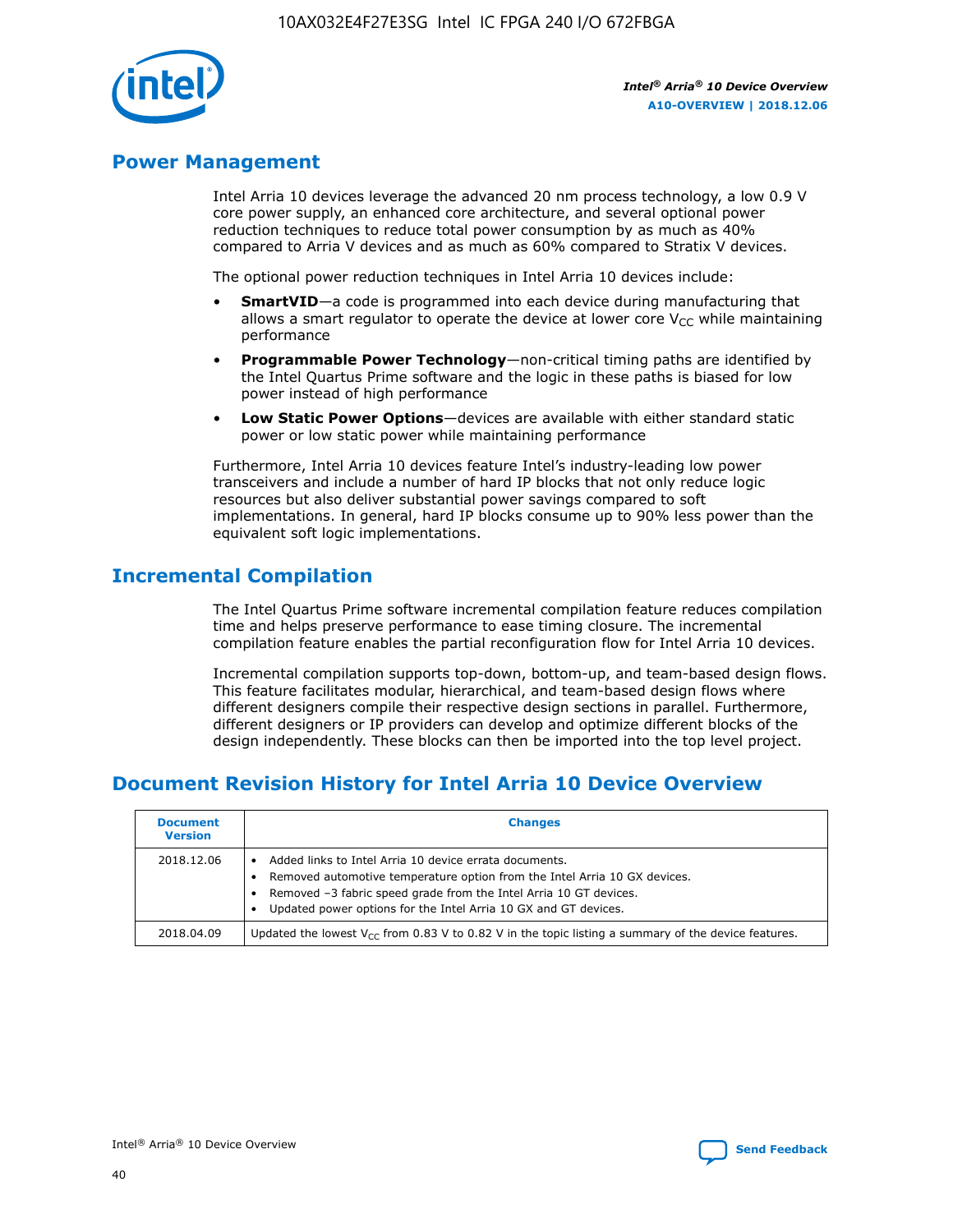

| <b>Date</b>    | <b>Version</b> | <b>Changes</b>                                                                                                                                                                                                                                                                                                                                                                                                                                                                                                                                                                                                                                                                                                                                                                                                                                                                                                                                                            |
|----------------|----------------|---------------------------------------------------------------------------------------------------------------------------------------------------------------------------------------------------------------------------------------------------------------------------------------------------------------------------------------------------------------------------------------------------------------------------------------------------------------------------------------------------------------------------------------------------------------------------------------------------------------------------------------------------------------------------------------------------------------------------------------------------------------------------------------------------------------------------------------------------------------------------------------------------------------------------------------------------------------------------|
| January 2018   | 2018.01.17     | Updated the maximum data rate for HPS (Intel Arria 10 SX devices<br>external memory interface DDR3 controller from 2,166 Mbps to 2,133<br>Mbps.<br>Updated maximum frequency supported for half rate QDRII and QDRII<br>+ SRAM to 633 MHz in Memory Standards Supported by the Soft<br>Memory Controller table.<br>Updated transceiver backplane capability to 12.5 Gbps.<br>$\bullet$<br>Removed transceiver speed grade 5 in Sample Ordering Core and<br>Available Options for Intel Arria 10 GX Devices figure.<br>Removed package code 40, low static power, SmartVID, industrial, and<br>military operating temperature support from Sample Ordering Core and<br>Available Options for Intel Arria 10 GT Devices figure.<br>Updated short reach transceiver rate for Intel Arria 10 GT devices to<br>25.8 Gbps.<br>Removed On-Die Instrumentation - EyeQ and Jitter Margin Tool<br>support from PMA Features of the Transceivers in Intel Arria 10 Devices<br>table. |
| September 2017 | 2017.09.20     | Updated the maximum speed of the DDR4 external memory interface from<br>1,333 MHz/2,666 Mbps to 1,200 MHz/2,400 Mbps.                                                                                                                                                                                                                                                                                                                                                                                                                                                                                                                                                                                                                                                                                                                                                                                                                                                     |
| July 2017      | 2017.07.13     | Corrected the automotive temperature range in the figure showing the<br>available options for the Intel Arria 10 GX devices from "-40°C to 100°C"<br>to "-40°C to 125°C".                                                                                                                                                                                                                                                                                                                                                                                                                                                                                                                                                                                                                                                                                                                                                                                                 |
| July 2017      | 2017.07.06     | Added automotive temperature option to Intel Arria 10 GX device family.                                                                                                                                                                                                                                                                                                                                                                                                                                                                                                                                                                                                                                                                                                                                                                                                                                                                                                   |
| May 2017       | 2017.05.08     | Corrected protocol names with "1588" to "IEEE 1588v2".<br>Updated the vertical migration table to remove vertical migration<br>between Intel Arria 10 GX and Intel Arria 10 SX device variants.<br>Removed all "Preliminary" marks.                                                                                                                                                                                                                                                                                                                                                                                                                                                                                                                                                                                                                                                                                                                                       |
| March 2017     | 2017.03.15     | Removed the topic about migration from Intel Arria 10 to Intel Stratix<br>10 devices.<br>Rebranded as Intel.<br>$\bullet$                                                                                                                                                                                                                                                                                                                                                                                                                                                                                                                                                                                                                                                                                                                                                                                                                                                 |
| October 2016   | 2016.10.31     | Removed package F36 from Intel Arria 10 GX devices.<br>Updated Intel Arria 10 GT sample ordering code and maximum GX<br>$\bullet$<br>transceiver count. Intel Arria 10 GT devices are available only in the<br>SF45 package option with a maximum of 72 transceivers.                                                                                                                                                                                                                                                                                                                                                                                                                                                                                                                                                                                                                                                                                                     |
| May 2016       | 2016.05.02     | Updated the FPGA Configuration and HPS Booting topic.<br>Remove V <sub>CC</sub> PowerManager from the Summary of Features, Power<br>Management and Arria 10 Device Variants and packages topics. This<br>feature is no longer supported in Arria 10 devices.<br>Removed LPDDR3 from the Memory Standards Supported by the HPS<br>Hard Memory Controller table in the Memory Standards Supported by<br>Intel Arria 10 Devices topic. This standard is only supported by the<br>FPGA.<br>Removed transceiver speed grade 5 from the Device Variants and<br>Packages topic for Arria 10 GX and SX devices.                                                                                                                                                                                                                                                                                                                                                                   |
| February 2016  | 2016.02.11     | Changed the maximum Arria 10 GT datarate to 25.8 Gbps and the<br>minimum datarate to 1 Gbps globally.<br>Revised the state for Core clock networks in the Summary of Features<br>$\bullet$<br>topic.<br>Changed the transceiver parameters in the "Summary of Features for<br>Arria 10 Devices" table.<br>• Changed the transceiver parameters in the "Maximum Resource Counts<br>for Arria 10 GT Devices" table.<br>• Changed the package availability for GT devices in the "Package Plan<br>for Arria 10 GT Devices" table.<br>Changed the package configurations for GT devices in the "Migration"<br>Capability Across Arria 10 Product Lines" figure.<br>continued                                                                                                                                                                                                                                                                                                  |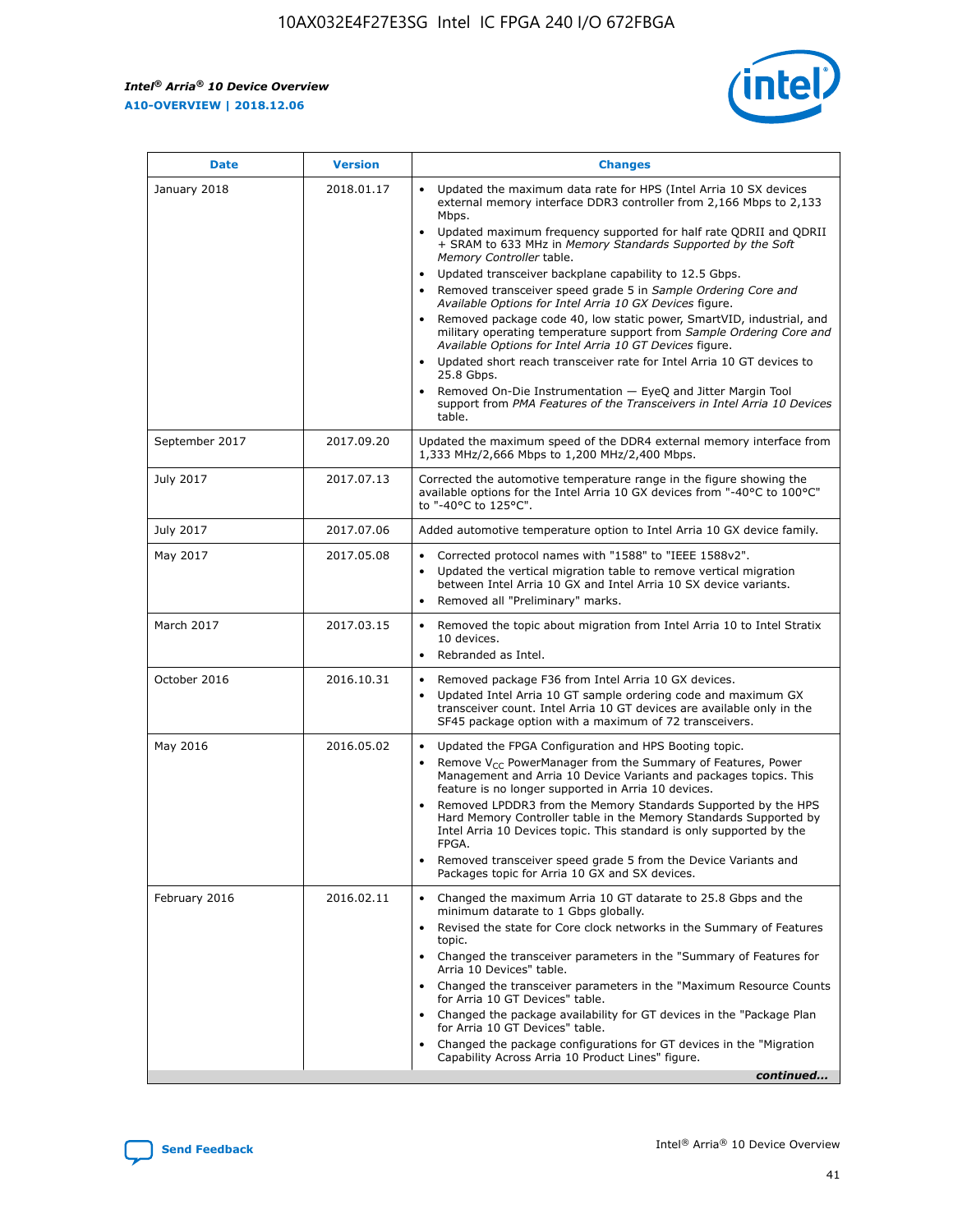

| <b>Date</b>   | <b>Version</b> | <b>Changes</b>                                                                                                                                                               |
|---------------|----------------|------------------------------------------------------------------------------------------------------------------------------------------------------------------------------|
|               |                | • Changed transceiver parameters in the "Low Power Serial Transceivers"<br>section.                                                                                          |
|               |                | • Changed the transceiver descriptions in the "Device Variants for the<br>Arria 10 Device Family" table.                                                                     |
|               |                | Changed the "Sample Ordering Code and Available Options for Arria 10<br>$\bullet$<br>GT Devices" figure.                                                                     |
|               |                | Changed the datarates for GT devices in the "PMA Features" section.                                                                                                          |
|               |                | Changed the datarates for GT devices in the "PCS Features" section.<br>$\bullet$                                                                                             |
| December 2015 | 2015.12.14     | Updated the number of M20K memory blocks for Arria 10 GX 660 from<br>2133 to 2131 and corrected the total RAM bit from 48,448 Kb to<br>48,408 Kb.                            |
|               |                | Corrected the number of DSP blocks for Arria 10 GX 660 from 1688 to<br>1687 in the table listing floating-point arithmetic resources.                                        |
| November 2015 | 2015.11.02     | Updated the maximum resources for Arria 10 GX 220, GX 320, GX 480,<br>$\bullet$<br>GX 660, SX 220, SX 320, SX 480, and SX 660.                                               |
|               |                | • Updated resource count for Arria 10 GX 320, GX 480, GX 660, SX 320,<br>SX 480, a SX 660 devices in Number of Multipliers in Intel Arria 10<br><b>Devices</b> table.        |
|               |                | Updated the available options for Arria 10 GX, GT, and SX.                                                                                                                   |
|               |                | Changed instances of Quartus II to Quartus Prime.<br>$\bullet$                                                                                                               |
| June 2015     | 2015.06.15     | Corrected label for Intel Arria 10 GT product lines in the vertical migration<br>figure.                                                                                     |
| May 2015      | 2015.05.15     | Corrected the DDR3 half rate and quarter rate maximum frequencies in the<br>table that lists the memory standards supported by the Intel Arria 10 hard<br>memory controller. |
| May 2015      | 2015.05.04     | • Added support for 13.5G JESD204b in the Summary of Features table.                                                                                                         |
|               |                | • Added a link to Arria 10 GT Channel Usage in the Arria 10 GT Package<br>Plan topic.                                                                                        |
|               |                | • Added a note to the table, Maximum Resource Counts for Arria 10 GT<br>devices.                                                                                             |
|               |                | • Updated the power requirements of the transceivers in the Low Power<br>Serial Transceivers topic.                                                                          |
| January 2015  | 2015.01.23     | • Added floating point arithmetic features in the Summary of Features<br>table.                                                                                              |
|               |                | • Updated the total embedded memory from 38.38 megabits (Mb) to<br>65.6 Mb.                                                                                                  |
|               |                | • Updated the table that lists the memory standards supported by Intel<br>Arria 10 devices.                                                                                  |
|               |                | Removed support for DDR3U, LPDDR3 SDRAM, RLDRAM 2, and DDR2.                                                                                                                 |
|               |                | Moved RLDRAM 3 support from hard memory controller to soft memory<br>controller. RLDRAM 3 support uses hard PHY with soft memory<br>controller.                              |
|               |                | Added soft memory controller support for QDR IV.<br>٠                                                                                                                        |
|               |                | Updated the maximum resource count table to include the number of<br>hard memory controllers available in each device variant.                                               |
|               |                | Updated the transceiver PCS data rate from 12.5 Gbps to 12 Gbps.<br>$\bullet$                                                                                                |
|               |                | Updated the max clock rate of PS, FPP x8, FPP x16, and Configuration<br>via HPS from 125 MHz to 100 MHz.                                                                     |
|               |                | Added a feature for fractional synthesis PLLs: PLL cascading.                                                                                                                |
|               |                | Updated the HPS programmable general-purpose I/Os from 54 to 62.<br>$\bullet$                                                                                                |
|               |                | continued                                                                                                                                                                    |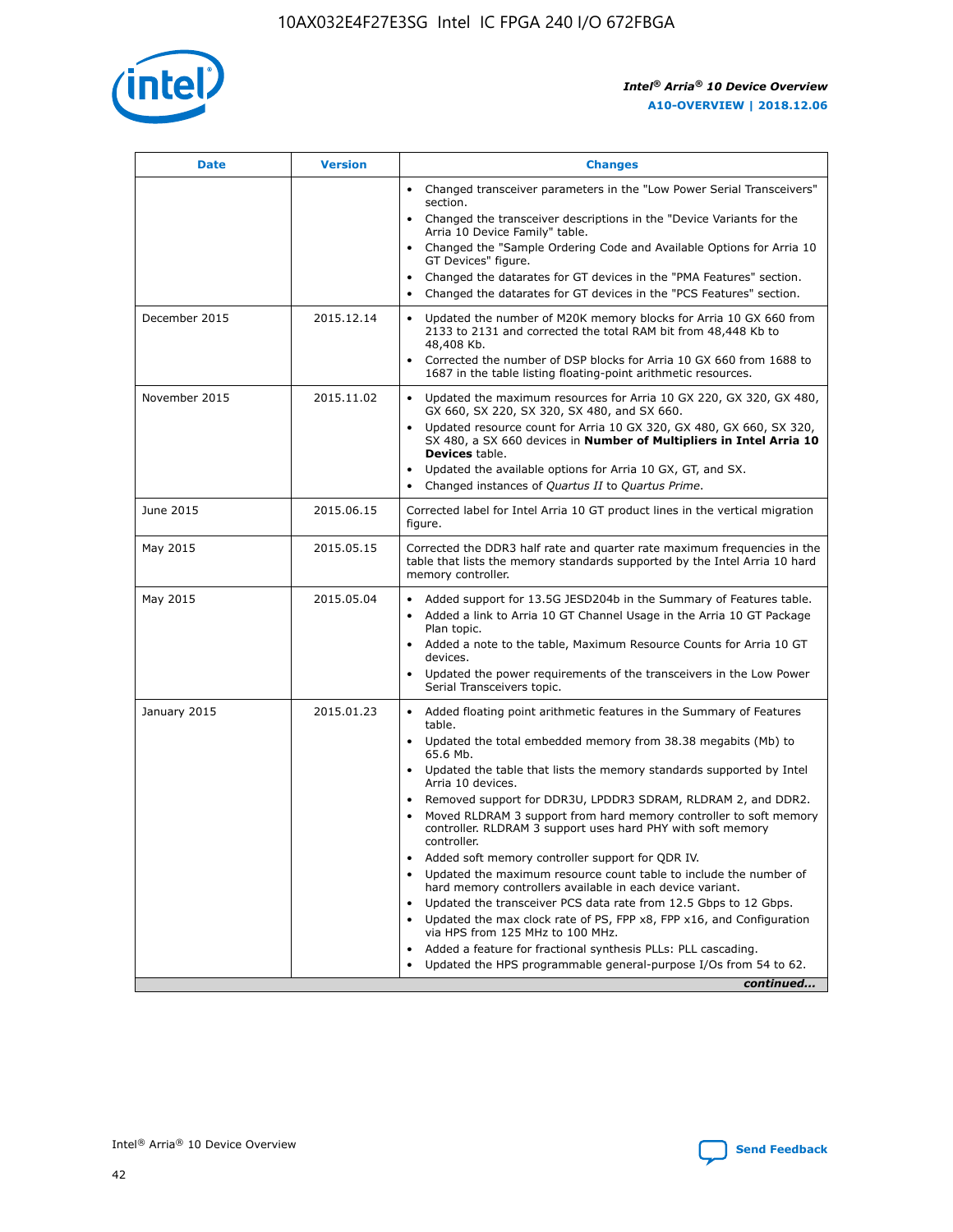

| <b>Date</b>    | <b>Version</b> | <b>Changes</b>                                                                                                                                                                                                                                                                                                                                                                                                                                                                                                                                                   |
|----------------|----------------|------------------------------------------------------------------------------------------------------------------------------------------------------------------------------------------------------------------------------------------------------------------------------------------------------------------------------------------------------------------------------------------------------------------------------------------------------------------------------------------------------------------------------------------------------------------|
| September 2014 | 2014.09.30     | Corrected the 3 V I/O and LVDS I/O counts for F35 and F36 packages<br>$\bullet$<br>of Arria 10 GX.<br>Corrected the 3 V I/O, LVDS I/O, and transceiver counts for the NF40<br>$\bullet$<br>package of the Arria GX 570 and 660.<br>Removed 3 V I/O, LVDS I/O, and transceiver counts for the NF40<br>$\bullet$<br>package of the Arria GX 900 and 1150. The NF40 package is not<br>available for Arria 10 GX 900 and 1150.                                                                                                                                       |
| August 2014    | 2014.08.18     | Updated Memory (Kb) M20K maximum resources for Arria 10 GX 660<br>$\bullet$<br>devices from 42,660 to 42,620.<br>Added GPIO columns consisting of LVDS I/O Bank and 3V I/O Bank in<br>$\bullet$<br>the Package Plan table.<br>Added how to use memory interface clock frequency higher than 533<br>$\bullet$<br>MHz in the I/O vertical migration.<br>Added information to clarify that RLDRAM3 support uses hard PHY with<br>$\bullet$<br>soft memory controller.<br>Added variable precision DSP blocks support for floating-point<br>$\bullet$<br>arithmetic. |
| June 2014      | 2014.06.19     | Updated number of dedicated I/Os in the HPS block to 17.                                                                                                                                                                                                                                                                                                                                                                                                                                                                                                         |
| February 2014  | 2014.02.21     | Updated transceiver speed grade options for GT devices in Figure 2.                                                                                                                                                                                                                                                                                                                                                                                                                                                                                              |
| February 2014  | 2014.02.06     | Updated data rate for Arria 10 GT devices from 28.1 Gbps to 28.3 Gbps.                                                                                                                                                                                                                                                                                                                                                                                                                                                                                           |
| December 2013  | 2013.12.10     | Updated the HPS memory standards support from LPDDR2 to LPDDR3.<br>٠<br>Updated HPS block diagram to include dedicated HPS I/O and FPGA<br>$\bullet$<br>Configuration blocks as well as repositioned SD/SDIO/MMC, DMA, SPI<br>and NAND Flash with ECC blocks.                                                                                                                                                                                                                                                                                                    |
| December 2013  | 2013.12.02     | Initial release.                                                                                                                                                                                                                                                                                                                                                                                                                                                                                                                                                 |